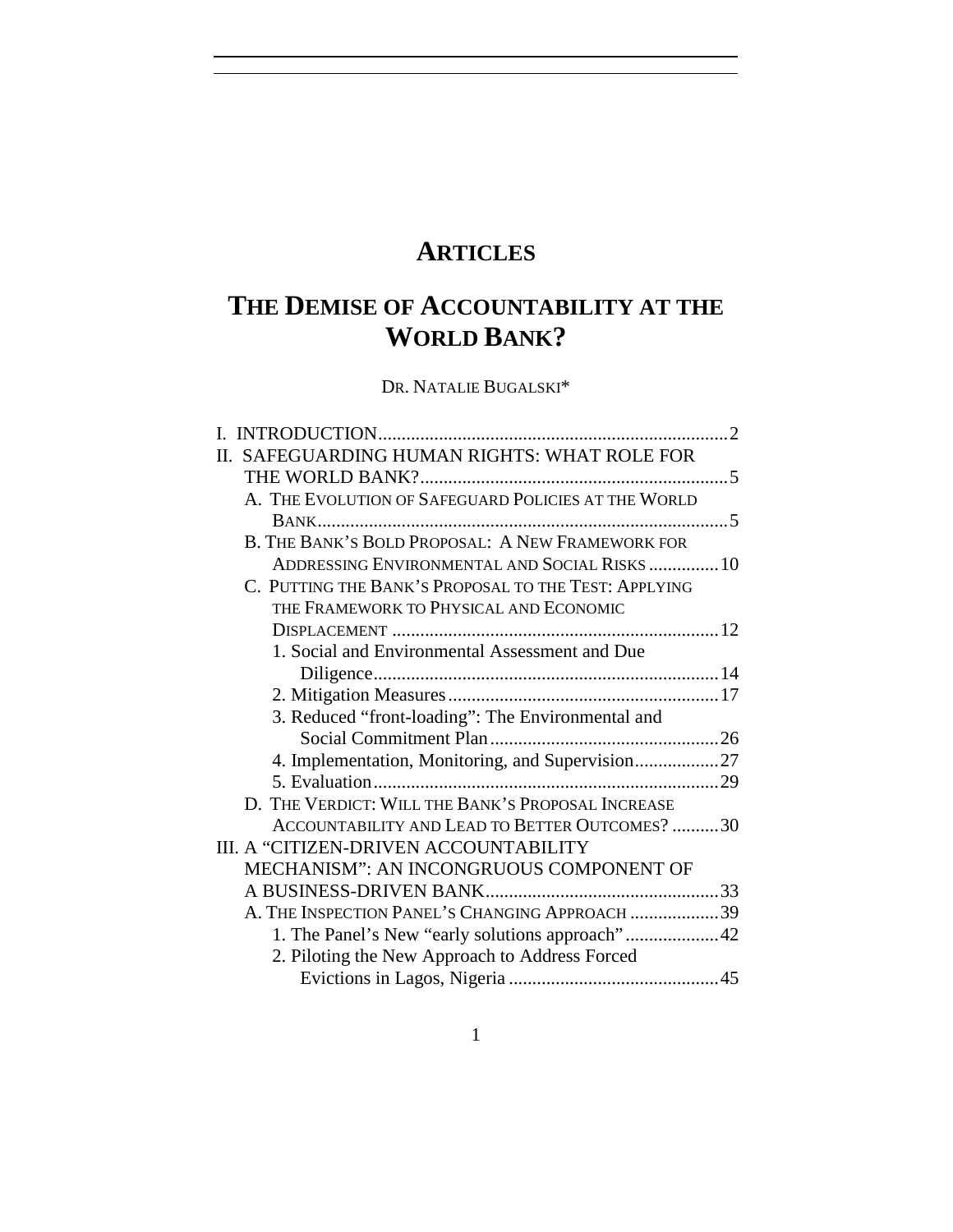| AM. U. INT'L L. REV. | [31:1] |
|----------------------|--------|
|                      |        |

## IV. CONCLUSION: TURNING TIDES IN THE BANK'S ACCOUNTABILITY SYSTEM.................................................54

## I. INTRODUCTION

Recent trends at the World Bank are precipitating a shift from rules-based accountability to people affected by Bank projects to a more flexible and discretionary approach to addressing social and environmental risks and impacts. These trends, evident in both safeguard policies and accountability processes, are predominantly a response to changes in the development finance landscape in which the Bank, once the centerpiece, now competes with a range of prominent new actors. As the Bank strives to recast itself as an attractive lender to governments and public-private partnerships, there are emerging signs that it will sacrifice its system of accountability to project-affected people that it has built - albeit on wobbly foundations, and imperfectly - over the past three decades.

<span id="page-1-2"></span>While the Bank has consistently refused to accept that it has obligations under international human rights law, $<sup>1</sup>$  $<sup>1</sup>$  $<sup>1</sup>$  since 1980 it has</sup> led the evolution of parallel global standards meant to protect people and the environment from development-induced harm.<sup>[2](#page-1-1)</sup> The Bank

EXTERNAL/TOPICS/EXTLAWJUSTICE/0,,contentMDK:21106614~menuPK:4 45673~pagePK:64020865~piPK:149114~theSitePK:445634,00.html (noting that the World Bank has never affirmed that the organization has legal obligations to support human rights); Philip Alston, *The two words that scare the World Bank,* WASH. POST, Nov. 7, 2014, https://www.washingtonpost.com/opinions/philipalston-the-world-bank-treats-human-rights-asunmentionable/2014/11/07/9091dafa-65da-11e4-9fdc-d43b053ecb4d\_story.html (stating that the World Bank is an outlier for failing to embrace human rights law as a major consideration in its work).

<span id="page-1-0"></span> <sup>\*</sup>Dr. Natalie Bugalski is Legal Director of Inclusive Development International and prepared this paper during her term as Adjunct Research Fellow at Monash University Faculty of Law. This article was written pursuant to a Field to Journal bursary from the Castan Centre for Human Rights Law at Monash University.

<sup>1</sup>*. See, e.g.*, Ana Palacio, *The Way Forward: Human Rights and the World Bank*, WORLD BANK (Oct. 2006), http://web.worldbank.org/WBSITE/

<span id="page-1-1"></span><sup>2.</sup> GLORIA DAVIS, A HISTORY OF THE SOCIAL DEVELOPMENT NETWORK IN THE WORLD BANK, 1973-2010, 3 (2002) (noting that the World Bank adopted OMS 2.33, the first policy intended to assist people displaced by development projects).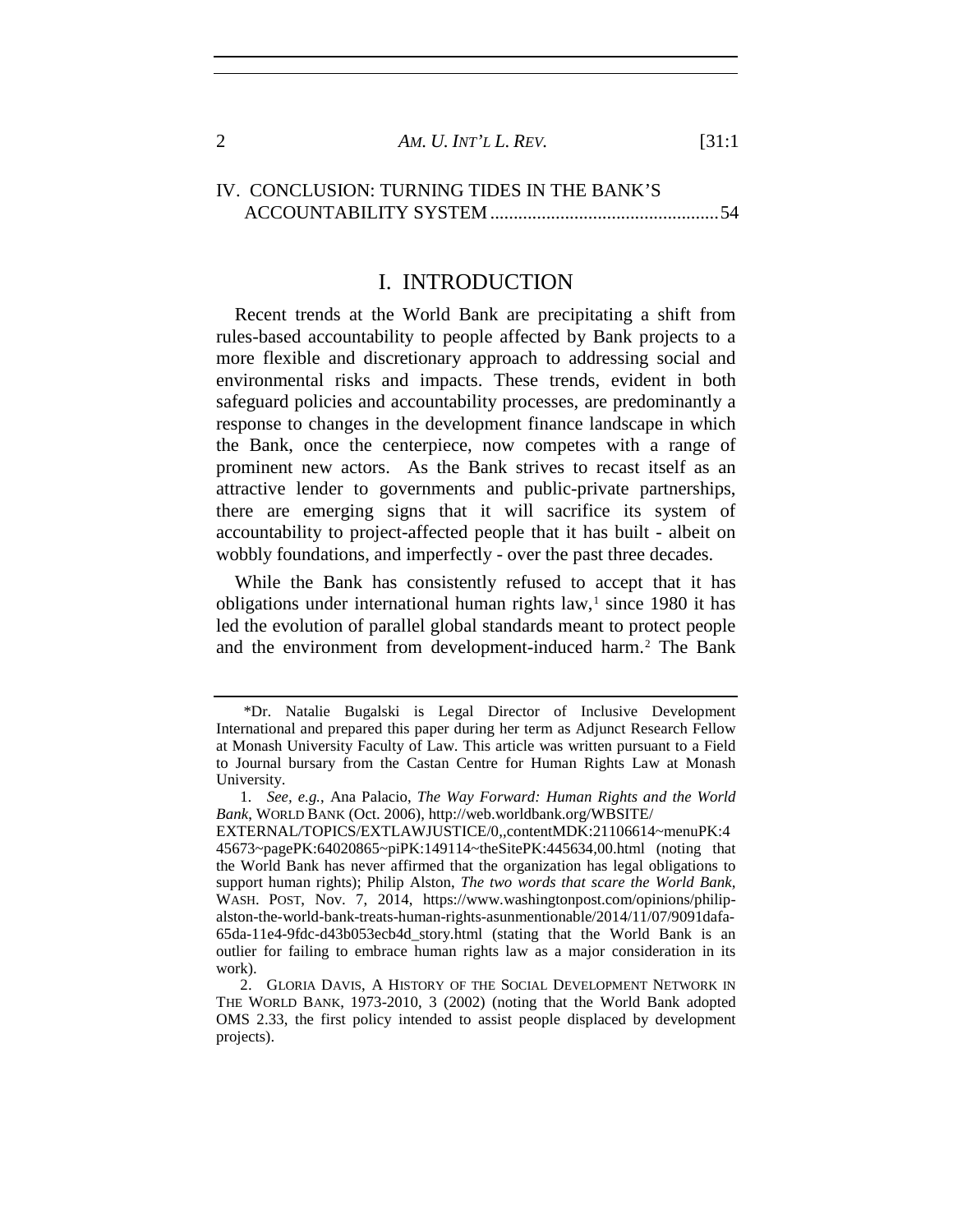#### 2016] *THE DEMISE OF ACCOUNTABILITY* 3

has also been at the forefront of creating a transnational accountability mechanism to investigate complaints of harm by project-affected people when these standards have not been met.<sup>[3](#page-2-0)</sup> Thus, despite the many weaknesses of the World Bank's accountability system, not least its foundation and evolution outside international human rights law and its regular failure to provide material redress on the ground, it is profoundly important infrastructure for the promotion of a rights-based approach to development. It has, in effect, conferred a set of entitlements, if not "rights" per se, on people affected by Bank-financed development projects through a suite of binding safeguard policies and provided them with recourse to claim those entitlements through an independent grievance mechanism, the Inspection Panel.

The Bank's accountability system, encompassing its safeguard policies and the Inspection Panel, has been emulated in some form and to varying extents by all other traditional multilateral development finance institutions and some bilateral aid agencies. The system has also spread, somewhat tentatively, into the world of private finance, through the World Bank's private-sector lending arm, the International Finance Corporation (IFC), and from there, to the Equator Principles, a set of voluntary standards for private financial institutions.[4](#page-2-1)

This gradual and somewhat oscillating evolution in development finance accountability is now facing a serious threat: the emergence of new global rivals, including the New Development Bank headquartered in Shanghai and led by Brazil, Russia, India, China and South Africa (the BRICS nations)<sup>[5](#page-2-2)</sup> and the Asia Infrastructure Investment Bank based in Beijing and led by its largest shareholder, China.[6](#page-2-3) The prevailing assumption is that the new development finance actors will buck the trend towards social and environmental

<span id="page-2-0"></span><sup>3.</sup> GLASS HALF FULL? THE STATE OF ACCOUNTABILITY IN DEVELOPMENT FINANCE 15 (C. Daniel et al. eds, 2016) (assessing and detailing the independent accountability mechanism of the World Bank).

<span id="page-2-1"></span><sup>4.</sup> EQUATOR PRINCIPLES FINANCIAL INSTITUTIONS, THE EQUATOR PRINCIPLES JUNE 2013 (2013), http://www.equator-principles.com/resources/ equator\_principles\_III.pdf.

<span id="page-2-2"></span><sup>5.</sup> NEW DEVELOPMENT BANK (BRICS), http://ndbbrics.org/ (last visited June 1, 2016).

<span id="page-2-3"></span><sup>6.</sup> ASIAN INFRASTRUCTURE INVESTMENT BANK, http://www.aiib.org/ (last visited June 1, 2016).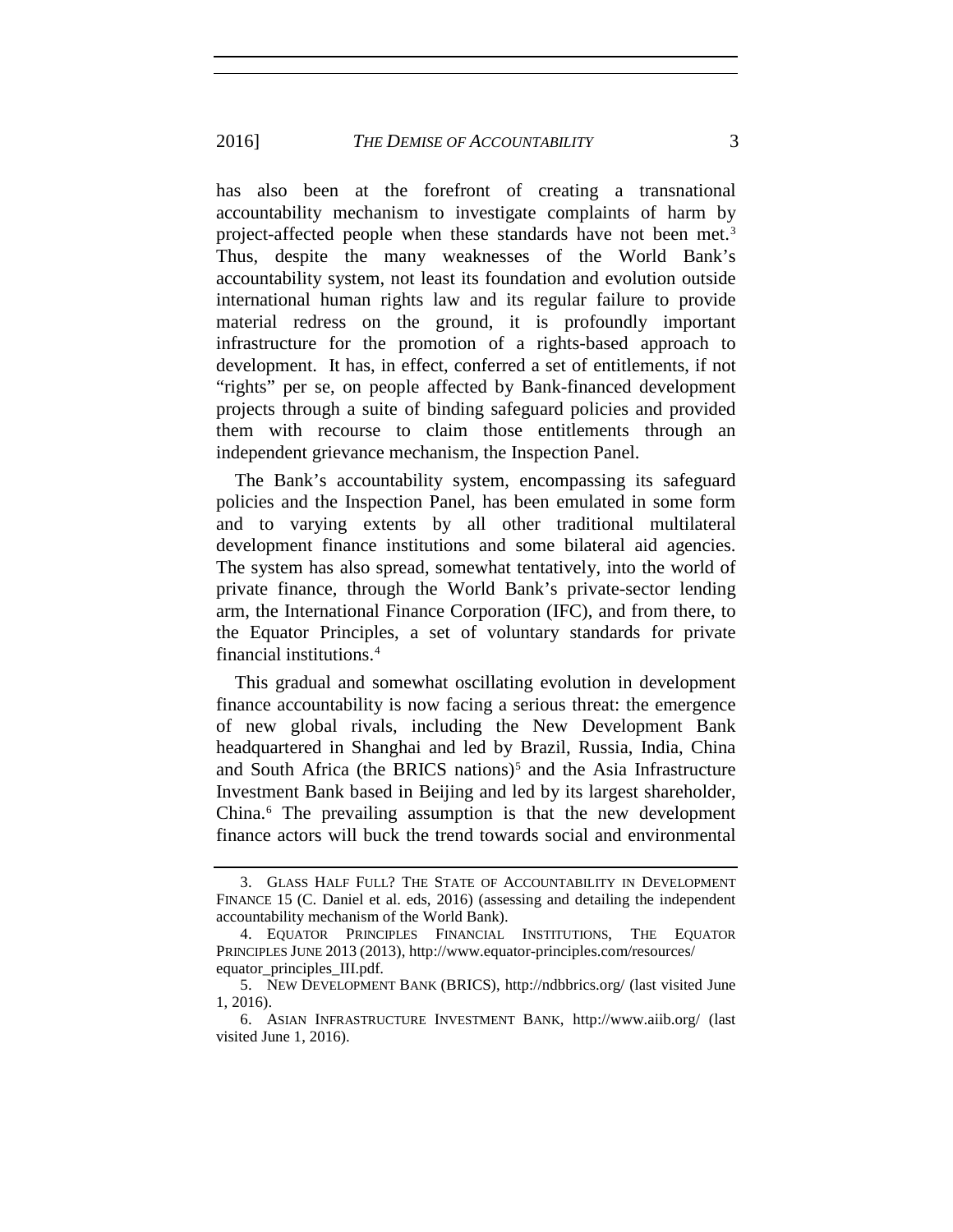#### 4 *AM. U. INT'L L. REV.* [31:1

accountability and place fewer requirements on borrowers, making them more attractive lenders than the World Bank and established regional development banks, such as the Asian Development Bank (ADB).[7](#page-3-0) Thus, unless the Western-dominated banks reform fast, they will be elbowed by the new players into the margins of the development finance scene. This would in turn result in a diminution of the geopolitical influence that the United States and other Western shareholders wield through the governance structure of the World Bank and regional development banks.

To be sure, the ascendency of the new development banks is one among several factors precipitating the shifts in safeguards and accountability at the World Bank. Others relate more to institutional dynamics, such as shifts in the balance of power on the board of directors towards traditionally borrowing country members (colloquially known as "Part 2" countries), changes in management approaches and personnel and a backlash to a series of critical findings by the Inspection Panel that led to a deterioration in its relationships with the Bank's management and board.

The confluence of these factors has had two distinct impacts on the World Bank's accountability system. First, the Bank has proposed a new Environmental and Social Framework to replace its existing safeguard policies.[8](#page-3-1) The proposed framework is a marked departure from the previous set of policies. Clear requirements on the Bank and borrowers to ensure compliance in current policies are more flexible and negotiable under the proposal; project appraisal requirements are significantly reduced to expedite approvals; and greater emphasis is placed on borrowers' (and less on the Bank's) responsibility for assessing risk, implementing safeguards, and monitoring progress.<sup>[9](#page-3-2)</sup> Second, in recent years, the Inspection Panel

<span id="page-3-0"></span><sup>7.</sup> Inclusive Development International, *IDI submits comments to Asian Infrastructure Investment Bank on Draft Safeguards* (Oct. 30, 2015), http://www.inclusivedevelopment.net/idi-submits-comments-on-aiib-draftenvironmental-and-social-framework/ (noting that IDI had serious reservations

about the inadequacy of the consultation process).

<span id="page-3-1"></span><sup>8.</sup> *Review and Update of the World Bank Safeguard Policies*, WORLD BANK, http://consultations.worldbank.org/consultation/review-and-update-world-banksafeguard-policies (last visited June 1, 2016) [hereinafter *Update Safeguard Policies*].

<span id="page-3-2"></span><sup>9.</sup> World Bank, *Review and Update of the World Bank Safeguard Policies: Environmental and Social Framework (Proposed Second Draft) Consultation*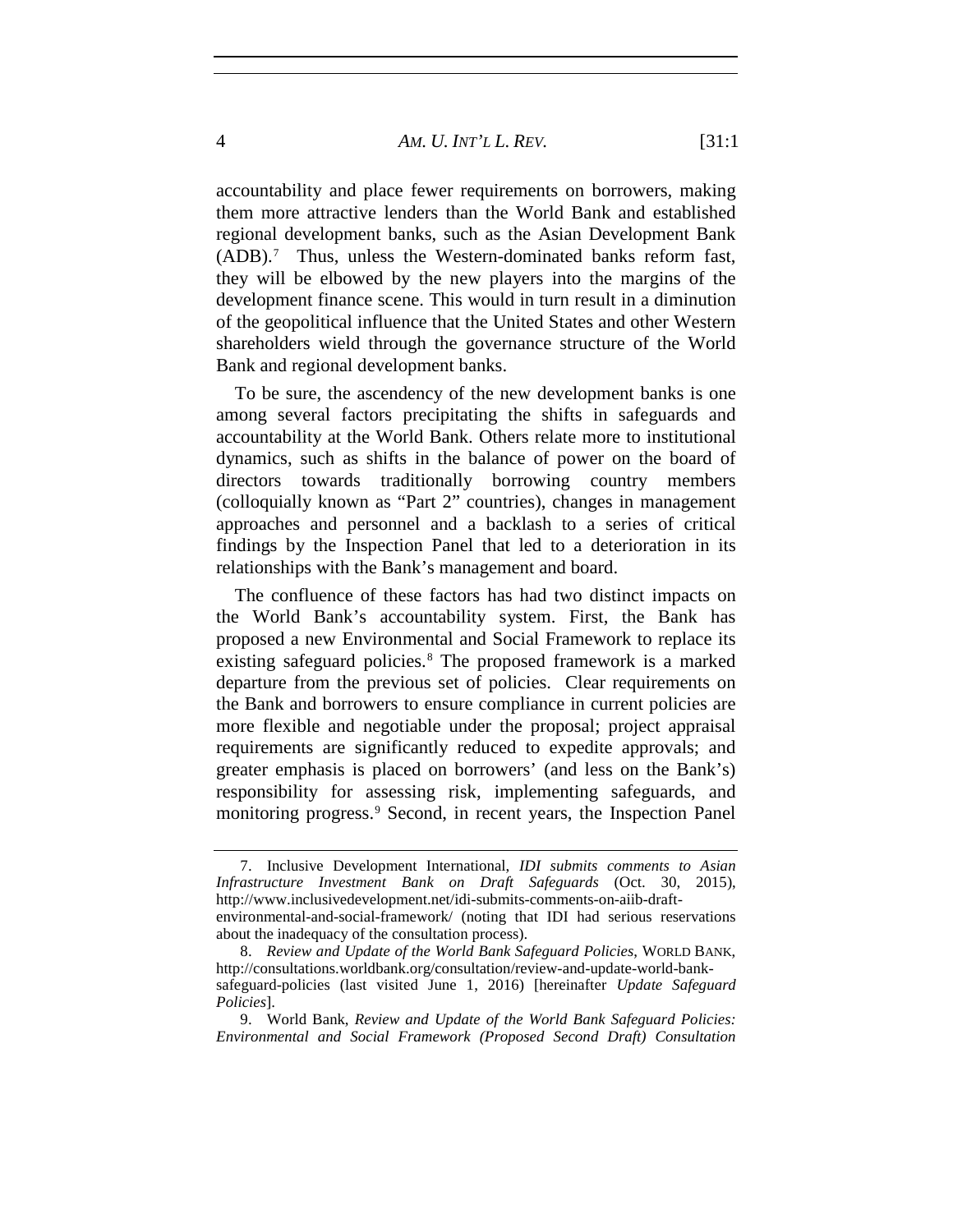has arguably circumvented its mandate by giving the Bank additional space to seek negotiated agreements with government clients to deal with grievances of project affected people, thereby avoiding investigations of alleged harm due to policy violations. This shift away from the Panel's original mandate could portend an erosion of the system of accountability that recognizes clear policy entitlements of project-affected people and provides recourse to claim those entitlements through an independent investigation.

The changes in both the safeguard policies and at the Inspection Panel are similarly justified as being more pragmatic and outcomesoriented. This Article examines the trend away from clear policy entitlements and protections for project-affected people towards negotiated risk management, redress in the case of harms, and analyzes what it means in practice for the protection of human rights in cases of displacement.

# II. SAFEGUARDING HUMAN RIGHTS: WHAT ROLE FOR THE WORLD BANK?

## A. THE EVOLUTION OF SAFEGUARD POLICIES AT THE WORLD BANK

The World Bank's adoption of its first safeguard policy in 1980 followed a decade of rapid expansion of the Bank's portfolio and, alongside this, a burgeoning recognition that many of its projects, especially big infrastructure such as hydropower dams, were having adverse environmental and social impacts.[10](#page-4-0) During the 1970s, under the leadership of Robert McNamara, the Bank had shifted its focus to poverty alleviation, bringing a human dimension to the growth economics that underpinned its development agenda.<sup>[11](#page-4-1)</sup> The Bank thus became more susceptible to public criticism that its projects were causing harm to the very people it was purporting to serve.

*Paper* (July 1, 2015), https://consultations.worldbank.org/Data/hub/files/ consultation-template/review-and-update-world-bank-safeguard-policies/en/ materials/consultation\_paper\_for\_es\_framework\_second\_draft\_for\_consultation\_j uly\_1\_2015.pdf.

<sup>10.</sup> DAVIS, *supra* note [2,](#page-1-2) at 1, 3 (recounting the history of the World Bank).

<span id="page-4-1"></span><span id="page-4-0"></span><sup>11.</sup> SHAHID YUSUF ET. AL, DEVELOPMENT ECONOMICS THROUGH THE DECADES: A CRITICAL LOOK AT 30 YEARS OF THE WORLD DEVELOPMENT REPORT 21-22 (2009).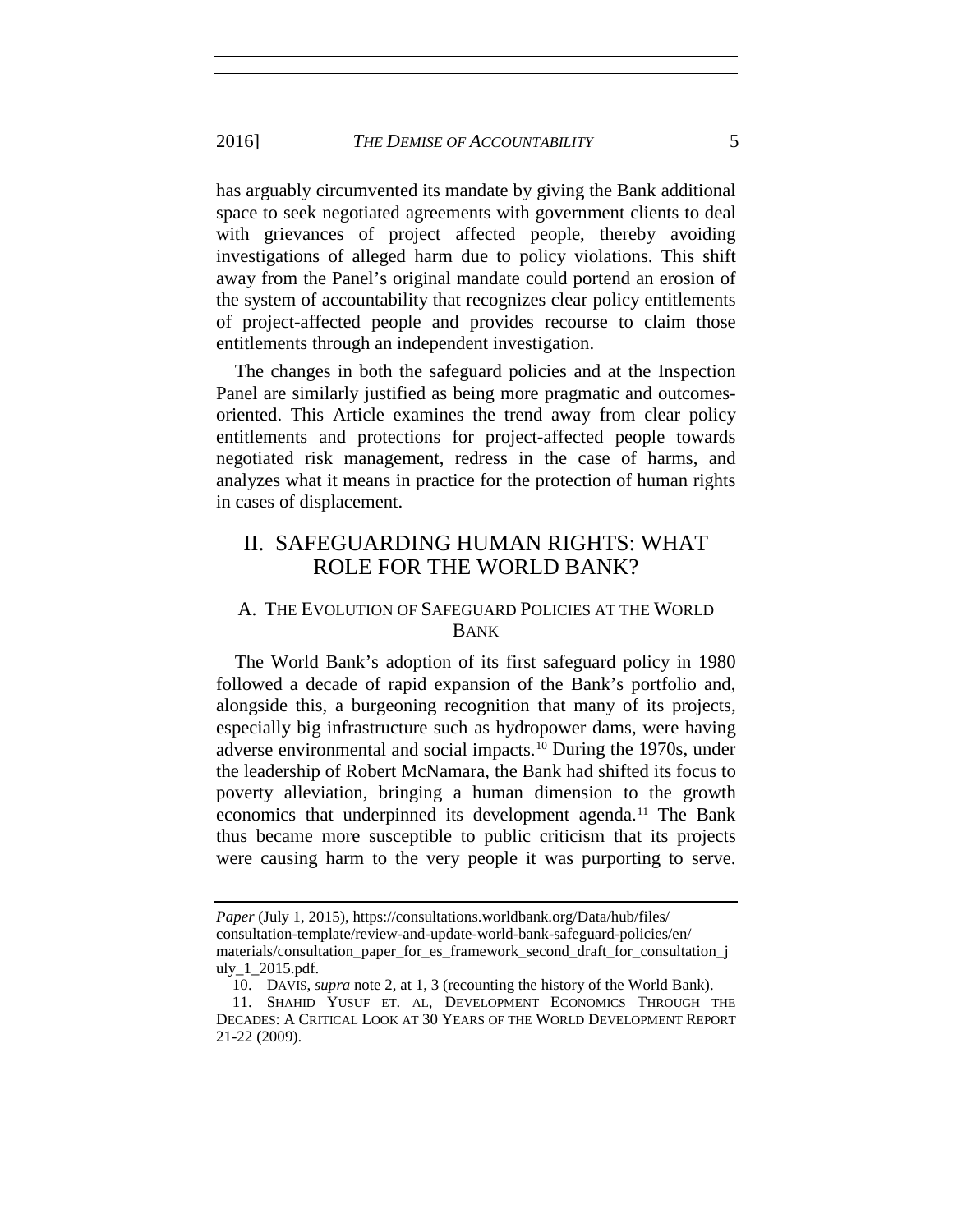#### 6 *AM. U. INT'L L. REV.* [31:1

Towards the end of the decade, social movements began mobilizing to protest against harmful World Bank projects.<sup>[12](#page-5-0)</sup> Against this backdrop, the Bank's first sociologist, Michael Cernea, brought to the Bank the enlightened perspective that "putting people first" is the crux of any development project – a concept he later described as "revolutionary" at the technology-oriented Bank of the 1970s.<sup>[13](#page-5-1)</sup>

The violent forced eviction of some 60,000 people to make way for the Bank-financed Sobradinho Dam in Brazil<sup>[14](#page-5-2)</sup> and the Bank's embarrassing lack of preparedness to cope with the situation, provided the final institutional impetus for the adoption of an operational policy on involuntary resettlement.[15](#page-5-3) Over the following years the Bank adopted a suite of policies on issues including environmental assessment and indigenous peoples as part of its Operation Manual Statement.<sup>[16](#page-5-4)</sup> This set of policies and their successors came to be known as "environmental and social safeguards."

While the Bank's policies were not grounded in international human rights law, they were a response to accusations of Bank complicity in what amounted to serious human rights violations,

<span id="page-5-0"></span><sup>12.</sup> Alnoor Ebrahim & Steve Herz, *Accountability in Complex Organizations: World Bank Responses to Civil Society* 2 (Harvard Bus. Sch.Working Paper No. 08-027, 2007), http://www.hbs.edu/faculty/Publication%20Files/08-027\_18c99232 -358f-456e-b619-3056cb59e915.pdf (describing the tactics opponents used to protest the Bank).

<span id="page-5-1"></span><sup>13.</sup> Judith Freidenberg, *Michael M. Cernea-Judith Freidenberg: Oral History Interview for the Society for Applied Anthropology*, U. KY. LIBR. SOC'Y FOR APPLIED ANTHROPOLOGY ORAL HIST. PROJECT, Jun. 30, 2003, at 7-8, https://www.sfaa.net/files/5613/9613/2881/oral-history-Cernea-Freidenberg.pdf ("The title of the book, Putting People First, means putting people first in projects. In the late '70's, when I tentatively started work on that book, this was a

<span id="page-5-2"></span>revolutionary concept in the Bank."). 14. Sasha Chavkin et al., *How The World Bank Broke Its Promise To Protect The Poor,* HUFFINGTON POST, Apr. 16, 2015, http://projects.huffingtonpost.com/

worldbank-evicted-abandoned. 15. WORLD BANK, SOCIAL DEVELOPMENT DEPARTMENT INVOLUNTARY

<span id="page-5-3"></span>RESETTLEMENT PORTFOLIO REVIEW: PHASE I. INVENTORY OF BANK-FINANCED PROJECTS TRIGGERING THE INVOLUNTARY RESETTLEMENT POLICY (1990-2010) vii (2010) (listing the objectives of the review).

<span id="page-5-4"></span><sup>16.</sup> WORLD BANK, THE WORLD BANK'S SAFEGUARD POLICIES PROPOSED REVIEW AND UPDATE APPROACH PAPER ¶ 9 (2012) [hereinafter WORLD BANK, APPROACH PAPER] (noting the the term "environmental" was interpreted broadly, to include both natural and social conditions).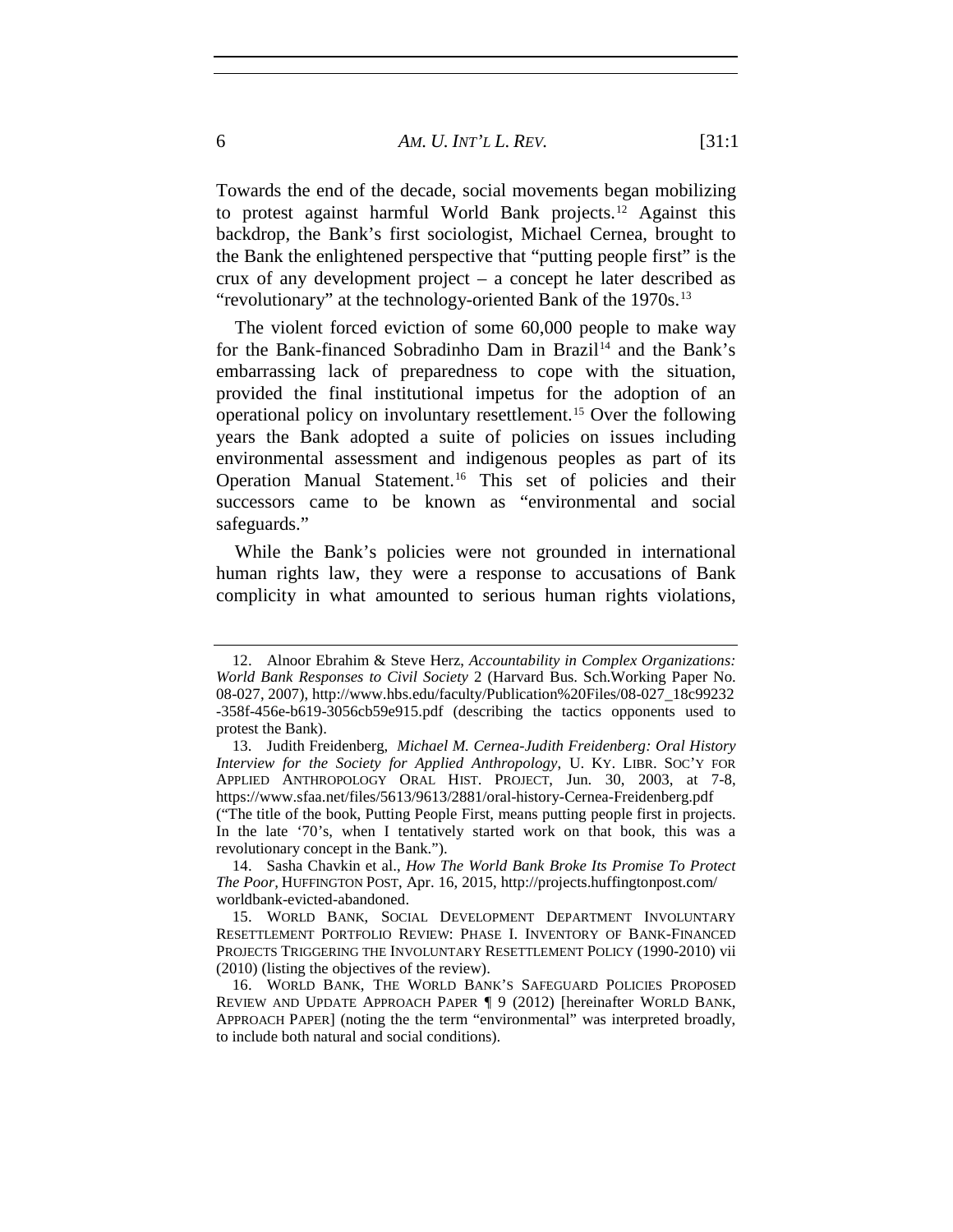<span id="page-6-8"></span><span id="page-6-0"></span>including forced evictions.<sup>[17](#page-6-1)</sup> At the time that the original policy on involuntary resettlement was adopted and even at the adoption of its second iteration in 1990,<sup>[18](#page-6-2)</sup> not much progress had been made in establishing international human rights standards on evictions and development-induced displacement. It was not until 1997 that the United Nations Committee on Economic, Social and Cultural Rights (CESCR) adopted its General Comment No. 7 on forced evictions and the right to adequate housing.[19](#page-6-3) The General Comment, which elaborates on relevant obligations under the International Covenant on Economic, Social and Cultural Rights,<sup>[20](#page-6-4)</sup> established important principles, such as the need to justify the circumstances under which evictions may be carried out<sup>[21](#page-6-5)</sup> and a set of procedural and substantive protections before, during, and after an eviction can take place.<sup>[22](#page-6-6)</sup> However, as an international law document covering a broader set of circumstances than development-induced involuntary resettlement, it did not provide the practical guidance necessary in development practice. As other development institutions, including regional development banks and the IFC, adopted their own standards on resettlement, the World Bank's resettlement policy has generally been more influential than human rights standards.<sup>[23](#page-6-7)</sup>

<span id="page-6-1"></span><sup>17.</sup> Sasha Chavkin et al., *How The World Bank Broke Its Promise To Protect The Poor*, HUFFINGTON POST, Apr. 16, 2015, http://projects.huffingtonpost.com/ worldbank-evicted-abandoned (noting specific violations of rights by the bank by displacing people).

<span id="page-6-2"></span><sup>18.</sup> WORLD BANK, THE WORLD BANK OPERATIONAL MANUAL OD 4.30 (1990) [hereinafter OPERATIONAL MANUAL].

<span id="page-6-3"></span><sup>19.</sup> U.N. CESCR, 16th Sess., at 113, U.N. Doc. E/1998/22 (1997) [hereinafter CESCR General Comment 7].

<span id="page-6-4"></span><sup>20.</sup> International Covenant on Economic, Social and Cultural Rights, Dec. 16, 1966, UN Doc. A/6316, 993 U.N.T.S. 3.

<span id="page-6-5"></span><sup>21.</sup> CESCR General Comment 7, *supra* note [19,](#page-6-0) at ¶¶ 10, 12 ("it is incumbent on the relevant authorities to ensure that [the] evictions are carried out in a manner by a law which is compatible with the Covenant").

<span id="page-6-6"></span><sup>22.</sup> CESCR General Comment 7, *supra* note [19,](#page-6-0) at ¶¶ at 14-17 (listing appropriate legal remedies and procedures).

<span id="page-6-7"></span><sup>23.</sup> *Cf.* INTERNATIONAL FINANCE CORPORATION, PERFORMANCE STANDARD 5:<br>AND ACQUISITION AND INVOLUNTARY RESETTLEMENT (2015), LAND ACQUISITION AND INVOLUNTARY RESETTLEMENT (2015), http://www.ifc.org/wps/wcm/connect/3d82c70049a79073b82cfaa8c6a8312a/PS5\_ English\_2012.pdf?MOD=AJPERES (setting out procedures similar to those of the World Bank); ASIAN DEVELOPMENT BANK, SAFEGUARD POLICY STATEMENT (2009), http://www.adb.org/sites/default/files/institutional-document/32056/

safeguard-policy-statement-june2009.pdf (setting out procedures similar to those of the World Bank).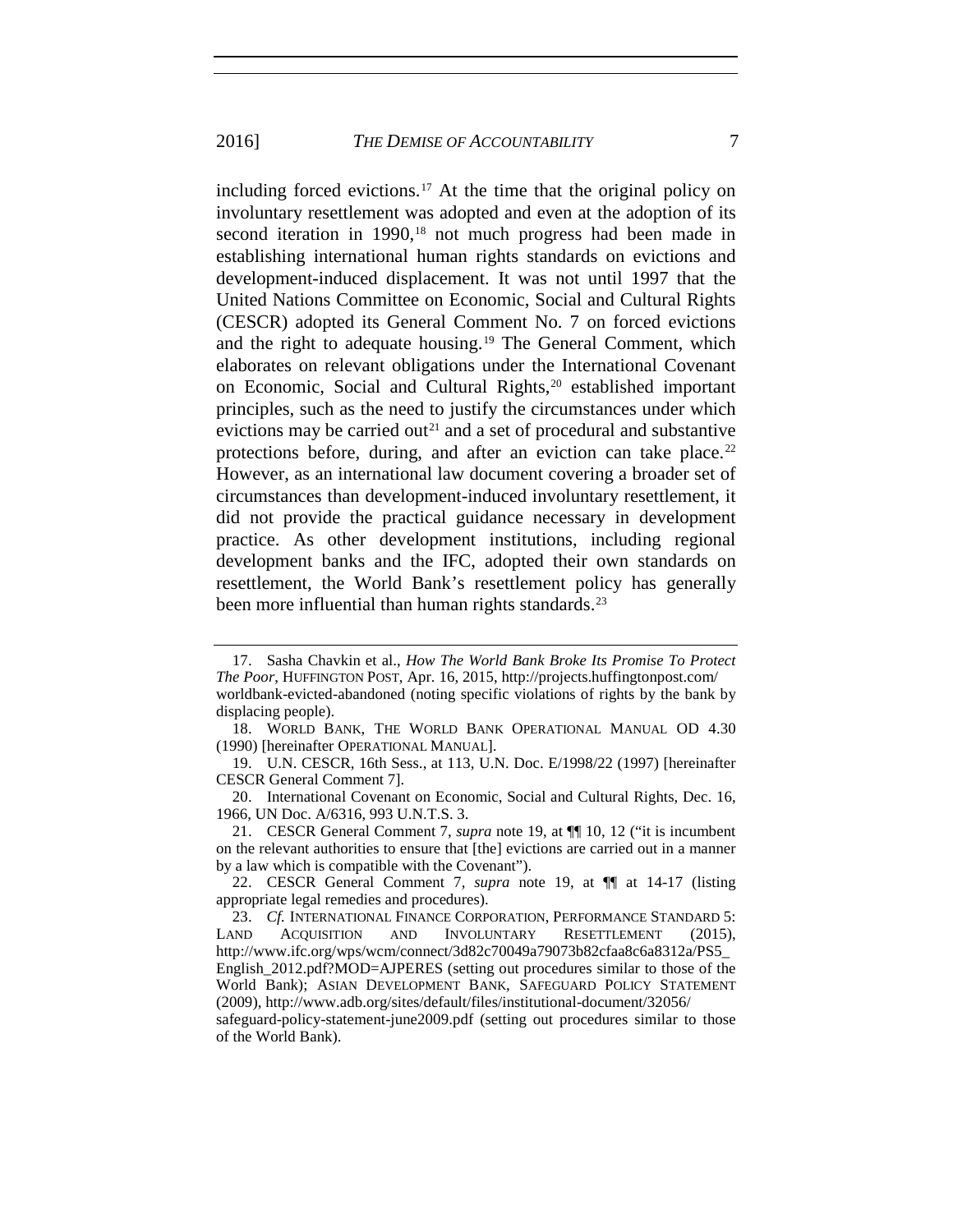#### 8 *AM. U. INT'L L. REV.* [31:1

The Basic Principles and Guidelines on Development-based Evictions and Displacement developed by the UN Special Rapporteur on Adequate Housing and presented to the Human Rights Council in 2007, made an important and thorough contribution to the elaboration of human rights standards.<sup>[24](#page-7-0)</sup> These were influenced by the resettlement policies of the World Bank, the ADB and other institutions, but integrate stronger principles grounded in human rights law and discourse. The Basic Principles affirm, for example, that given their "adverse impact on a wide range of internationally recognized human rights," evictions should only occur in "exceptional circumstances" and be "undertaken solely for the purpose of promoting the general welfare."[25](#page-7-1) In turn, these and other provisions of the Basic Principles and Guidelines are now used in comparative analyses by advocates promoting the harmonization of Bank policies with human rights norms.<sup>[26](#page-7-2)</sup>

<span id="page-7-6"></span>The World Bank's current resettlement policy, when effectively applied, is an important safeguard against human rights violations, especially for people without recognized legal rights to land and housing. However, the policy falls below human rights standards in several important respects. For example, the current policy does not prohibit forced evictions as defined in international law documents; $27$ it does not require that the activity causing the resettlement genuinely promotes the general welfare; $^{28}$  $^{28}$  $^{28}$  and it does not require that the magnitude of displacement is reasonable and proportionate to the public good that the project will achieve.<sup>[29](#page-7-5)</sup> Although an objective of

<span id="page-7-0"></span><sup>24.</sup> Basic Principles and Guidelines on Dev.-Based Evictions and Displacement, Annex 1 of the report of the Special Rapporteur on adequate housing as a component of the right to an adequate standard of living, ¶ 3, U.N. Doc. A/HRC/4/18 (2007) [hereinafter Annex 1] ("The present guidelines address the human rights implications of development-linked evictions and related displacement in urban and/or rural areas.").

<sup>25.</sup> *Id.* at ¶ 21.

<span id="page-7-2"></span><span id="page-7-1"></span><sup>26.</sup> *See e.g.*, NATALIE BUGALSKI & DAVID PRED, REFORMING THE WORLD BANK POLICY ON INVOLUNTARY RESETTLEMENT: SUBMISSION TO THE WORLD BANK SAFEGUARDS REVIEW APRIL 2013 (2013), http://www.inclusive development.net/wp-content/uploads/2013/04/Reforming-the-World-Bank-Policyon-Involuntary-Resettlement.pdf.

<sup>27.</sup> Annex 1, *supra* note 24, at ¶ 4.

<sup>28.</sup> *Id.* at  $\P$  21 (noting that any eviction must be reasonable and proportional).

<span id="page-7-5"></span><span id="page-7-4"></span><span id="page-7-3"></span><sup>29.</sup> *Id.* at ¶ 21 (noting that Article 11(1) of the ICESCR guarantees the right to an adequate standard of living, including adequate housing).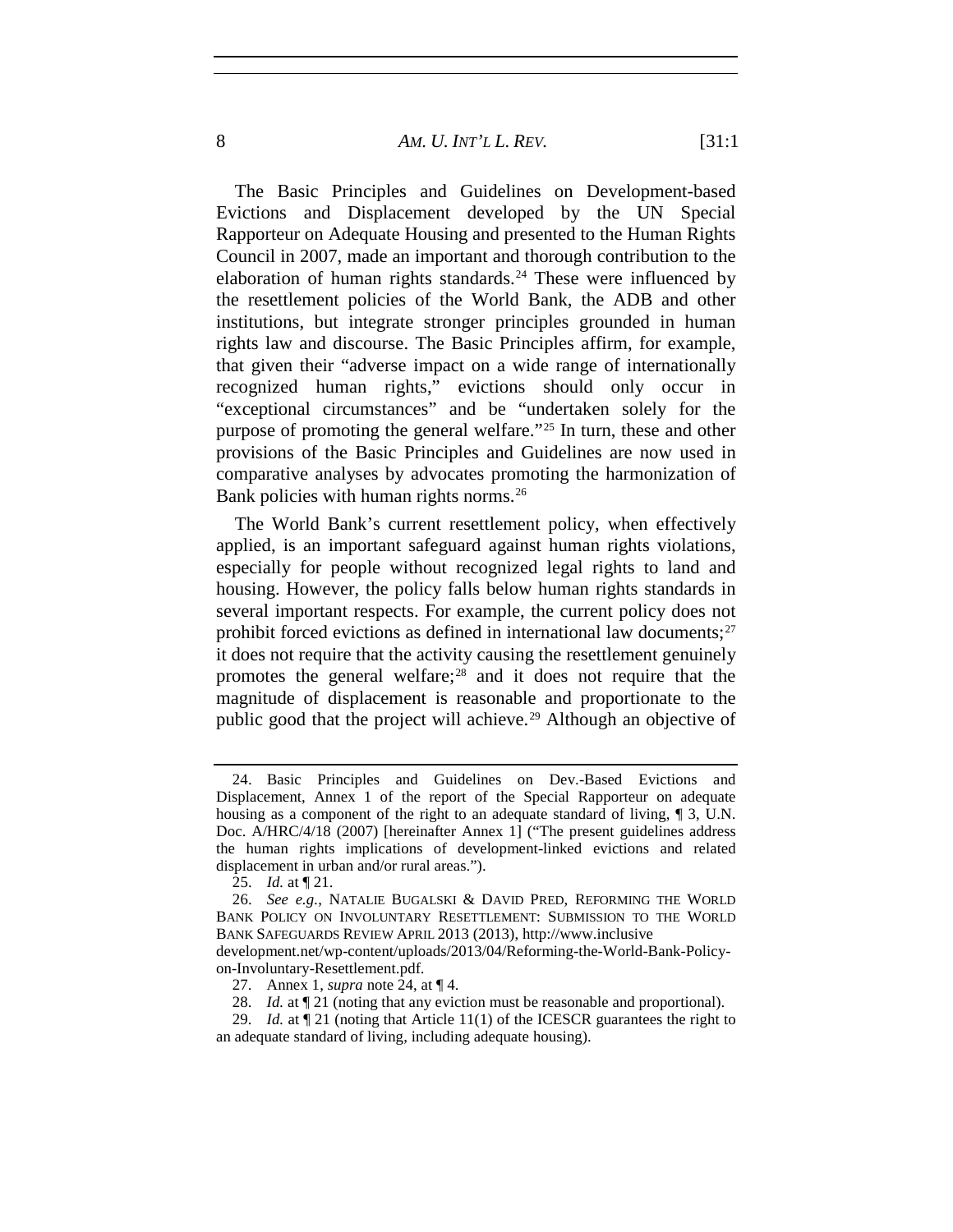the policy is to treat resettlement as a development opportunity, its requirements take a restoration or "do no harm" approach, and thus can only be said to (partly) align with an obligation to respect human rights and not the obligation to fulfill. For example, there is no requirement to ensure that resettled people, including those previously living in rudimentary shelters, have access to adequate housing as defined by the CESCR.<sup>[30](#page-8-0)</sup>

Moreover, the use of the language of "social risks" and "sustainability" rather than human rights, affects the perception, and therefore the implementation, of the policies in practice. Governments tend to view their obligation to apply the policy as purely a contractual one, vis-à-vis the World Bank, that exists to reduce project risks, rather than as part of the fulfillment of their normative responsibility to their citizens. Resettlement processes emanating from this contractual obligation to the Bank, as opposed to an obligation to the people, often fail to recognize and respect the agency of those being displaced are often disempowering and devoid of meaningful consultation and participation in decision-making.[31](#page-8-1) Instead of using Bank-financed projects as an opportunity to strengthen their institutional capacity so that they can duplicate good practices to fulfill their human rights obligations across the board, governments are leery of setting precedents on resettlement and compensation and raising the expectations of those affected by non-Bank-financed projects. And most pertinent to the issues raised in this paper, the failure to ground the policy in human rights law and fully integrate human rights standards into policy language means that requirements and entitlements can be both strengthened and diluted in response to the political vagaries influencing the Bank. The Bank does not use its policy to affirm respect for human rights as the non-negotiable minimum floor for the treatment of projectaffected people.

<span id="page-8-0"></span><sup>30.</sup> U.N. CESCR, 6th Sess., at 114, ¶1, U.N. Doc. E/1992/23 (1991) [hereinafter CESCR General Comment 4] (guaranteeing an adeuquate standard of living, including adequate housing).

<span id="page-8-1"></span><sup>31.</sup> *See* BUGALSKI & PRED, *supra* note [26,](#page-7-6) at ¶ 55 (noting that in twelve of fifteen complaints submitted to the Inspection Panel between 2001 and 2013 that raised non-compliance with OP 4.12, inadequate access to information and consultation formed part of the complaint).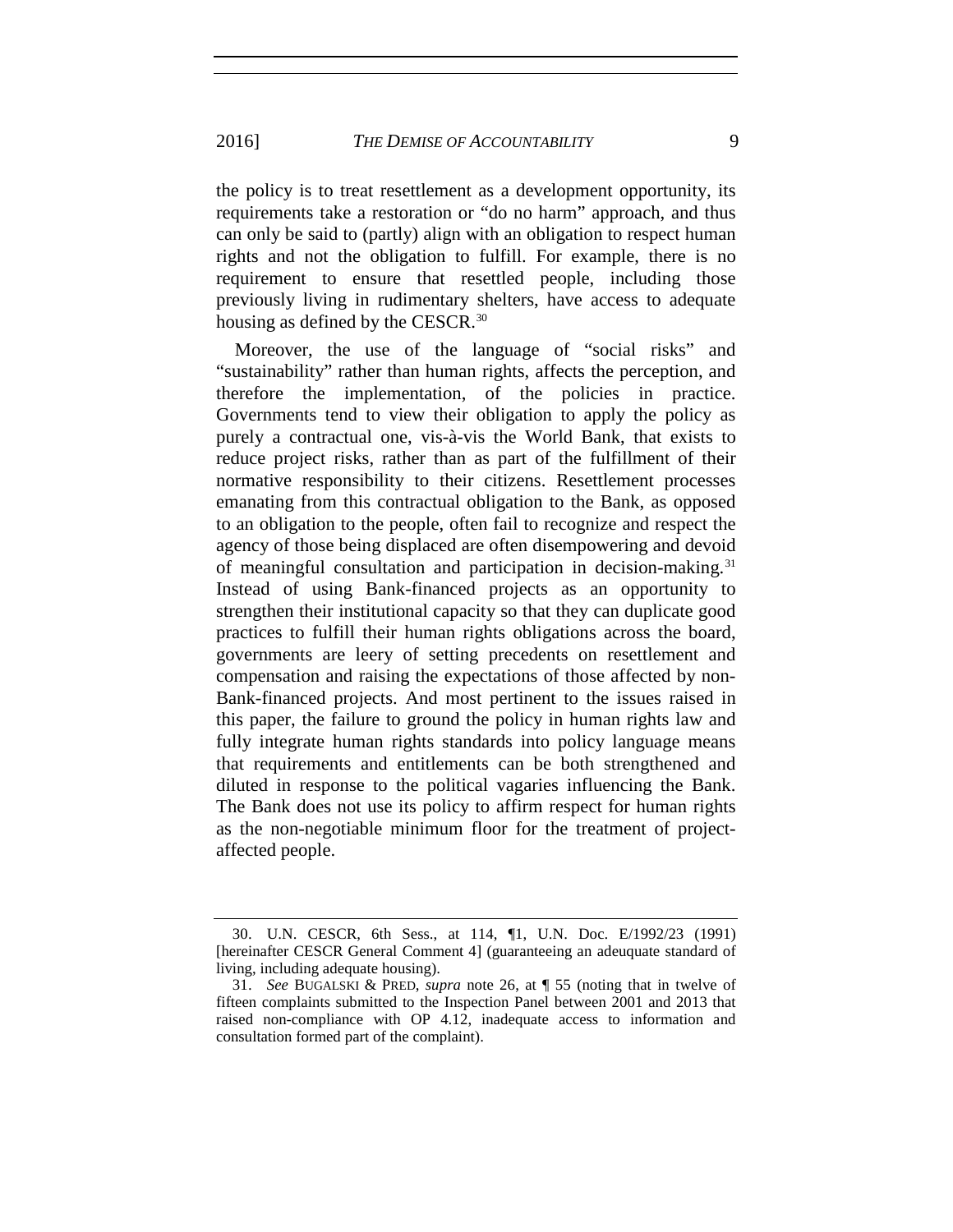## B. THE BANK'S BOLD PROPOSAL: A NEW FRAMEWORK FOR ADDRESSING ENVIRONMENTAL AND SOCIAL RISKS

In 2012, the Bank launched a review of its full suite of safeguard policies<sup>[32](#page-9-0)</sup> with the objective of strengthening their effectiveness.<sup>[33](#page-9-1)</sup> World Bank President Jim Kim said in answer to a question posed at a public event that the Bank has "no intention of diluting the safeguards,"[34](#page-9-2) a comment seized upon by civil society groups in their advocacy thereafter.[35](#page-9-3)

The Bank confirmed upfront that the new policies, like the current ones, would only cover traditional investment loans and not all financing instruments, such as Development Policy Loans (DPLs) and Program for Results (PforR) financing.<sup>36</sup> Therefore, despite the fact that between 2009 and 2012 alternative loan modalities amounted to one third of the Bank's financial commitments,<sup>[37](#page-9-5)</sup> they will remain largely immune from the Bank's accountability system under the proposed framework.[38](#page-9-6)

<span id="page-9-8"></span>At the time of writing, public consultations are underway on the second draft of the Bank's proposed new "Environmental and Social Framework."[39](#page-9-7) The framework comprises a vision for sustainable

<span id="page-9-3"></span>35. *See e.g.*, World Bank, *World Bank Safeguards: Overview of CSO Concerns*, https://consultations.worldbank.org/Data/hub/files/meetings/OnePage

SynthesisofCSOInitialCommentsPaper.pdf (urging the World Bank to "ensure full implementation of Mr. Kim's commitment that the safeguard review will not lead to dilution of existing safeguards").

<span id="page-9-4"></span>36. *See* WORLD BANK, APPROACH PAPER, *supra* note 16, at ¶29 (focusing on investment lending).

<span id="page-9-5"></span>37. *Id.* at ¶20 (noting that investment lending made up 66% of the Bank's financial commitments).

<span id="page-9-6"></span>38. While a complaint regarding a DPL can be filed with the Inspection Panel in theory, the opportunity to do so is extremely restricted by the both the operational policy governing DPLs and the way DPL approvals and disbursements are structured that provides a very short window of opportunity to file a complaint.

<span id="page-9-7"></span>39. World Bank, World Bank Environmental and Social Framework: Setting Environmental and Social Standards for Investment Project Financing (Second Draft for Consultation) (July 1, 2015), https://consultations.worldbank.org/Data/ hub/files/consultation-template/review-and-update-world-bank-safeguard-

<span id="page-9-0"></span><sup>32.</sup> *See Update Safeguard Policies*, *supra* note 8 (reviewing new safeguard policies).

<sup>33.</sup> WORLD BANK, APPROACH PAPER, *supra* note 16, at ¶ 22.

<span id="page-9-2"></span><span id="page-9-1"></span><sup>34.</sup> International Monetary Fund, Transcript of a Civil Society Organizations Town Hall with IMF MD and World Bank President (Oct. 11, 2012), http://www.imf.org/external/np/tr/2012/tr101112b.htm.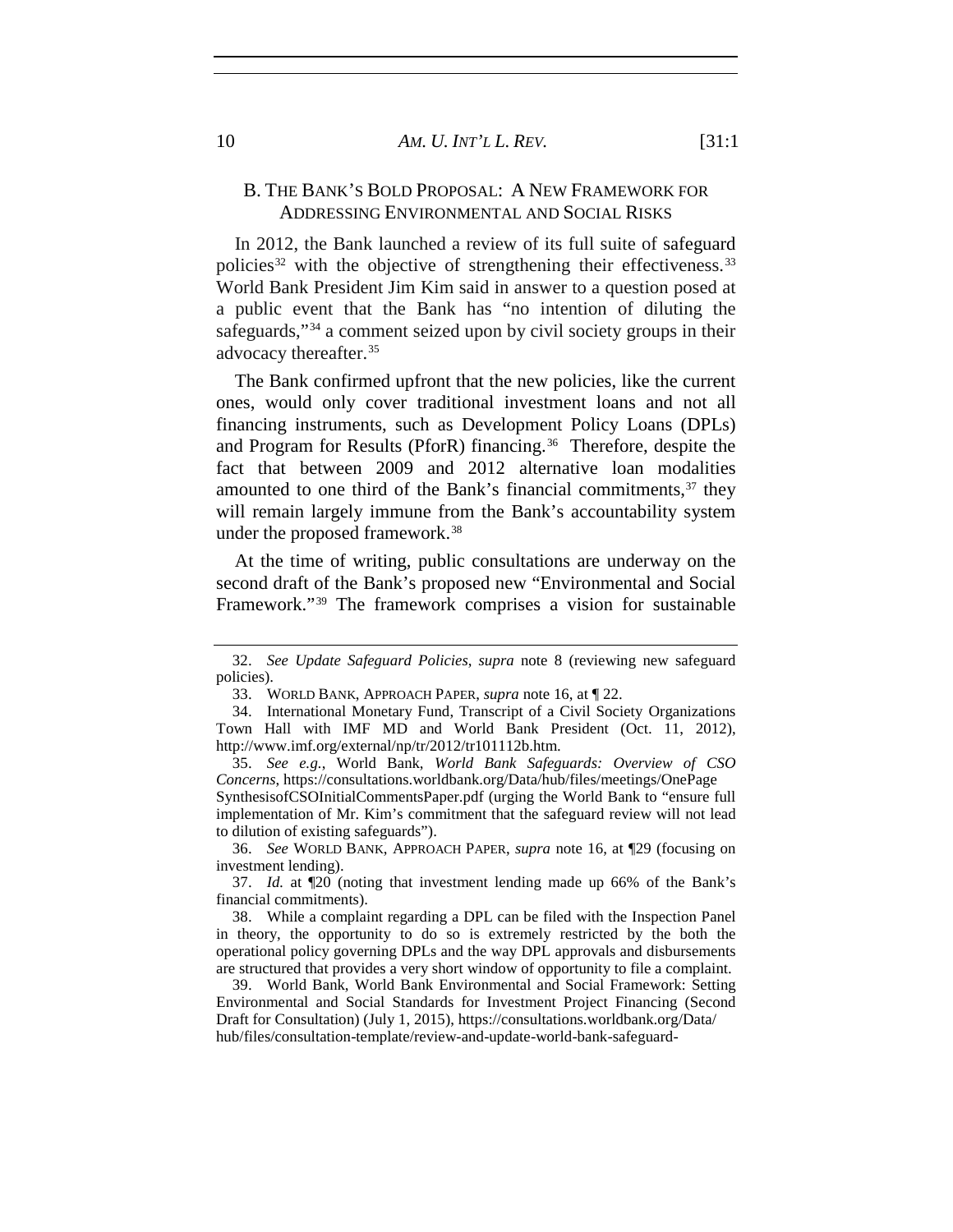<span id="page-10-5"></span>development, an Environmental and Social Policy and Procedure that contain mandatory requirements on the Bank,<sup>[40](#page-10-0)</sup> and ten "Environmental and Social Standards" (ESSs) on specific issues that set out the requirements on the Borrower.<sup>[41](#page-10-1)</sup>

<span id="page-10-6"></span><span id="page-10-4"></span>When it unveiled the proposal, the Bank made a number of assertions about its merits. It stated that the framework incorporates "more explicit requirements ... making the responsibility of the Bank and the Borrower clearer" and "increasing accountability."<sup>[42](#page-10-2)</sup> It also asserted that it allows for "less front-loading during project preparation, with more investment in effective monitoring and supervision for the realization of *agreed project commitments*" and focuses on "outcomes rather than procedural compliance."[43](#page-10-3)

There is an inherent contradiction in these claimed features of the framework. On one hand, the Bank asserts that requirements and responsibilities are clearer and that accountability is strengthened. On the other hand, the Bank is moving decidedly away from a policy compliance approach – specifically by relying instead on "project commitments" agreed to by the Bank and the Borrower on a projectby-project basis. The focus is on achieving outcomes rather than ensuring compliance with policy requirements. The underlying assumption is that instead of insisting on the implementation of protections and measures contained in the safeguard policies to ensure people are not harmed, better outcomes will be produced through a flexible approach that gives broader discretion to Bank staff and the Borrower to negotiate and agree on measures in the given case. The phrase "less front-loading" implies that the Borrower will not have to prepare detailed plans and corresponding budgets to

policies/en/materials/clean\_second\_draft\_es\_framework\_final\_draft\_for\_consultati on\_july\_1\_2015.pdf [hereinafter Policy].

<span id="page-10-0"></span><sup>40.</sup> World Bank, Environmental and Social Procedure (Deliberative Working Draft) (July 1, 2015) [hereinafter Procedure].

<span id="page-10-1"></span><sup>41.</sup> World Bank, Environmental and Social Standard 1. Assessment and Management of Environmental and Social Risks and Impacts *in* Policy, *supra* note 39, at 23-49 [hereinafter ESS1].

<span id="page-10-2"></span><sup>42.</sup> World Bank, *Review and Update of the World Bank Safeguard Policies: Proposed Environmental and Social Framework Background Paper* ¶ 20 (Sept. 2, 2014), https://consultations.worldbank.org/Data/hub/files/consultation-template/ review-and-update-world-bank-safeguard-policies/en/documents/code\_background

<span id="page-10-3"></span>\_paper\_september\_2014.pdf [hereinafter *Background Paper*].

<sup>43.</sup> *Id.*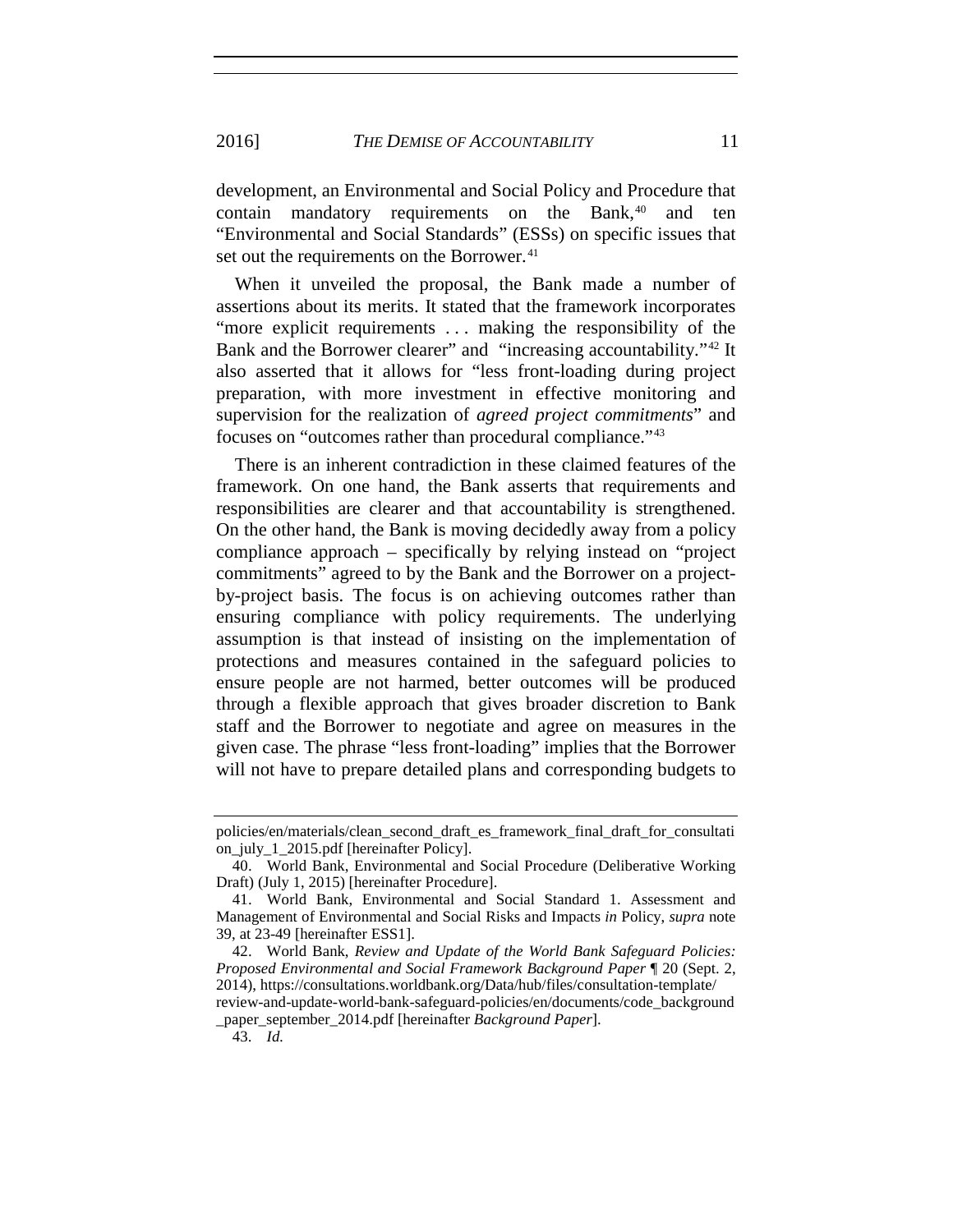address social and environmental risks *before* the Bank's board of directors considers and approves the project.

In order to assess whether the Bank's claimed virtues of the proposed framework increased accountability and better outcomes are likely to hold true in practice, this Article will put the framework to the test by applying it to a typical Bank project that causes displacement.

## C. PUTTING THE BANK'S PROPOSAL TO THE TEST: APPLYING THE FRAMEWORK TO PHYSICAL AND ECONOMIC DISPLACEMENT

The most visible Bank-financed projects that cause large-scale displacement are infrastructure projects, including hydropower dams.[44](#page-11-0) Dams cause physical and economic displacement of at least two groups of people: those whose land and productive resources are compulsorily acquired, destroyed or blocked during dam construction, including due to submersion of land to form a reservoir and those who live downstream (or upstream) of the dam, whose livelihoods are affected, usually because of changes to the river ecosystem and impacts on fisheries, riverbank agriculture or their small-scale irrigation systems.<sup>[45](#page-11-1)</sup> The Bank's history is littered with controversial hydropower projects that have had devastating impacts on people who were displaced. Examples include the Chixoy Dam in Guatemala, the Sardar Sarovar Dam in India, the Nam Theun II Dam in Laos, and the Bujagali Dam in Uganda.<sup>[46](#page-11-2)</sup> The World Bank's

<span id="page-11-0"></span><sup>44.</sup> World Bank, *Social Development Department Involuntary Resettlement Portfolio Review Phase I. Inventory of Bank-financed Projects Triggering the Involuntary Resettlement Policy (1990–2010)* 15 (2012), http://pubdocs.

worldbank.org/pubdocs/publicdoc/2015/3/517941425483120301/involuntaryresettlement-portfolio-review-phase1.pdf (noting that water projects make up 12% of projects resulting in resettlement).

<span id="page-11-1"></span><sup>45.</sup> Michael M. Cernea, *Hydropower Dams and Social Impacts:* A Sociological Perspective, WORLD BANK, Jan. 1997, at 2-3 (highlighting the sociological impact of dam construction).

<span id="page-11-2"></span><sup>46.</sup> *See, eg.*, *Irrigation Project Narmada River Development (Gujarat) Sardar and Power*, WORLD BANK, [http://www.worldbank.org/projects/P009829/irrigation](http://www.worldbank.org/projects/P009829/irrigation-project-narmada-river-development-gujarat-sardar-sarovar-dam-power?lang=en)[project-narmada-river-development-gujarat-sardar-sarovar-dam-power?lang=en](http://www.worldbank.org/projects/P009829/irrigation-project-narmada-river-development-gujarat-sardar-sarovar-dam-power?lang=en) (last visited June 1, 2016); Meriem Gray, *Nam Theun 2 Multipurpose Development Project* Overview and Update (2012), WORLD BANK, http://wwwwds.worldbank.org/external/default/WDSContentServer/WDSP/IB/2012/07/31/00 0356161\_20120731015314/Rendered/PDF/715390WP0P07640ing0Paper0July020 12.pdf; *UG Private Power Generation (Bujagali) Project*, WORLD BANK,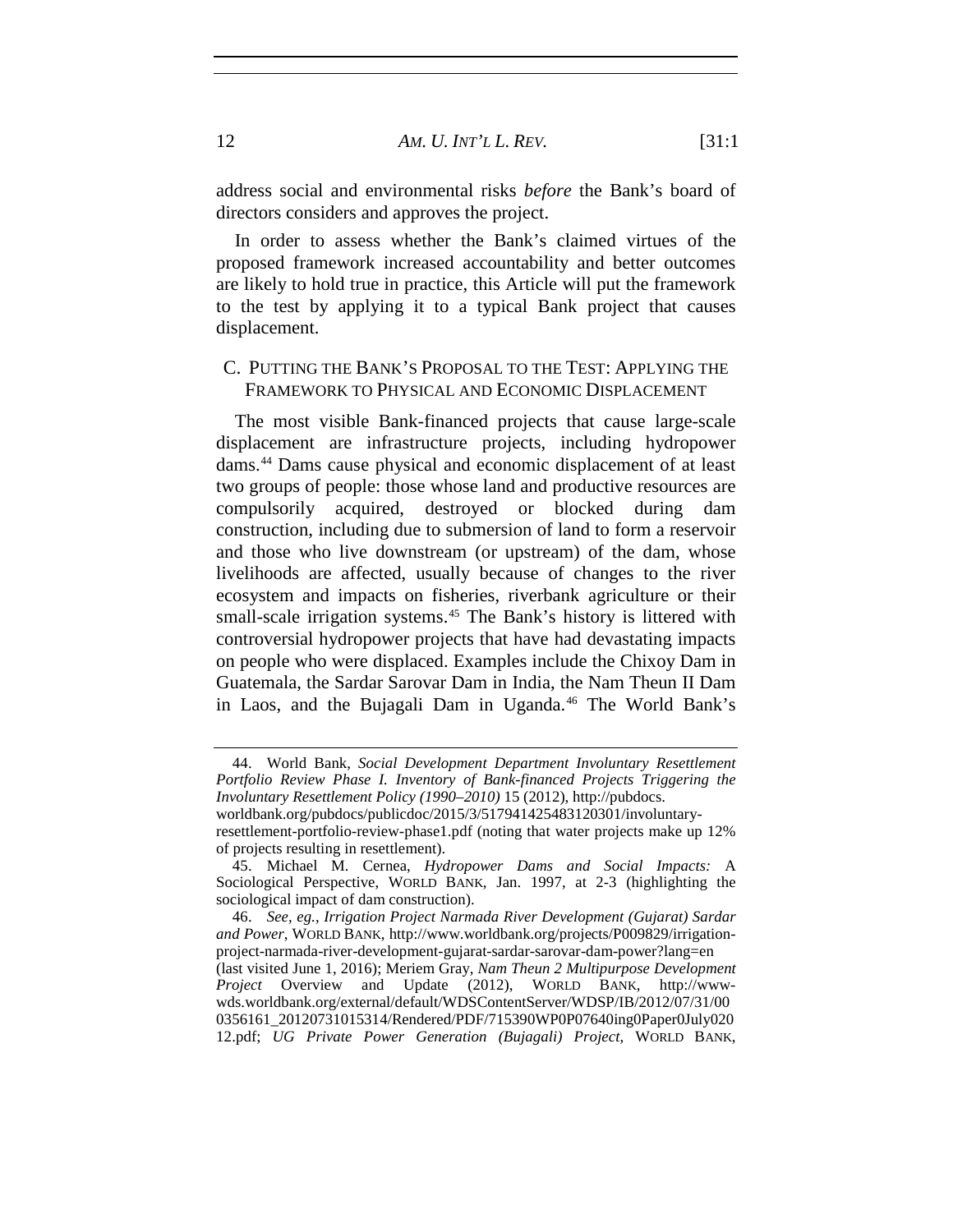investments in hydropower slowed somewhat during the 1990s and 2000s, but the Bank has recently announced that it is getting back in the business of financing mega dams. $47$  It is therefore vital that the Bank's safeguards framework is up to the task of dealing with the serious risks of harm and human rights violations associated with the physical and economic displacement caused by these projects.<sup>[48](#page-12-1)</sup>

In the absence of effective mitigation and support measures, the impact of physical and economic displacement on poor households and communities is devastating: displacement and loss of productive resources have led to impoverishment, food insecurity, diminished access to educational and health facilities, and the breakdown of social networks and cultures.<sup>[49](#page-12-2)</sup> Land seizures and forced evictions have often been accompanied by corruption, intimidation, violence, and destruction of personal property, leading to physical harm and psychological trauma.[50](#page-12-3) A failure of the Bank's proposed framework to safeguard against these harms in connection with its projects would make the Bank complicit in this raft of gross human rights violations.

The application of the Environmental and Social Framework during a typical project cycle would comprise of a series of phases, beginning with the identification of risks and impacts and ending with an evaluation of environmental and social performance.<sup>51</sup> Below, each of these phases is critiqued for its likely effectiveness in

http://www.worldbank.org/projects/P089659/ug-private-power-generationbujagali-project?lang=en (last visited June 1, 2016).

<span id="page-12-0"></span><sup>47.</sup> Howard Schneider, *World Bank turns to hydropower to square development with climate change*, WASH. POST., May 8, 2013 (claiming that the Bank sees now sees a reversion to large-scale hydropower projects as key in the balance between economic development and taming carbon use).

<span id="page-12-1"></span><sup>48.</sup> *Ten Reasons Why Climate Initiatives Should Not Include Large Hydropower Projects: A Civil Society Manifesto for the Support of Real Climate Solutions*, INT'L RIVERS (Dec. 3, 2015), http://www.internationalrivers.org/node/ 9204 (noting that large hydropower projects also cause a host of negative environmental impacts and that due to the range of adverse and irreversible impacts of large dams, many civil society groups oppose their inclusion in power initiatives to address climate change).

<span id="page-12-3"></span><span id="page-12-2"></span><sup>49.</sup> *See generally* RISKS AND RECONSTRUCTION: EXPERIENCES OF RESETTLERS AND REFUGEES (Michael M. Cernea & Christopher McDowell eds. 2000), http://documents.worldbank.org/curated/en/2000/03/437761/risks-reconstructionexperiences-resettlers-refugees.

<span id="page-12-4"></span><sup>50.</sup> *See generally id*.

<sup>51.</sup> Policy, *supra* note [39.](#page-9-8)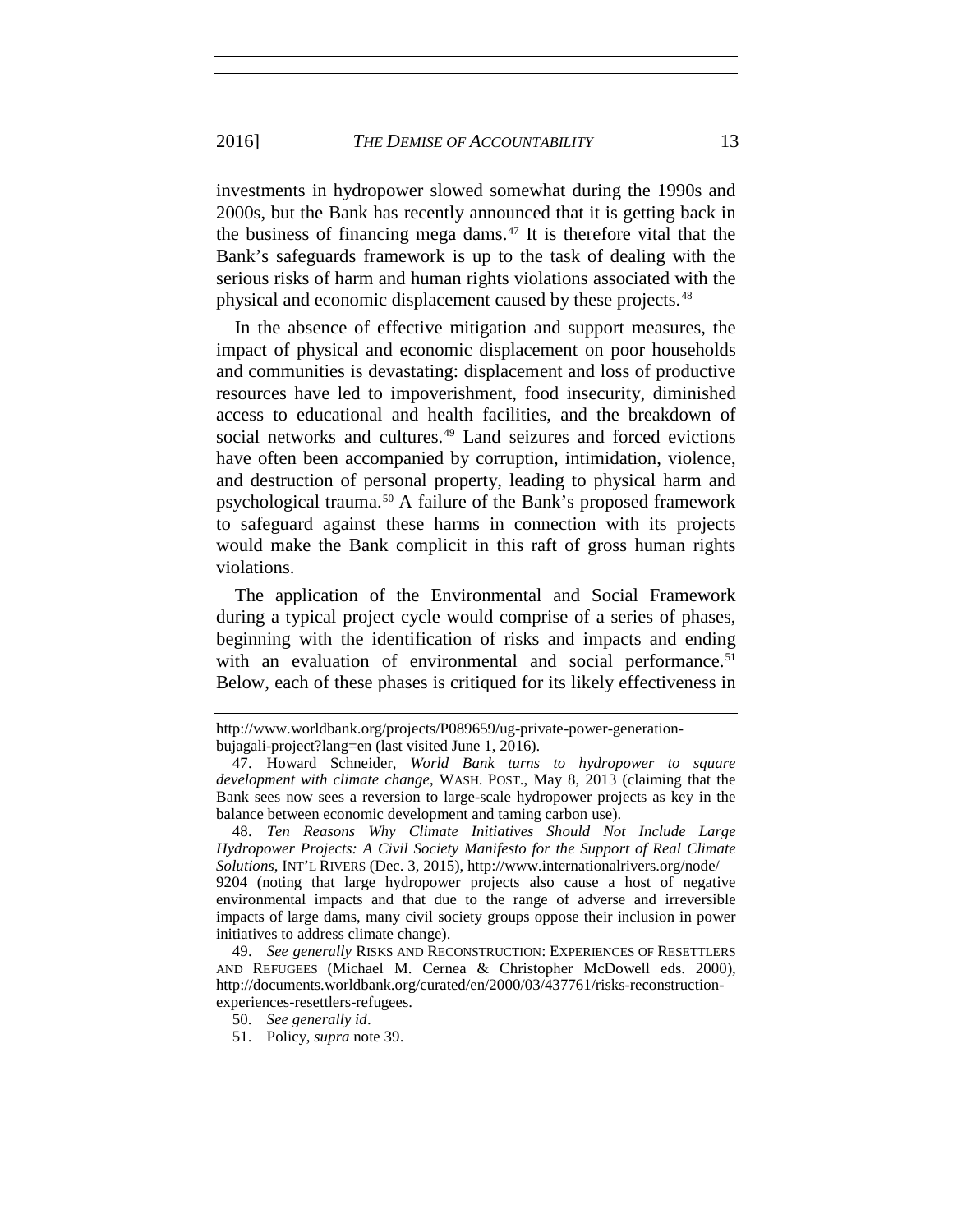preventing human rights violations and other harms to communities that would be physically and economically displaced by the construction and operation of a hypothetical mega dam.

#### *1. Social and Environmental Assessment and Due Diligence*

Under the framework, in preparing for the hydropower project, the Borrower must first identify the risks and impacts of the project through an environmental and social assessment.<sup>[52](#page-13-0)</sup> Through this process, the Borrower would be expected to assess and measure the range of project impacts. The assessment is to be based on social baseline data at "an appropriate level of detail sufficient to inform characterization and mitigation of impacts."[53](#page-13-1) Following the identification of risks and impacts, the social and environmental assessment phase also includes the proposal of risk avoidance, minimization, and mitigation measures,<sup>[54](#page-13-2)</sup> which are explained below. The specific tools and methods of assessment that the Borrower would be expected to apply are to be agreed upon with the Bank and should reflect the nature and scale of the project and its potential adverse impacts.<sup>[55](#page-13-3)</sup>

ESS1 on Environmental and Social Assessment specifically directs the Borrower to take into account impacts relating to involuntary taking of land and impacts associated with land and natural resource tenure and use, including impacts on food security.<sup>[56](#page-13-4)</sup> If these requirements were applied properly and thoroughly, the Borrower would identify the range of displacement impacts both for people who will be physically and economically displaced due to land acquisition for the dam and reservoir and people whose livelihoods and food security will be affected by changes in the river ecosystem downstream. For a hydropower project, these impacts are likely to be significant, complex, and affect a large population. A mega-dam may also have significant transboundary downstream impacts.[57](#page-13-5) Thus the assessment of displacement impacts would be

<span id="page-13-1"></span><span id="page-13-0"></span><sup>52.</sup> *Id.* at ¶ 15; ESS1, *supra* note [41,](#page-10-4) at ¶ 21.

<sup>53.</sup> ESS1, *supra* not[e 41,](#page-10-4) at ¶ 22.

<sup>54.</sup> *Id.* at ¶ 25.

<sup>55.</sup> *Id.* at annex 1, ¶ 6.

<sup>56.</sup> *Id.* at ¶ 26(b).

<sup>57.</sup> Andrew B. Wyatt and Ian G. Baird, *Transboundary Impact Assessment in* 

<span id="page-13-5"></span><span id="page-13-4"></span><span id="page-13-3"></span><span id="page-13-2"></span>*the Sesan River Basin: The Case of the Yali Falls Dam*, 23(3) INT'L J. WATER RES.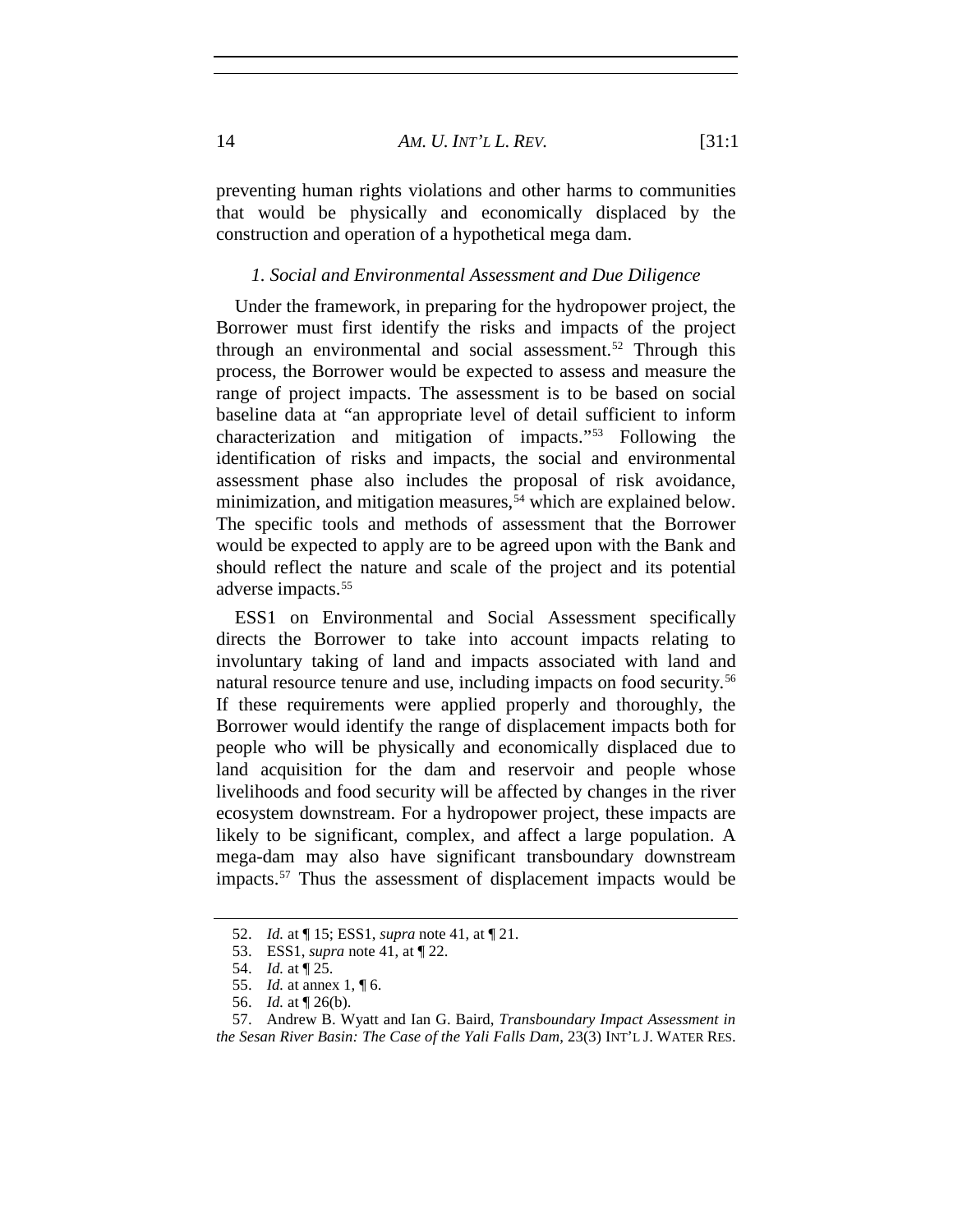2016] *THE DEMISE OF ACCOUNTABILITY* 15

highly complex. Because of the magnitude and scale of displacement caused by large dams, and the high cost of mitigating and compensating for those impacts, Borrowers may be incentivized to define project impacts narrowly and undercount affected people, especially those affected downstream.

The Bank is required under the Policy to conduct due diligence, as appropriate to the project's nature and scale and proportionate to the level of impacts.[58](#page-14-0) The Bank's due diligence responsibilities for verifying the Borrower's assessment of social and environmental impacts are brief and flexible.<sup>[59](#page-14-1)</sup> Most strikingly, there is a heavy reliance on the information provided by the Borrower.<sup>[60](#page-14-2)</sup> Under the draft Procedure, the Bank's due diligence includes site visits by a social specialist if a project is classified by the Bank as high or substantial risk, which a mega dam almost certainly would.<sup>[61](#page-14-3)</sup> However, the Bank is not explicitly required to confirm the accuracy or rigor of the Borrower's assessment by, for example, actively seeking a range of views from a variety of sources, including projectaffected people.[62](#page-14-4) The Bank is not compelled to seek independent third-party verification of the information provided by the Borrower, such as baseline data on project-affected people.<sup>[63](#page-14-5)</sup> Nor is the Bank required to verify as part of its due diligence that the Borrower meaningfully engaged project-affected people in the assessment process, though it retains "the right to participate in consultation activities" should it choose.[64](#page-14-6) While the Bank is to review the "capacity and commitment" of the Borrower,<sup>[65](#page-14-7)</sup> there is no explicit requirement on the Bank to conduct human rights due diligence, to assess, for example, the risk of human rights violations during the

- 58. Policy, *supra* note [39,](#page-9-8) at ¶ 29.
- 59. *Id.* at ¶ 29-31.
- 60. *Id.* at ¶ 30.
- 61. Procedure, *supra* note [40,](#page-10-5) at ¶ 35.
- 62. *See* Policy, *supra* note [39,](#page-9-8) at ¶¶ 29-30.

<span id="page-14-5"></span><span id="page-14-4"></span><span id="page-14-3"></span><span id="page-14-2"></span>63. *C.f.*, World Bank, BP 4.12 - Involuntary Resettlement (December 2001, revised April 2013), http://web.worldbank.org/WBSITE/EXTERNAL/PROJECTS/ EXTPOLICIES/EXTOPMANUAL/0,,contentMDK:22941226~menuPK:64701637 ~pagePK:64709096~piPK:64709108~theSitePK:502184~isCURL:Y~isCURL:Y~i sCURL:Y,00.html [hereinafter BP4.12] (discussing the importance of baseline data in current World Bank Procedure).

<span id="page-14-7"></span>65. Procedure, *supra* note [40,](#page-10-5) at ¶ 15.

<span id="page-14-1"></span><span id="page-14-0"></span>DEV. 427, 428, 431, and 435 (2007).

<span id="page-14-6"></span><sup>64.</sup> Policy, *supra* note [39,](#page-9-8) at ¶ 50.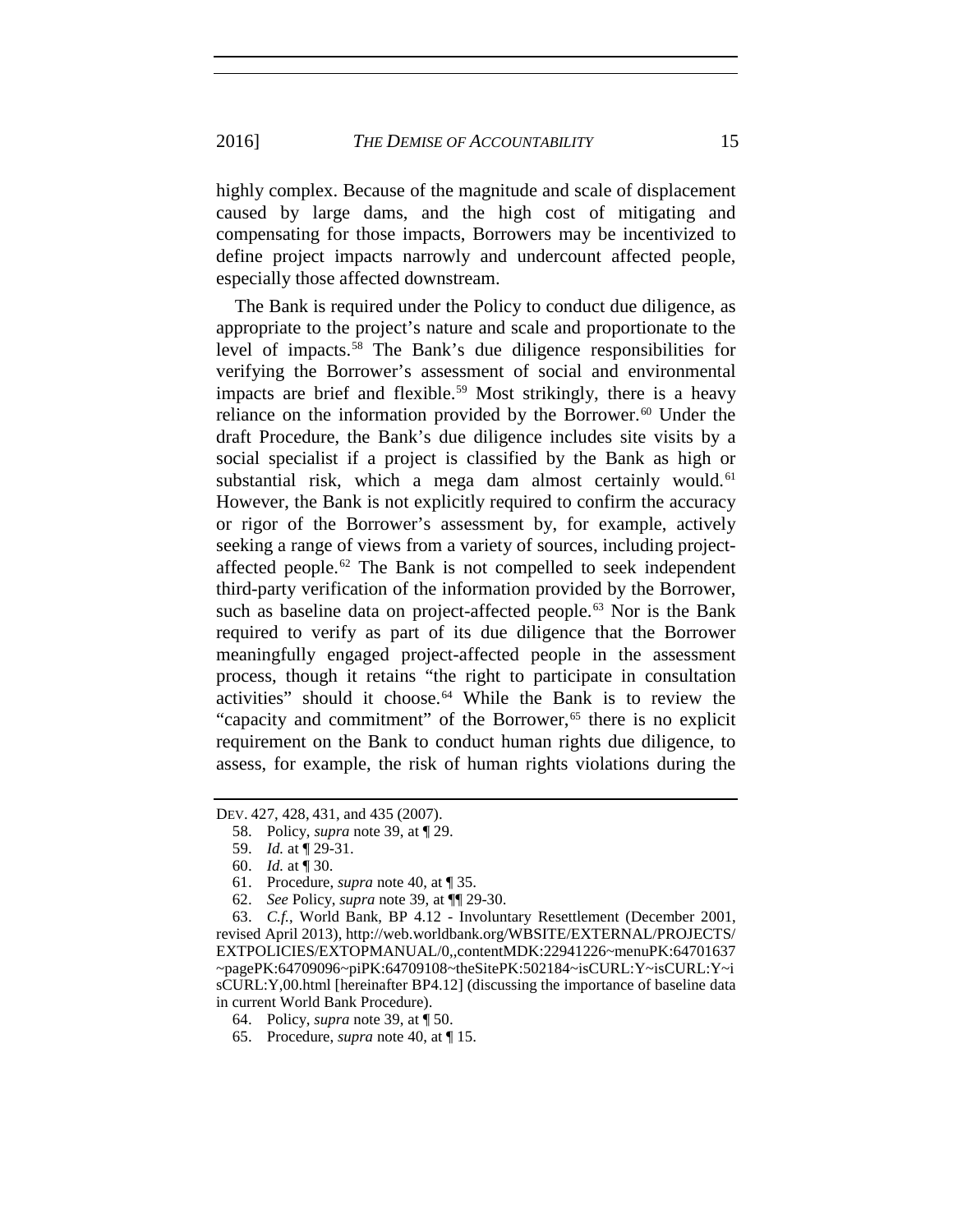resettlement process.<sup>[66](#page-15-1)</sup>

In the context of large-scale projects such as mega-dams with complex and significant displacement impacts affecting large numbers of people, the due diligence requirements on the Bank are extremely weak. If the Bank were to satisfy only the minimum requirements and rely on the Borrower's assessment there would be an acute risk that Bank-financed projects would result in serious human rights violations. This is especially true for cases in which the project would be implemented in weak governance or authoritarian environments, not uncommon amongst the Bank's clients. In past cases, a host of problems have occurred at the assessment phase, including a vast underestimation of numbers of affected people,  $67$  a failure to adequately capture the contextual political economy and analyze the implications for the project<sup> $68$ </sup> and the marginalization of project-affected people from decision-making processes despite the facade of a consultative process.<sup>[69](#page-15-4)</sup> The Bank's thin due diligence requirements in the proposed framework suggest that the Bank is not deriving lessons from these cases, in which weaknesses in assessment at the front-end have led to problems in the implementation of safeguards, and serious harms to project affected people.[70](#page-15-5)

<span id="page-15-1"></span><span id="page-15-0"></span><sup>66.</sup> International Finance Corporation, *CAO Audit of IFC Investment in Corporation Dinant S.A. de C.V., Honduras*, 58 (Dec. 20, 2013) [hereinafter *CAO Audit of IFC Investment in Dinant*] (discussing that some of these omissions, mirrored in the IFC's due diligence policy, have been noted as weaknesses by the IFC's grievance mechanism, the CAO, and have contributed to problems in environmental and social performance).

<span id="page-15-2"></span><sup>67.</sup> *See, e.g.*, Ian G. Baird et. al, *The People and Their River, the World Bank and its Dam: Revisiting the Xe Bang Fai River in Laos*, 46(5) DEV. & CHANGE 1080, 1088 (2015).

<span id="page-15-3"></span><sup>68.</sup> *See, e.g.*, Shalmali Guttal & Bruce Shoemaker, *Manipulating Consent: The World Bank and Public Consultation in the Nam Theun 2 Hydroelectric Project*, 10 WATERSHED 18, 18 (2004); BUGALSKI & PRED, *supra* note [26](#page-7-6) (describing other types of projects that have caused displacement); Laura Hurtado Paz y Paz & Liza Grandia, *Multi-Ethnic Communal and Collective Forms of Tenure in Post-War Guatemala: Lessons from the Peten*, Paper Presentation Before the Annual World Bank Conference on Land and Poverty (Apr. 8-11, 2013), at 4, 8, 14, and 17.

<span id="page-15-4"></span><sup>69.</sup> *See, e.g.*, Letter from Inclusive Development International (IDI), WBIP Request, ¶ 40 (Sept. 24, 2012), http://ewebapps.worldbank.org/apps/ip/PanelCases/ 82-Request%20for%20Inspection%20(English).p[df](http://ewebapps.worldbank.org/apps/ip/PanelCases/82-Request%20for%20Inspection%20(English).pdf) (addressing the frequent problems of non-compliance with OP 4.12 and inadequate access to information and consultation).

<span id="page-15-5"></span><sup>70.</sup> *See, e.g.*, Guttal & Shoemaker, *supra* note [68,](#page-15-0) at 18; BUGALSKI & PRED,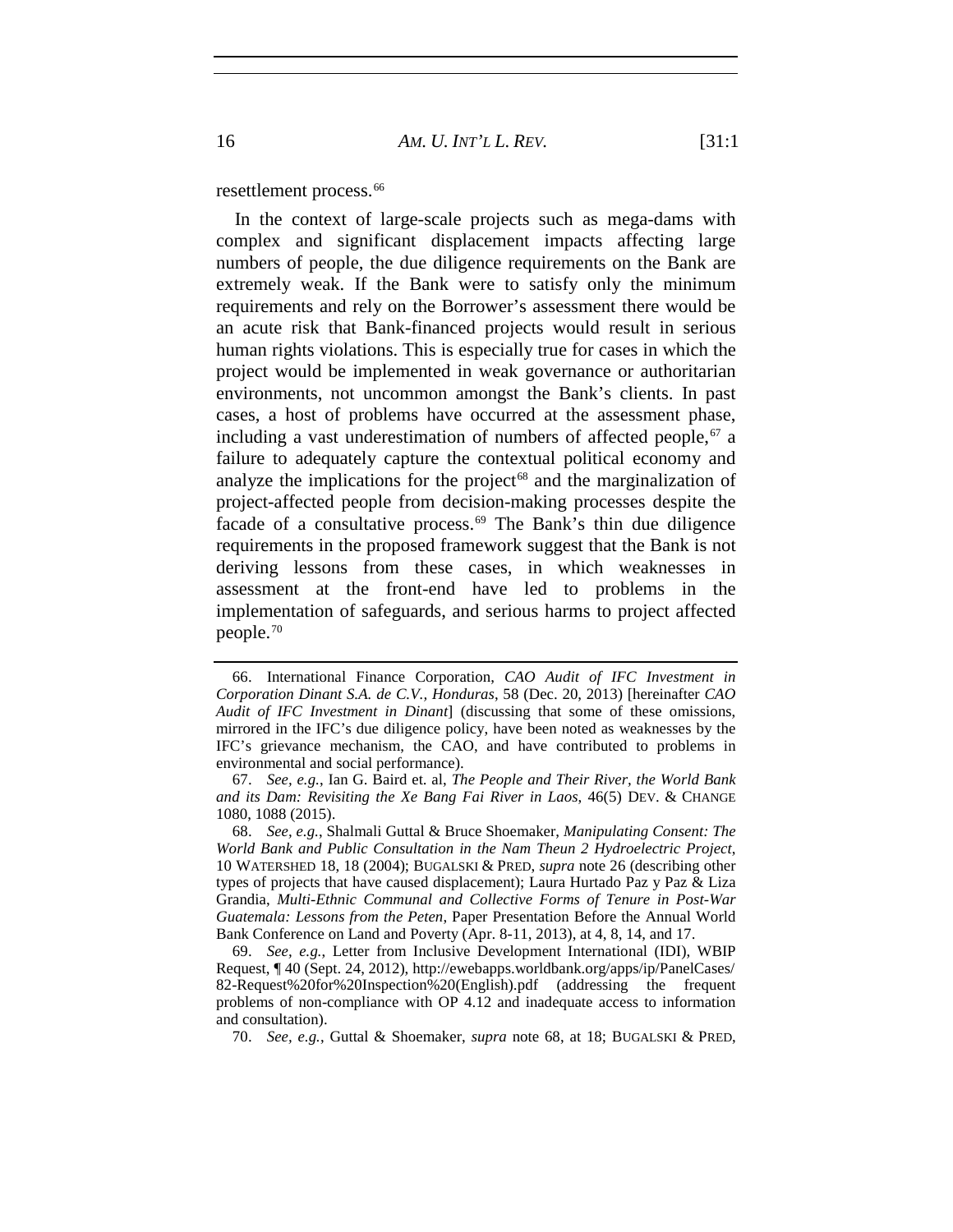#### 2016] *THE DEMISE OF ACCOUNTABILITY* 17

While the framework directs the Bank to carry out due diligence proportionate to the level of impact, it vests considerable discretion in Bank staff to decide on specific due diligence processes in each case. In terms of accountability, the vague and flexible requirements provide few hooks on which to make a case that the Bank failed to comply with its policy and procedure in a complaint to the Inspection Panel should harms ensue (discussed further below).

#### *2. Mitigation Measures*

Under the Policy, the Bank must require the Borrower to "prepare and implement projects so that they meet the requirements of the ESSs in a manner and a timeframe acceptable to the Bank."[71](#page-16-0) This key provision epitomizes the tension in the proposed framework between incorporating clear "explicit requirements" on the one hand and increasing flexibility and focusing on "outcomes rather than procedural compliance" on the other.<sup>[72](#page-16-1)</sup> The mandatory nature of ESS requirements is broadly qualified by the broadly unfettered discretion of Bank staff in determining how and when those requirements are to be met.

The Borrower, with the Bank's assistance, must identify measures to address the risks and impacts identified by applying a "mitigation hierarchy," which favors avoidance where feasible, then minimization to the extent possible, and finally compensation or "offsetting" measures for "residual impacts." [73](#page-16-2)

In the case of a hydropower dam, for the displacement of communities that will occur due to land acquired for construction of the dam and the reservoir, the mitigation measures would need to incorporate the requirements of ESS5 on Involuntary Resettlement, unless one of the alternative approaches or loopholes apply.

First, the framework heavily promotes the use of the Borrower's environmental and social framework, the country's own laws and regulations, in place of the ESSs. According to an information note released by the Bank, "it is anticipated that much of the

<span id="page-16-2"></span><span id="page-16-1"></span><span id="page-16-0"></span>*supra* note [26](#page-7-6) (describing other types of projects that have caused displacement); Hurtado & Grandia, *supra* note [68,](#page-15-0) at 4, 8, 14, and 17.

<sup>71.</sup> Policy, *supra* note [39,](#page-9-8) at ¶ 16.

<sup>72.</sup> *Background Paper*, *supra* note [42,](#page-10-6) at ¶ 20.

<sup>73.</sup> ESS1, *supra* not[e 41,](#page-10-4) at ¶ 25.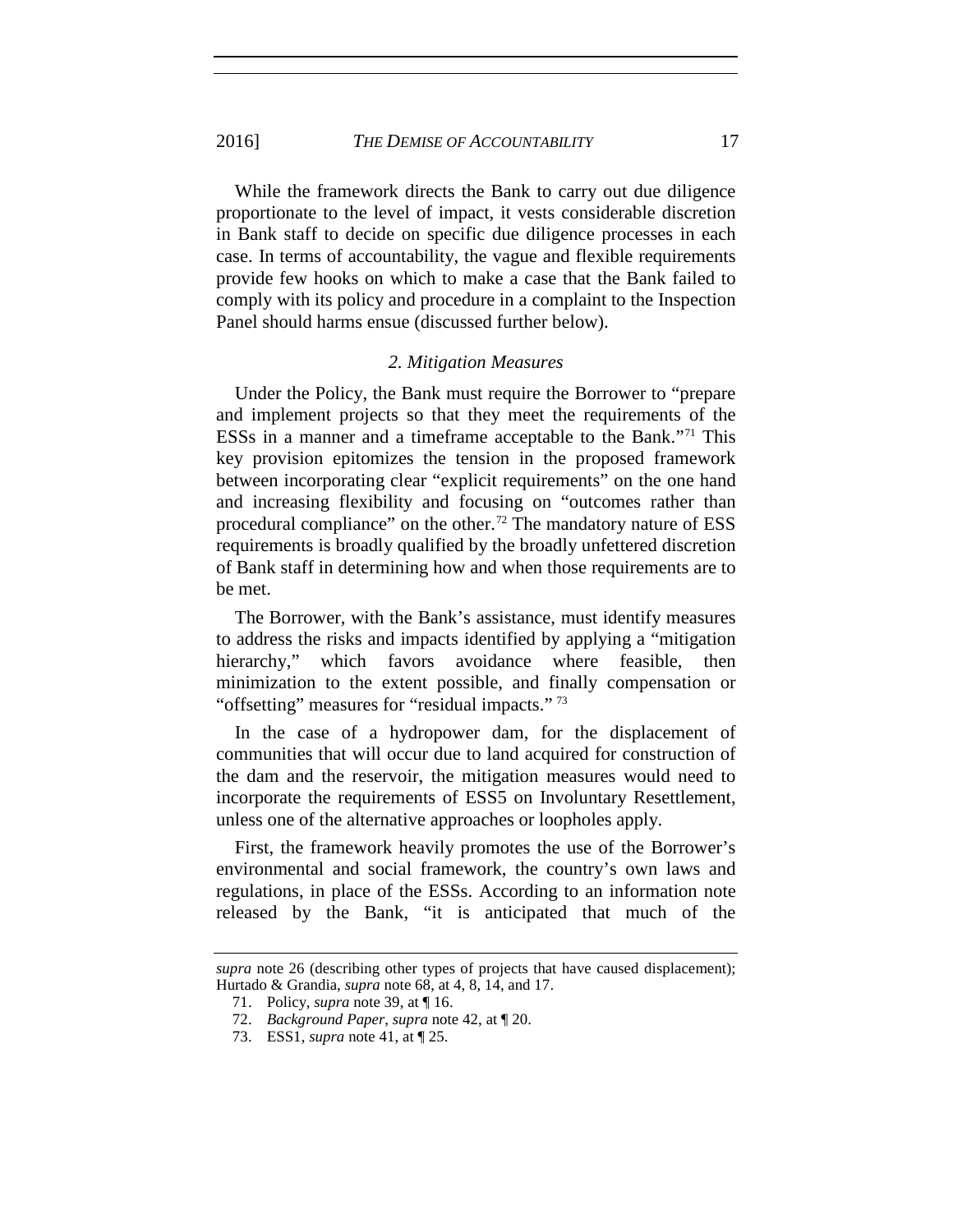environmental and social assessment will be conducted pursuant to national requirements."[74](#page-17-0) The Policy states that the Bank will support the use of the Borrower's framework provided that it is "likely to be able to address the risks and impacts of the project, and enable the project to achieve objectives materially consistent with the ESSs."[75](#page-17-1) This sets a lower bar than the Bank's current policy on piloting Borrower systems, which requires equivalence to a set of operational principles corresponding to the Bank's safeguard policies.[76](#page-17-2) Where, after a review of the Borrower's framework, the Bank agrees to use it, in whole or part, the Bank and Borrower agree on measures to address any gaps.[77](#page-17-3)

In the case of displacement, Borrowers may be very keen to use their own expropriation laws and resettlement policies, if any, to govern the project in lieu of ESS5. However, in many Bank client countries, the legal and regulatory framework on eviction, resettlement, and economic displacement is weak or incomplete. Rarely will they achieve objectives materially consistent with ESS5.[78](#page-17-4) For example, households and communities without title are often not adequately protected by domestic laws, and in many jurisdictions, residents of informal settlements, or "squatters," can be legally subject to forced eviction.<sup>[79](#page-17-5)</sup>

77. Policy, *supra* note [39,](#page-9-8) at ¶ 26.

<span id="page-17-6"></span><span id="page-17-0"></span><sup>74.</sup> World Bank, *Environmental and Social Framework: Setting Standards for Sustainable Development, Information Note 1: Environmental and Social Risk Classification*, ¶ 11, https://consultations.worldbank.org/Data/hub/files/ consultation-template/review-and-update-world-bank-safeguard-policies/en/ materials/information\_note\_1\_es\_risk\_classification\_final\_for\_disclosure\_ october\_7.pdf.

<sup>75.</sup> Policy, *supra* note [39,](#page-9-8) at ¶ 23.

<span id="page-17-2"></span><span id="page-17-1"></span><sup>76.</sup> *See* OPERATIONAL MANUAL, *supra* note 18, at OP 4.00 – Piloting the Use of Borrow Systems to Address Environmental and Social Safeguard Issues in Bank-Supported Projects (2014).

<span id="page-17-4"></span><span id="page-17-3"></span><sup>78.</sup> *See, e.g.*, INDEPENDENT EVALUATION GROUP (IEG), WORLD BANK GROUP, SAFEGUARDS AND SUSTAINABILITY POLICIES IN A CHANGING WORLD: AN INDEPENDENT EVALUATION OF WORLD BANK GROUP EXPERIENCE 86 (2010) [hereinafter SAFEGUARDS & SUSTAINABILITY] (stating that the social safeguard policies, including on resettlement, are highly conflicting with national laws in use in country systems pilot countries).

<span id="page-17-5"></span><sup>79.</sup> Raquel Rolnik, Special Rapporteur on Adequate Housing as a Component of the Right to an Adequate Standard of Living, and on the Right to Nondiscrimination in This Context, Human Rights Council, U.N. Doc. A/HRC/22/46/Add.1, ¶¶ 30, 34 (Dec. 24, 2012), http://www.ohchr.org/Documents/ HRBodies/HRCouncil/RegularSession/Session22/A-HRC-22-46\_Add1\_en.pdf.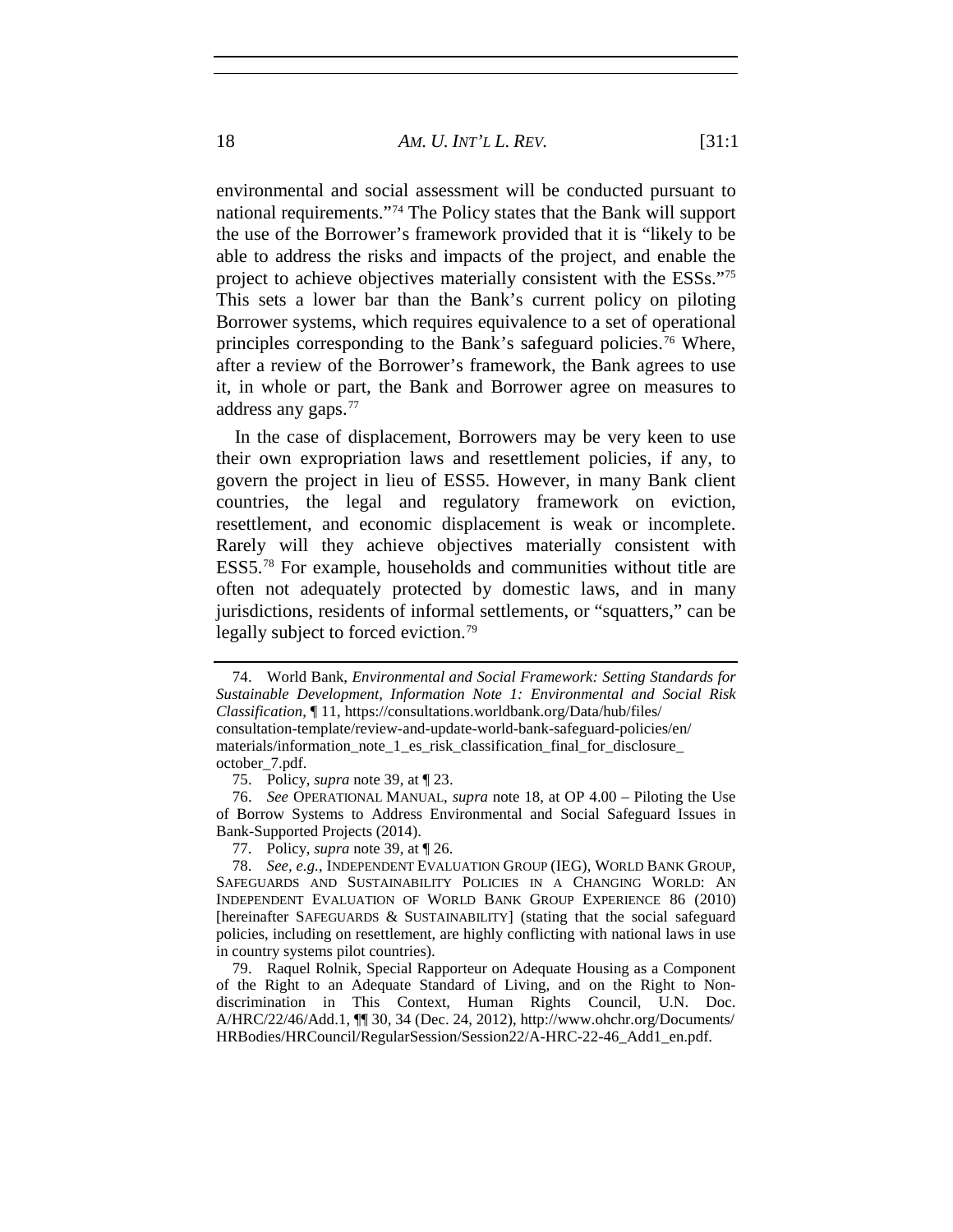The concept of strengthening and then using borrower frameworks to address social and environmental impacts, such as displacement, is desirable from the perspectives of both development and human rights. However, notably the Procedure makes clear that gap-filing measures are to be project-specific, and thus there does not appear to be an intention of strengthening the Borrower's framework across the board. $80$ 

Issues such as resettling communities without formal land rights are often controversial and politically fraught on the ground. Despite commitments made upfront to the Bank by governments in order to obtain development financing and use its own legal framework, it is far from assured that promised gap-filling measures to augment domestic frameworks to reflect Bank standards or respect displaced people's human rights will actually be adopted. Yet the Bank's role and responsibility in ensuring this occurs after the project is approved is weak: the Procedure simply states that Bank staff will monitor the application of the Borrower's framework to the project in accordance with the Bank's review and the agreed project-specific measures for the duration of the project.[81](#page-18-1) As discussed below, the Bank has little leverage to ensure reforms after the project has been approved.

Ironically, the Bank may be setting itself up for situations in which it is forced to meddle in the political affairs of its client, something that it loathes to do. $82$  It is foreseeable that after a project is approved

<span id="page-18-0"></span><sup>80.</sup> Procedure, *supra* note [40,](#page-10-5) at ¶ 43. *But see* World Bank, *Analytical Background Papers: Use of Country Systems for Environmental Safeguards* ¶ 9 (Feb. 22, 2011), http://siteresources.worldbank.org/EXTENVSTRATEGY/ Resources/6975692-1289855310673/20110222-Use-of-Country-Systems.pdf

<sup>[</sup>hereinafter *Use of Country Systems*] (explaining that the analytical work to identify gaps could prove valuable in highlighting areas that need to be strengthened).

<sup>81.</sup> Procedure, *supra* note [40,](#page-10-5) at ¶ 47.

<span id="page-18-2"></span><span id="page-18-1"></span><sup>82.</sup> World Bank, International Bank for Reconstruction and Development (IBRD) Articles of Agreement, Art. IV, Sec. 10 (Feb. 16, 1989), http://siteresources.worldbank.org/EXTABOUTUS/Resources/ibrd-articlesof agreement.pdf [hereinafter IBRD] (prohibiting the Bank from interfering in the political affairs of any country); World Bank, International Development Association (IDA), Articles of Agreement, Art. V, Sec. 6, https://www.worldbank.org/ida/articles-agreement/IDA-articles-of-agreement.pdf [hereinafter IDA] (prohibiting the Bank from interfering in the political affairs of any country); *see, e.g.*, ADAM MCBETH, INTERNATIONAL ECONOMIC ACTORS AND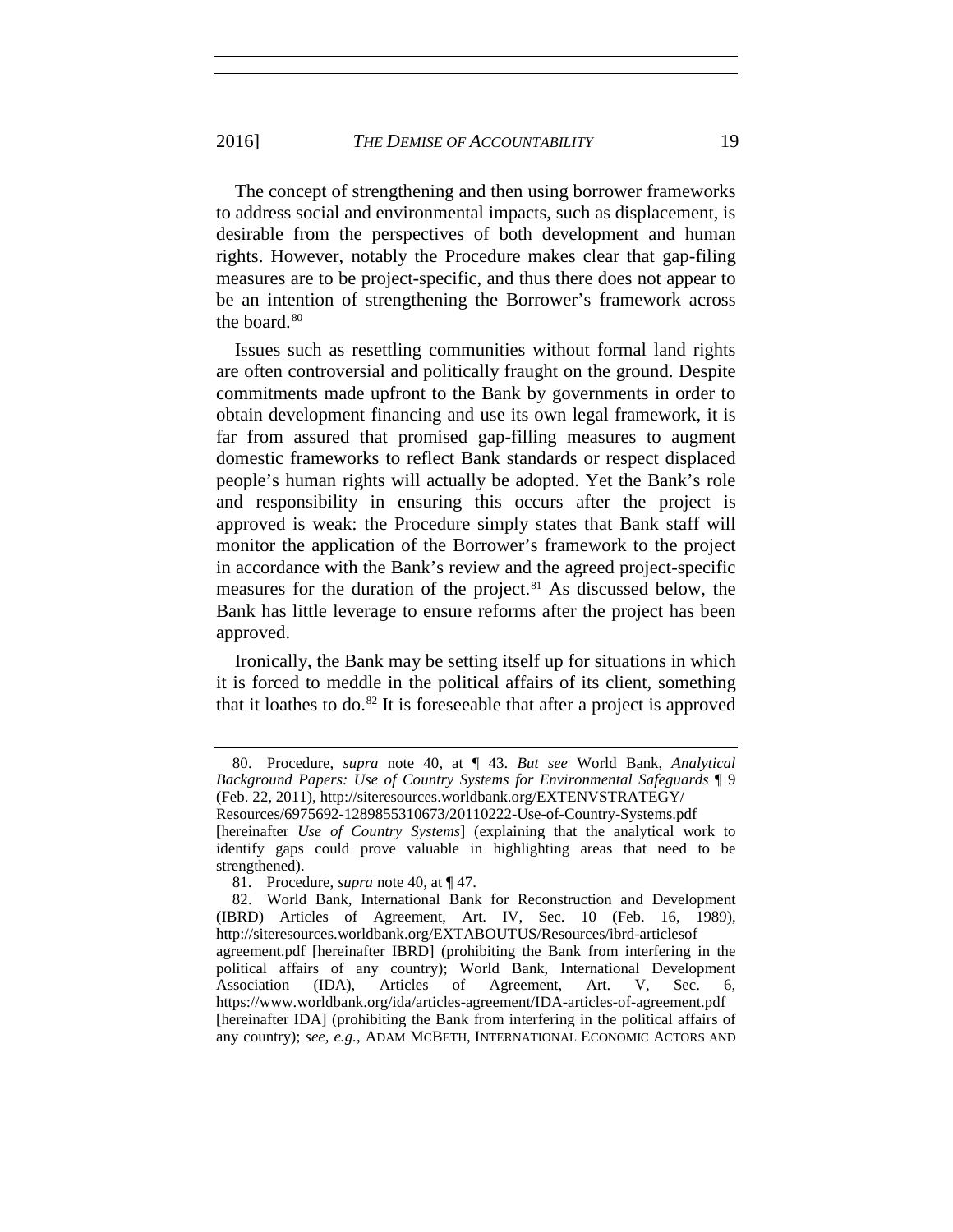20 *AM. U. INT'L L. REV.* [31:1

and underway, the implementation and enforcement of laws and policies turns out to be weak or laws that were assessed as adequate to meet the objectives prior to project approval are amended during the course of project implementation. $83$  It is unclear how the Bank anticipates that it will intervene in such circumstances to insist on the application of domestic laws (as opposed to the Bank's own standards). The Borrower may be more prone to defensiveness in response to attempts by the Bank to raise concerns about the failure of the government to apply its own laws. When the use of Borrower frameworks goes badly, and affected people bring a complaint to the Inspection Panel, it would be difficult for the Panel to avoid wading into an adjudication of compliance with domestic legal frameworks that were applied in place of the ESSs, as part of its investigation of the Bank's supervision of the project.<sup>[84](#page-19-1)</sup>

It is much safer territory for the Bank to insist upon compliance with Bank standards for the project that it is financing, as agreed in the project contract. The Bank's inclination to avoid challenging Borrowers on the application of their domestic laws and take a hands off approach to problems that arise with the use of Borrower frameworks is evident in the South Africa Eskcom case, in which the Bank refused to develop a remedial action plan despite critical findings of the Inspection Panel.<sup>[85](#page-19-2)</sup> In its response to the Panel's investigation report, the Bank stated:

HUMAN RIGHTS 181-84 (2010) (recognizing that the meaning of this prohibition is hotly debated).

<span id="page-19-0"></span><sup>83.</sup> *Use of Country Systems*, *supra* note 80, at ¶ 15 (discussing a pilot project in Lao PDR in which the assessment was amended during implementation).

<span id="page-19-1"></span><sup>84.</sup> *See* World Bank, Chairperson of The Inspection Panel and Senior Vice President and General Counsel of The World Bank, *Joint Statement on the Use of Country Systems: Mexico Decentralized Infrastructure Reform and Development Project* (June 8, 2014), http://ewebapps.worldbank.org/apps/ip/PanelMandate

Documents/JointStatementUseCountrySystems.pdf [hereinafter *Joint Statement*] (stating that the collaborative operational framework for the project created with the borrower would guide the borrower's performance and the Bank's supervision).

<span id="page-19-2"></span><sup>85.</sup> INT'L BANK FOR RECONSTRUCTION AND DEV. [IBRD], MANAGEMENT REPORT AND RECOMMENDATION IN RESPONSE TO THE INSPECTION PANEL INVESTIGATION REPORT, ¶ 88, INSP/64977-ZA (Mar. 2, 2012), http://ewebapps.worldbank.org/apps/ip/PanelCases/65-Management%20Report% 20and%20Recommendations%20(English).pdf, [hereinafter MANAGEMENT REPORT AND RECOMMENDATION].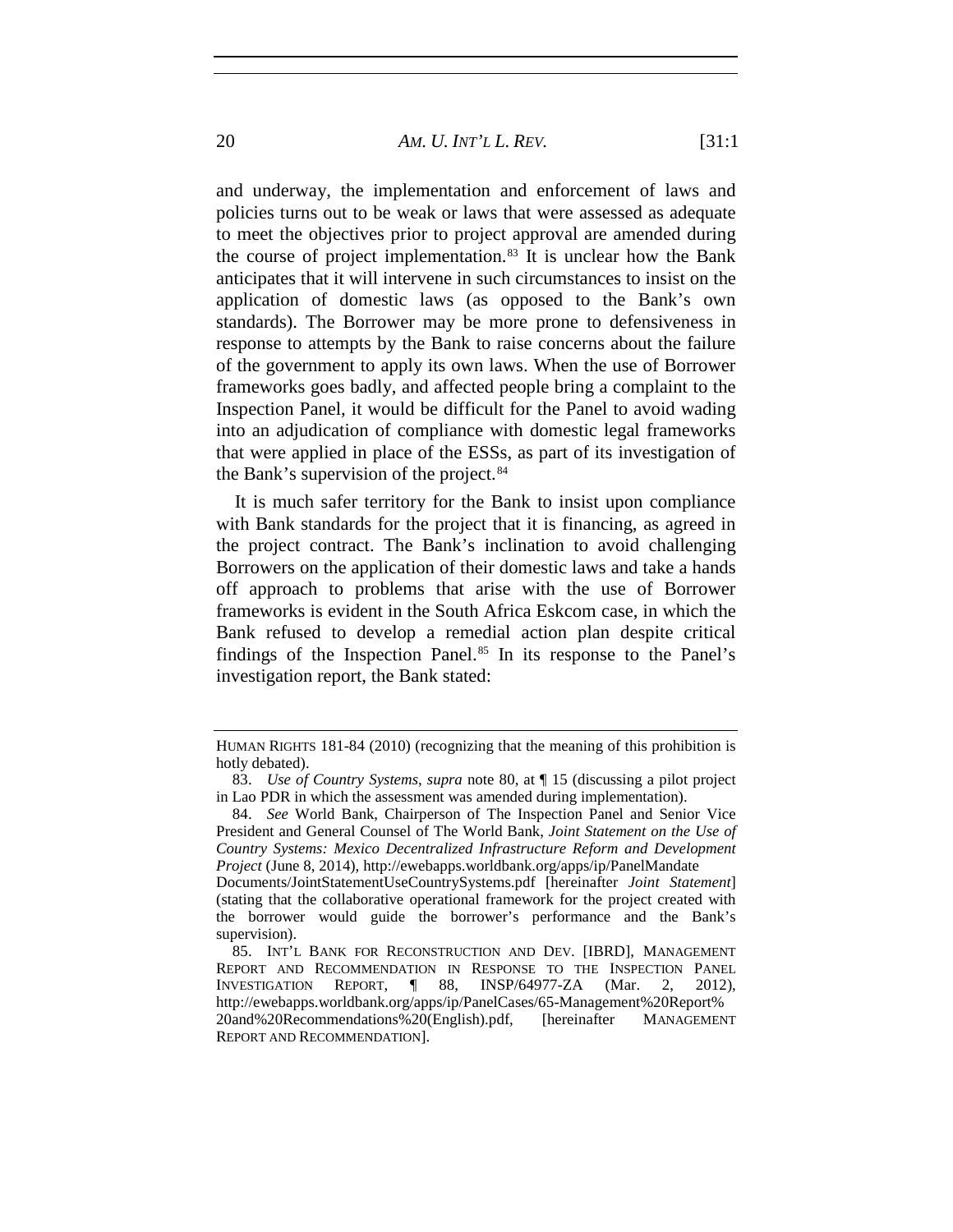Management has seriously considered the issues raised by the Requesters and continues to be of the view that any impacts . . . can be and are being effectively addressed by the responsible South African authorities through the country's legal and regulatory system. Hence, an Action Plan to address such issues would replicate the mitigation measures that the appropriate authorities have already put in place pursuant to South Africa's regulatory requirements.<sup>[86](#page-20-0)</sup>

The Eskom case is illustrative of the way in which the Bank seeks to distance itself from the responsibility to protect project-affected people from harms through the use of borrower systems.

While the World Bank should work to strengthen weak national legal frameworks and institutional capacity on land acquisition and resettlement wherever possible, safeguard policies should continue to apply to Bank-financed projects. When a country's system does provide sufficiently strong protections to project-affected people, applying the ESSs should, in any case, not pose a problem or present any inconsistencies. The requirements of ESS5, like the current involuntary resettlement policy, while not perfect, are based on extensive sociological studies of the experiences of resettlement and are aimed at avoiding the manifestation of identified impoverishment risks of physical and economic displacement.<sup>[87](#page-20-1)</sup> Based on these sociological studies, the policy sets out the range of measures necessary to meet the objective of ensuring that the livelihoods and living standards of affected people are restored.<sup>[88](#page-20-2)</sup> If the Borrower's framework is strong enough to achieve the objective of restoration, they will contain requirements that are consistent with Bank standards. Conversely, if the Borrower framework does not provide for such measures, it is unlikely to be effective at achieving the

<span id="page-20-2"></span>88. *Id.*

<sup>86.</sup> *Id.* at ¶ xxviii.

<span id="page-20-1"></span><span id="page-20-0"></span><sup>87.</sup> *See* OPERATIONAL MANUAL, *supra* note [18,](#page-6-8) at OP 4.12 (stating that the Bank's Involuntary Resettlement Policy is meant to address and mitigate the following "impoverishment risks": production systems are dismantled; people face impoverishment when their productive assets or income sources are lost; people are relocated to environments where their productive skills may be less applicable and the competition for resources greater; community institutions and social networks are weakened; kin groups are dispersed; and cultural identity, traditional authority, and the potential for mutual help are diminished or lost).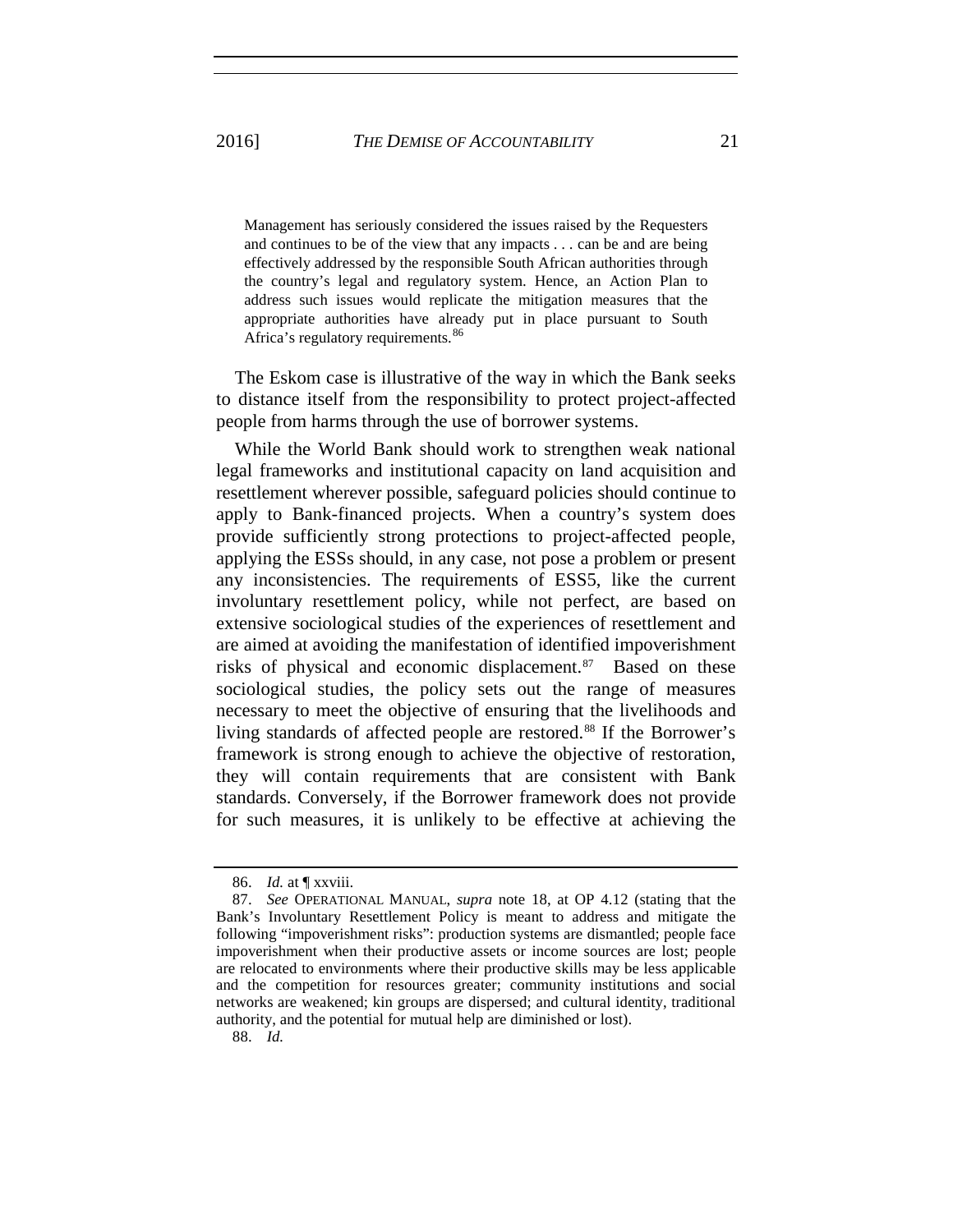requisite objectives without major gap filling, which "is almost the same as just applying Bank systems."<sup>[89](#page-21-0)</sup> In other words, a Borrower with an adequate country system on resettlement will not be duplicating efforts in meeting both its own legal framework and the Bank's standards because they will complement and reinforce each other.

Another concerning loophole in the draft ESF relates to subprojects. If the Bank and a Borrower government structure a project so that it is implemented on the ground through several subprojects, they may be able to evade the ESSs. Only subprojects classified as "High Risk," for which the Procedure sets a very high bar,<sup>[90](#page-21-1)</sup> need to comply with the ESSs.<sup>[91](#page-21-2)</sup> Subprojects classified as having a "substantial" or lower environmental and social risk only need to comply with national regulations (unless the Bank deems otherwise), which, as noted above, in the case of land expropriation and resettlement are often weak.<sup>[92](#page-21-3)</sup> According to the draft Procedure, Substantial Risk subprojects could include, for example, one that has large-scale impacts, requiring substantial investment and time and some complex and/or unproven mitigation measures.<sup>[93](#page-21-4)</sup> A project can be classified as Substantial Risk, if there are concerns that the adverse impacts "may give rise to significant social conflict or harm or significant risks to human security." [94](#page-21-5) There may also be potential for transboundary impacts.<sup>95</sup> Despite the substantial risk of harm, in the case of subprojects, no gap analysis between the national law and the ESSs or measures to address those gaps are required. This is a significant dilution of the current policies,  $96$  which could have widereaching implications, including by incentivizing the Bank and Borrower to design projects in such a way as to require implementation through subprojects and thereby avoid application of the Bank's environmental and social standards altogether.

<sup>89.</sup> *Use of Country Systems*, *supra* note 80, at ¶ 35(c).

<sup>90.</sup> Procedure, *supra* note [40,](#page-10-5) at ¶ 24.

<sup>91.</sup> Policy, *supra* note [39,](#page-9-8) at ¶ 35(a).

<span id="page-21-6"></span><span id="page-21-5"></span><span id="page-21-4"></span><span id="page-21-3"></span><span id="page-21-2"></span><span id="page-21-1"></span><span id="page-21-0"></span><sup>92.</sup> *Id.* at ¶ 35(b) (stating that the Bank may require compliance with the ESSs in undefined circumstances).

<sup>93.</sup> Procedure, *supra* note [40,](#page-10-5) at ¶¶ 25(a)-(c).

<sup>94.</sup> *Id.* at ¶ 25(b).

<sup>95.</sup> *Id.* at ¶ 25(f).

<span id="page-21-7"></span><sup>96.</sup> *See* OPERATIONAL MANUAL, *supra* note [18,](#page-6-8) at OP 4.12, ¶ 29.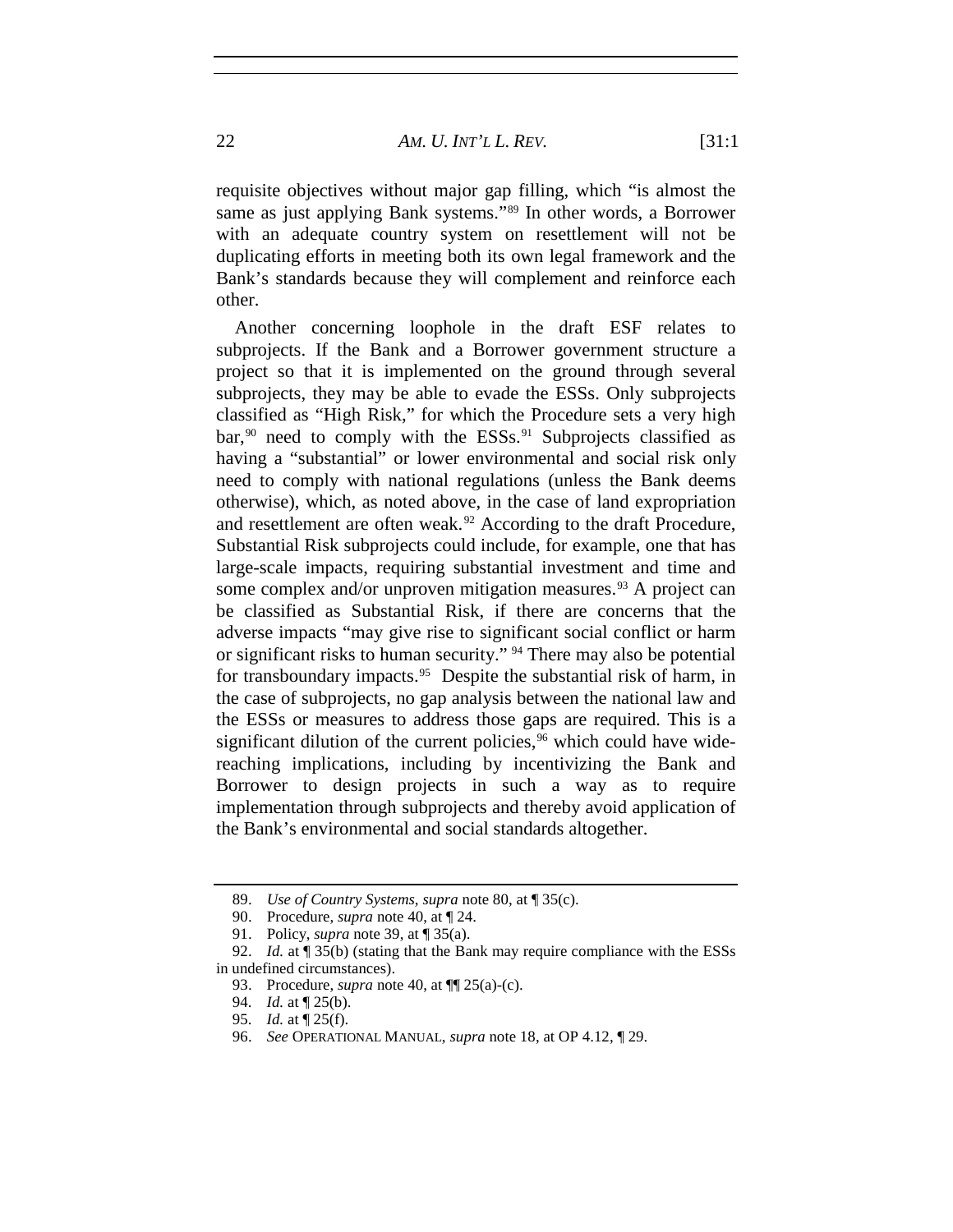A third loophole is written into the mitigation hierarchy itself. For impacts that cannot be avoided or mitigated, the Borrower is required to "compensate for or offset them, where technically and financially feasible."[97](#page-22-0) A footnote explains that "[f]inancial feasibility is based on relevant financial considerations, including relative magnitude of the incremental cost of adopting such measures and actions compared to the project's investment, operating, and maintenance costs, and on whether this incremental cost could make the project nonviable for the Borrower."[98](#page-22-1) Conceivably, compensation of fisher communities for adverse impacts of a dam to their livelihoods could be enormous, given the potential scale and depth of disruption to their incomes, food source, and way of life. For example, in the case of the Nam Theun 2 dam in Laos, the downstream impacts were estimated to affect the livelihoods and food systems of some 110,000 people.[99](#page-22-2) The mitigation hierarchy and footnote appear to suggest that the Borrower could argue that the payment of such compensation would make the project unviable in order to repudiate its responsibility to these project affected people.[100](#page-22-3) In other words, on its face, the policy allows for these costs to be externalized from the project and placed on shoulders of downstream fisher folk. The appropriate course of action from a human rights and development perspective would rather be for such costs to be factored into the project budget and economic analysis. If, after factoring in these costs, the project is not economically viable, then the project should be redesigned or abandoned.

Finally, the Bank is also authorized to waive operational policies "in response to clearly delineated individual circumstances, so as to allow staff to proceed with processing or implementing steps that are pending."[101](#page-22-4) The possibility of waiving provisions of the

<span id="page-22-5"></span><sup>97.</sup> ESS1, *supra* not[e 41,](#page-10-4) at Objectives.

<sup>98.</sup> *Id.* at 27 n. 22.

<span id="page-22-2"></span><span id="page-22-1"></span><span id="page-22-0"></span><sup>99.</sup> TANYA LEE, TIME TO RE-ASSESS GREATER MEKONG SUBREGION: ENERGY SECTOR INVESTMENTS 5 (2015).

<sup>100.</sup> ESS1, *supra* not[e 41,](#page-10-4) at Objectives and n. 3.

<span id="page-22-4"></span><span id="page-22-3"></span><sup>101.</sup> *See* WORLD BANK, BANK POLICY: OPERATIONAL POLICY WAIVERS ¶ 2 (2014), http://siteresources.worldbank.org/OPSMANUAL/112526-112445941256 2/23552954/Policy\_OperationalPolicyWaivers\_Final\_April\_2014.pdf [hereinafter OPERATIONAL POLICY WAIVERS].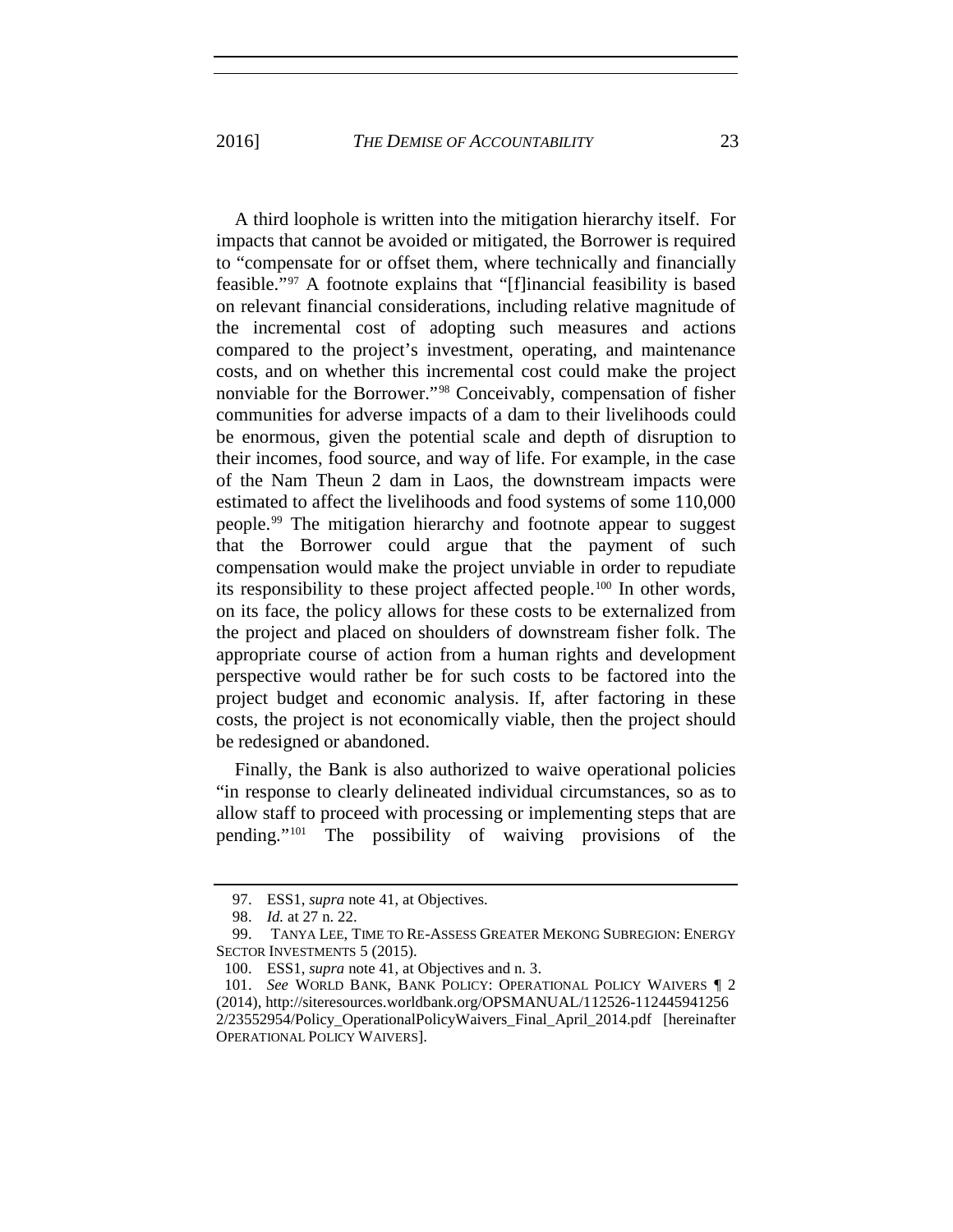Environmental and Social Framework is explicitly identified in the Procedure.<sup>[102](#page-23-1)</sup> The stated purpose of the waiver policy is to "enable" the Bank to balance the need for operational flexibility, responsiveness and risk management on the one hand, and the need for strong corporate governance, oversight and accountability on the other."<sup>[103](#page-23-2)</sup>

<span id="page-23-0"></span>For a project that does not escape the application of ESS5 on Involuntary Resettlement, through the use of borrower frameworks, subprojects, loopholes or waivers, a range of fairly strong protections apply for people who will be displaced as a result of land acquisition or restrictions on land use. In some respects, ESS5 improves upon the current involuntary resettlement policy.[104](#page-23-3) Forced evictions are prohibited,<sup>[105](#page-23-4)</sup> including of informal settlers, who are conferred important entitlements upon resettlement that include "arrangements to allow them to obtain adequate housing with security of tenure."[106](#page-23-5) However, ESS5 requirements to restore or improve livelihoods of people who are economically displaced remain thin and fail to incorporate obvious measures, such as a range of support measures that take into account the skill-base and capacities of affected persons.[107](#page-23-6) Nonetheless, the standards, if met in practice, would provide important protections, including compensation, resettlement with security of tenure and a degree of livelihood support to eligible

<sup>102.</sup> *See* Procedure, *supra* note [40,](#page-10-5) at ¶¶ 7(g) and (h).

<sup>103.</sup> *See* OPERATIONAL POLICY WAIVERS, *supra* not[e 101,](#page-22-5) at ¶1.

<span id="page-23-3"></span><span id="page-23-2"></span><span id="page-23-1"></span><sup>104.</sup> In other important respects, weaknesses remain. For example, the Borrower is still not required to demonstrate that the project is justified taking into account both its intended development benefits as well as the foreseeable social and environmental risks, including displacement impacts. International human rights law standards require that evictions, including involuntary resettlement, are only undertaken for the promotion of the general welfare and are reasonable and proportionate to the benefits that will ensue. *See* Human Rights Commission [HRC], Basic Principles and Guidelines on Development-Based Evictions and Displacement, ¶ 21, A/HRC/4/18, http://www.ohchr.org/Documents/Issues/

Housing/Guidelines\_en.pdf. The Framework pre-supposes that the project development rationale justifies the displacement, regardless of its magnitude and impacts.

<span id="page-23-4"></span><sup>105.</sup> *See* Environmental and Social Standard 5. Land Acquisition, Restrictions on Land Use and Involuntary Resettlement ¶ 31 *in* Policy, *supra* note [39](#page-9-8) [hereinafter ESS5].

<sup>106.</sup> *See* ESS5, *supra* note [105,](#page-23-0) at ¶ 29.

<span id="page-23-6"></span><span id="page-23-5"></span><sup>107.</sup> *See* ESS5, *supra* note [105,](#page-23-0) ¶ 35(c), Annex 1 ¶ 27 (explaining measures to provide income-earning opportunities).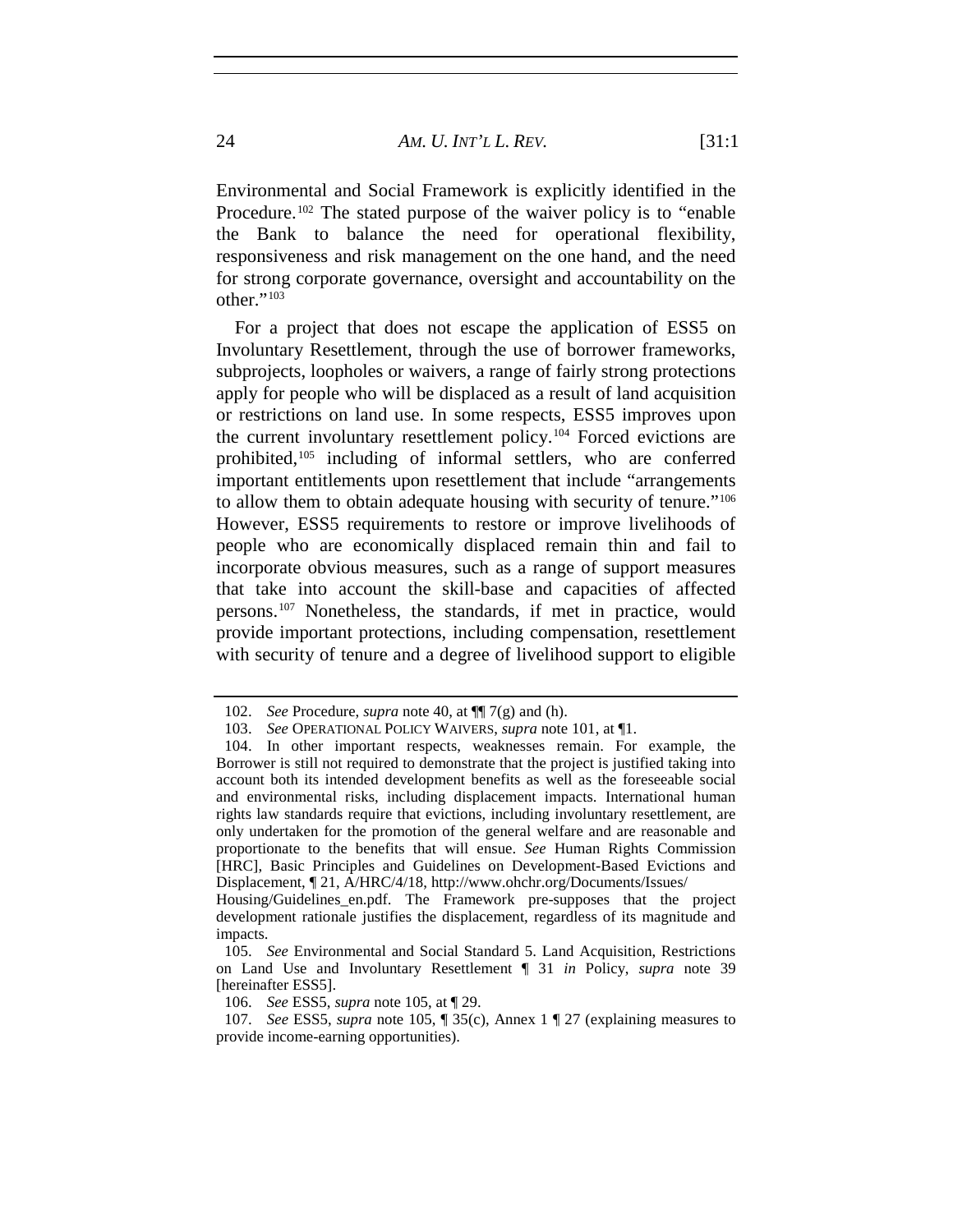2016] *THE DEMISE OF ACCOUNTABILITY* 25

affected persons.[108](#page-24-0)

However, these protections do not apply to people who will be economically displaced by the "downstream" impacts of a hydropower dam, such as fisher folk. ESS5 does not cover these project-affected people since they are not directly affected by land acquisition or restrictions on land use, but rather by changes in the river's ecosystem.[109](#page-24-1) These types of impacts are, in theory, to be covered by the general social assessment process under ESS1.<sup>[110](#page-24-2)</sup> Thus, instead of applying the relatively strong measures and protections of ESS5, it is left to the Borrower to identify the type and scope of downstream impacts to be covered, assess their magnitude, and then design mitigation measures by applying the vague mitigation hierarchy. Even if this were to be done effectively, the mitigation hierarchy requires *compensation* for adverse impacts, rather than *restoration* like ESS5.[111](#page-24-3) Despite the fact that the experience of economic displacement caused by a project's "downstream" impact can be just as damaging as that caused by direct land acquisition, the level of protection under the framework is highly differentiated. One basic tenet of the Bank's involuntary resettlement policy, based on volumes of empirical research, is that compensation alone does not prevent impoverishment of displaced households.<sup>[112](#page-24-4)</sup> It is therefore foreseeable that future Bank-financed hydropower projects, an area of renewed interest at the Bank, will not sufficiently protect from impoverishment the potentially large

<span id="page-24-0"></span><sup>108.</sup> In her capacity as Legal Director of Inclusive Development International, the author prepared detailed submissions to the World Bank safeguards review, including alternative language on ESS5, which would bring it into compliance with international human rights standards. The submission was endorsed by a number of organizations. *See* Letter from World Bank Safeguards Review Team to World Bank Safeguards Team (Feb. 16, 2015), http://www.inclusivedevelopment.net/wpcontent/uploads/2015/03/Joint-Safeguards-Submission-on-Involuntary-Resettlement-and-Land-.pdf.

<sup>109.</sup> *See* ESS5, *supra* note [105,](#page-23-0) at ¶ 4. *See also* OPERATIONAL MANUAL, *supra*

<span id="page-24-1"></span>note 18, at OP 4.12 (finding that downstream impacts are also not covered by the current involuntary resettlement policy).

<sup>110.</sup> *See* ESS5, *supra* note [105,](#page-23-0) at ¶ 5.

<sup>111.</sup> *See id.* at ¶ 33.

<span id="page-24-4"></span><span id="page-24-3"></span><span id="page-24-2"></span><sup>112.</sup> *See* Michael Cernea, *Compensation and Investment in Resettlement: Theory, Practice, Pitfalls, and Needed Policy Reform in* CAN COMPENSATION PREVENT IMPOVERISHMENT? (Michael Cernea & Hari Mohan Mathur eds., 2008) [hereinafter Cernea, *Compensation & Investment in Resettlement*].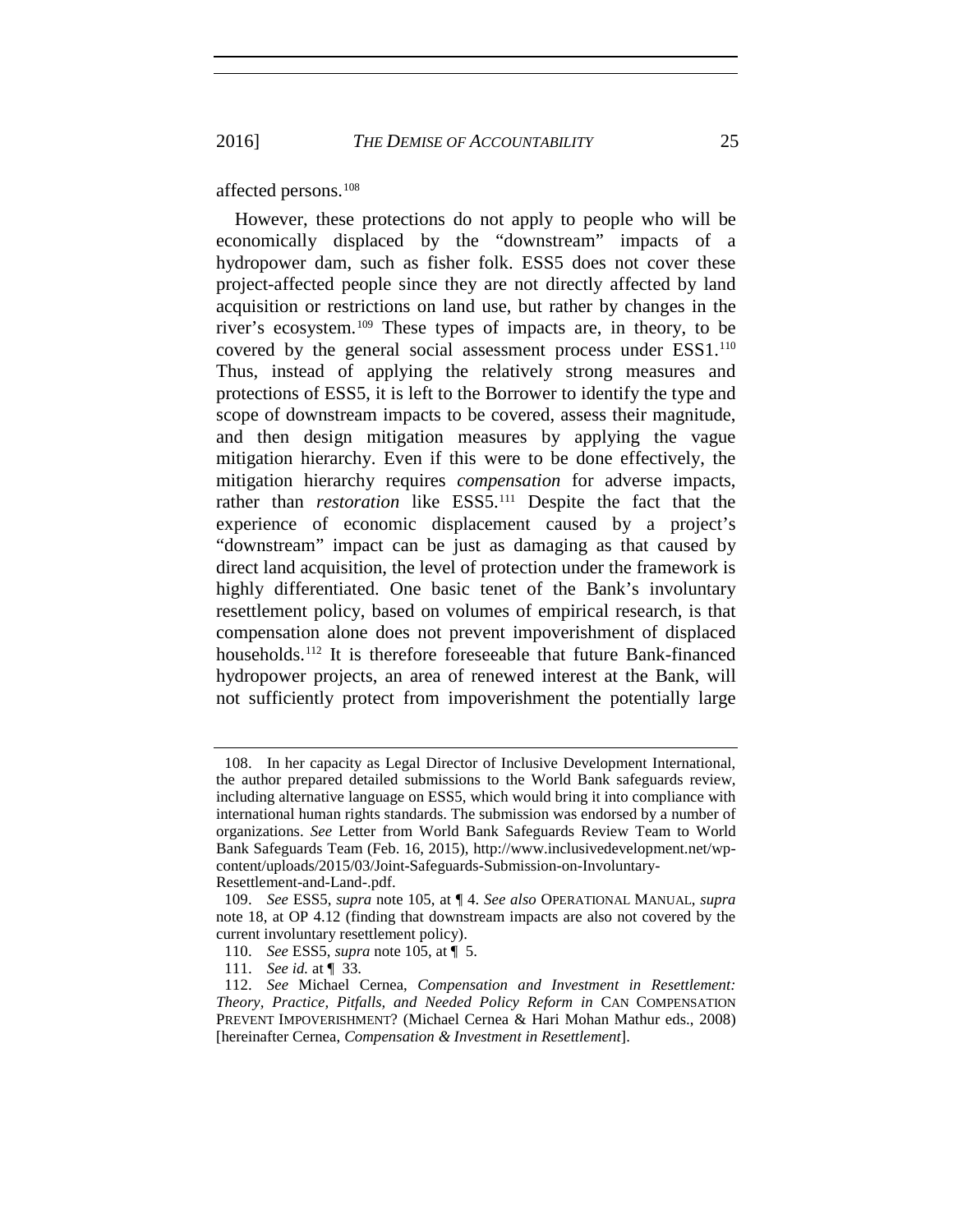populations of affected communities living downstream.

### *3. Reduced "front-loading": The Environmental and Social Commitment Plan*

Based on the social and environmental assessment, the Borrower and Bank agree on an Environmental and Social Commitment Plan (ESCP), which forms part of the legal agreement.[113](#page-25-0) The Policy describes the ESCP as setting out the "measures and actions required for the project to achieve compliance with the ESSs over a specified timeframe."[114](#page-25-1) An annexed document describes the ESCP concept in more detail, explaining that they will differ from project to project, in some cases capturing all relevant obligations of the Borrower, and in others, referring to other plans or plans to be prepared in the future, such as a resettlement plan.<sup>[115](#page-25-2)</sup>

The ESCP concept is a marked departure from current policy in which the Borrower, with the Bank's assistance, is required to prepare a draft resettlement plan that complies with the Involuntary Resettlement policy as a condition of appraisal of projects whenever there is a known magnitude of displacement.[116](#page-25-3) This requirement is essential to appraising the ability and commitment of the Borrower to mitigating adverse impacts of displacement, especially for projects like large-scale dams that will have such wide-ranging and complex impacts on people's lives and livelihoods and where the risk of impoverishment is high. It is also necessary in order to integrate the projected costs of mitigating these impacts into the overall project budget, so as to avoid under resourcing during implementation. The costs of mitigation in the case of significant and complex

<sup>113.</sup> *See* Policy, *supra* note [39,](#page-9-8) at ¶ 45.

<sup>114.</sup> *See id.*

<sup>115.</sup> *See* ESS1, *supra* note [41,](#page-10-4) at Annex 2 ¶ 7.

<span id="page-25-3"></span><span id="page-25-2"></span><span id="page-25-1"></span><span id="page-25-0"></span><sup>116.</sup> *See* OPERATIONAL MANUAL, *supra* note 18, at OP 4.12 (requiring that "[a]s a condition of appraisal of projects involving resettlement, the borrower provides the Bank with the relevant draft resettlement instrument which conforms to this policy, and makes it available at a place accessible to displaced persons and local NGOs, in a form, manner, and language that are understandable to them"); *see also id.* at Annex A ¶ ¶ 23-25 (determining thator projects that are expected to cause displacement but the precise impacts cannot be defined at early stages, the Borrower is required to prepare a resettlement framework setting out principles and criteria to guide the development of full plans as soon as necessary information becomes available).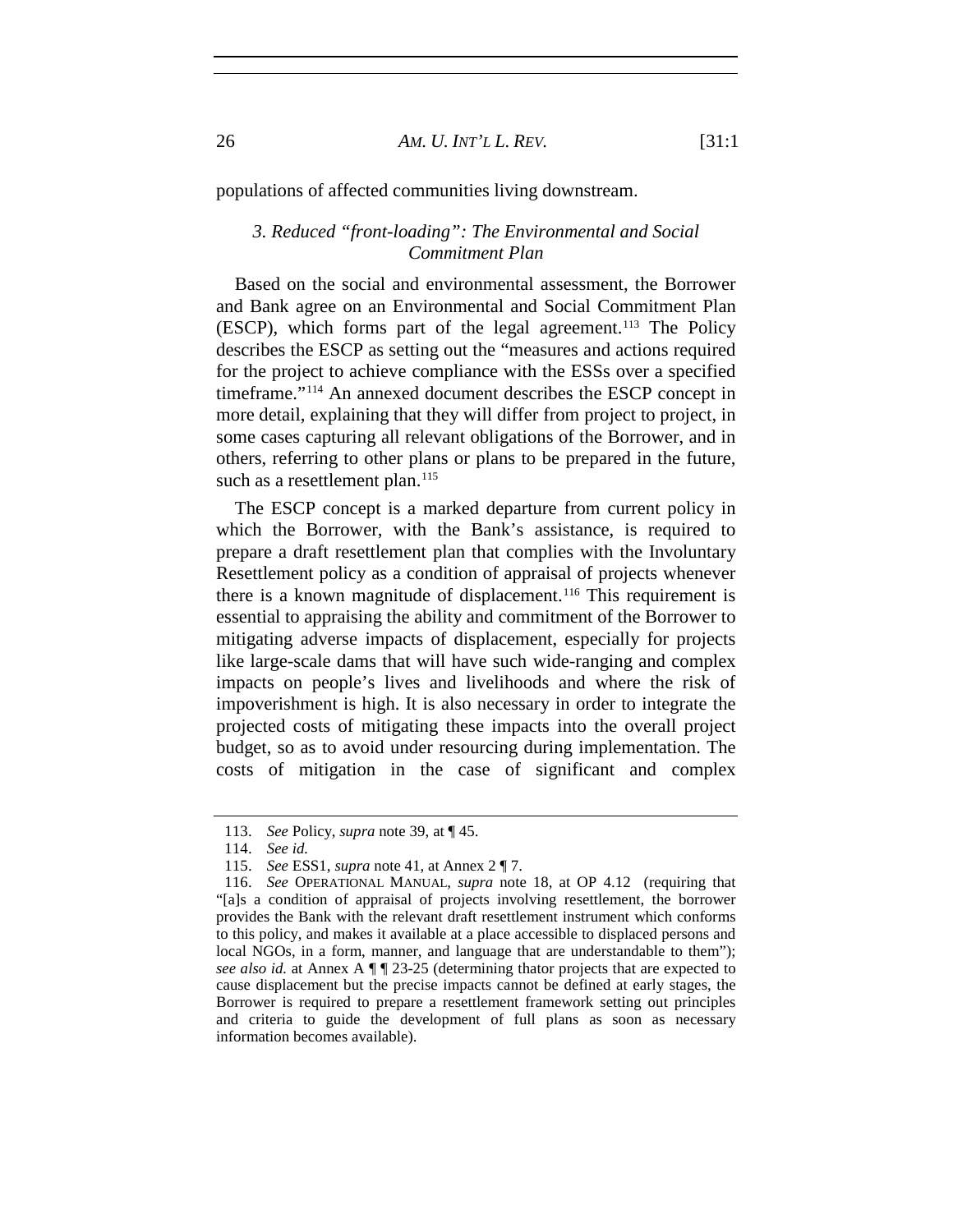displacement impacts caused by a mega-dam are likely to be high and need to be factored into the project budget during project appraisal. Yet, the requirement for pre-approval of resettlement plans has been removed in favor of reduced "front-loading" to make project approval easier, quicker, and less costly.

The draft Policy states that the Bank will only approve projects for support if they are "expected to meet the requirements of the ESSs in a manner and within a timeframe acceptable to the Bank."[117](#page-26-0) This decision hinges on the ESCP. The Bank must require the Borrower, in its legal agreement, to refrain from commencing activities that may cause harm, such as evictions and resettlement, until relevant plans, measures or actions have been completed in accordance with the ESCP.[118](#page-26-1) However, after the project has been approved and the loan agreement signed, the Bank loses the vast majority of its leverage to ensure displacement does not occur without a comprehensive resettlement plan, supported by an adequate budget. The main legal remedy available to the Bank for non-compliance by the Borrower is suspension of disbursements - a blunt tool and one that the Bank rarely uses.<sup>[119](#page-26-2)</sup>

The reduction in "front-loading," promoted as more efficient, therefore has serious practical implications for enforcement of safeguards and the protection of human rights. It is foreseeable that the consequence will be an increase in problematic projects causing serious harms to people and the environment, ultimately resulting in significant unexpected delays, suspensions, and increased costs for the Bank.

#### *4. Implementation, Monitoring, and Supervision*

From this point onwards, the focus is on achieving the outputs agreed in the ESCP. Once a project is approved, the Borrower implements the measures and actions in the ESCP in accordance with the stipulated timeframes.[120](#page-26-3) The Bank's responsibility is to monitor the "environmental and social performance of the project in accordance with the requirements of the legal agreement, including

<span id="page-26-1"></span><span id="page-26-0"></span><sup>117.</sup> *See* Policy, *supra* note [39,](#page-9-8) at ¶ 7.

<sup>118.</sup> *See id.* at ¶17.

<sup>119.</sup> *See* OPERATIONAL MANUAL, *supra* note [18,](#page-6-8) at OP 8.60, ¶ 37.

<span id="page-26-3"></span><span id="page-26-2"></span><sup>120.</sup> *See* ESS1, *supra* note [41,](#page-10-4) at 40.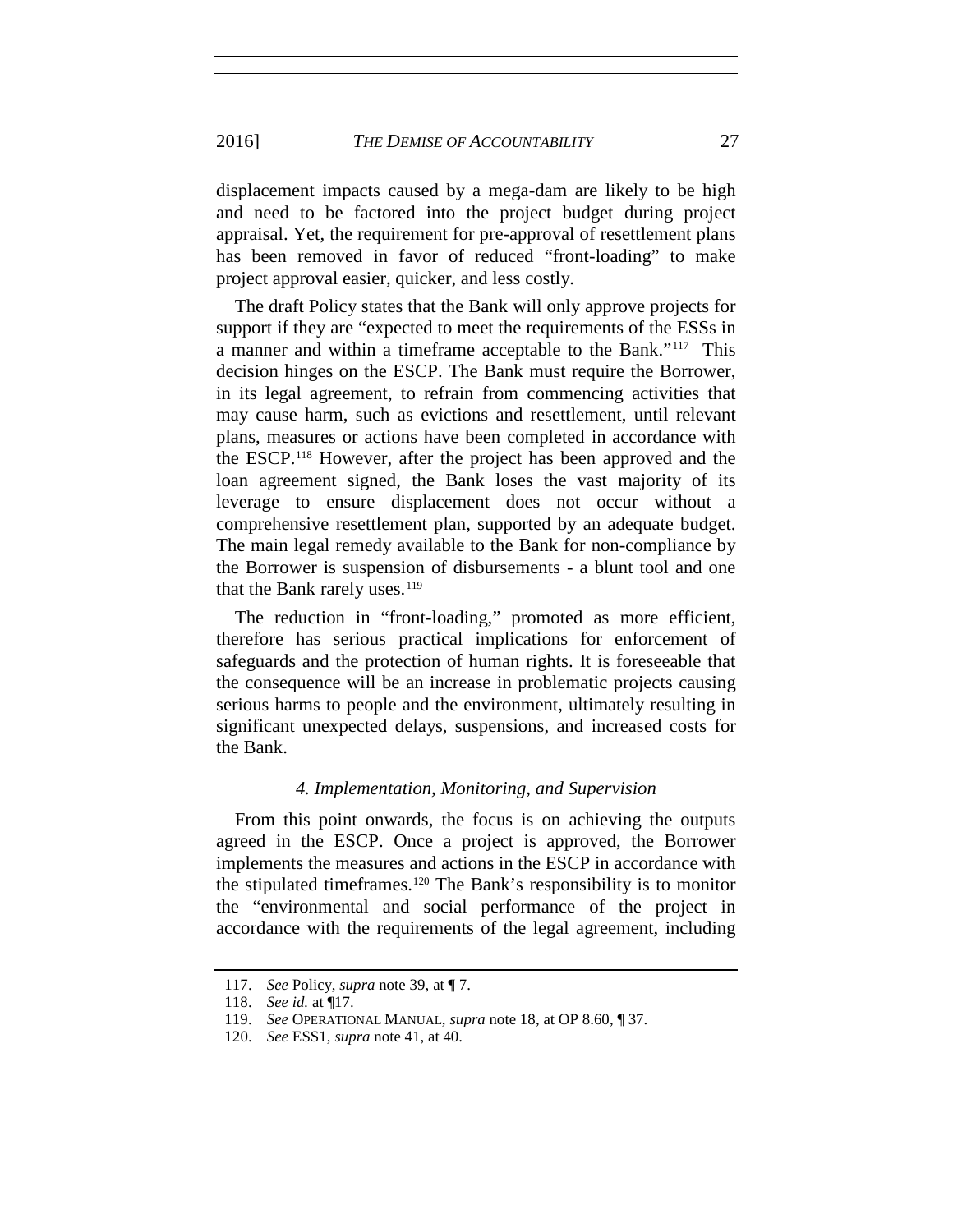the ESCP."[121](#page-27-0) The Policy provisions and procedures that describe the Bank's monitoring role do not mention the ESS requirements or objectives; the Bank's role is to monitor the implementation of the ESCP only.<sup>[122](#page-27-1)</sup>

Recall that the Bank asserts that to counter "less front-loading" there will be "more investment in effective monitoring and supervision."<sup>123</sup> Increased investment in supervision is badly needed. In 2010, the Bank's Independent Evaluation Group (IEG) identified the lack of adequate monitoring and supervision as a long-standing problem, noting that safeguards activities such as resettlement were regularly treated as an "add on," marginal to the main operation (eg. construction of the dam).<sup>[124](#page-27-3)</sup> In March 2015, the Bank released an internal Involuntary Resettlement Portfolio Review that revealed fundamental failures in implementation and supervision of resettlement, including a major absence of data in Bank documentation of who was displaced and what happened to them.<sup>[125](#page-27-4)</sup>

Yet, instead of strengthening the Bank's monitoring and supervision measures for resettlement, compared to current requirements, under the framework, the Bank's responsibilities are vague and flexible. Whereas current policy recognizes the "importance of close and frequent supervision to good resettlement outcomes" and includes detailed requirements upon the Bank to conduct robust supervision from the beginning of project implementation through completion; [126](#page-27-5) the framework contains little detail about the Bank's monitoring role. The extent of monitoring will be "proportionate to the potential environmental and social risks

<span id="page-27-0"></span><sup>121.</sup> *See* Policy, *supra* note [39,](#page-9-8) at ¶ 53.

<sup>122.</sup> *See id.* at ¶¶ 53-56. *See also* Procedure, *supra* note [40,](#page-10-5) at ¶54.

<sup>123.</sup> *See Background Paper*, *supra* note 42, at ¶ 20.

<sup>124.</sup> *See* SAFEGUARDS & SUSTAINABILITY, *supra* note [78,](#page-17-6) at 28-31.

<span id="page-27-4"></span><span id="page-27-3"></span><span id="page-27-2"></span><span id="page-27-1"></span><sup>125.</sup> *See generally* WORLD BANK, SOCIAL DEVELOPMENT DEPARTMENT INVOLUNTARY RESETTLEMENT PORTFOLIO REVIEW: PHASE I. INVENTORY OF BANK-FINANCED PROJECTS TRIGGERING THE INVOLUNTARY RESETTLEMENT POLICY (1990-2010) (2012) http://pubdocs.worldbank.org/pubdocs/publicdoc/ 2015/3/517941425483120301/involuntary-resettlement-portfolio-reviewphase1.pdf [hereinafter PHASE I]; WORLD BANK, WORLD BANK INVOLUNTARY RESETTLEMENT PORTFOLIO REVIEW: PHASE II: RESETTLEMENT IMPLEMENTATION (2014), http://pubdocs.worldbank.org/pubdocs/publicdoc/2015/3/9678142548312

<span id="page-27-5"></span><sup>0443/</sup>involuntary-resettlement-portfolio-review-phase2.pdf [hereinafter PHASE II]. 126. *See* Policy, *supra* note [39,](#page-9-8) at ¶ 46; *Cf.* OPERATIONAL MANUAL, *supra* note 18, at OP 4.12, ¶ 24; OPERATIONAL MANUAL, *supra* note 18, at BP 4.12, ¶¶ 13, 14.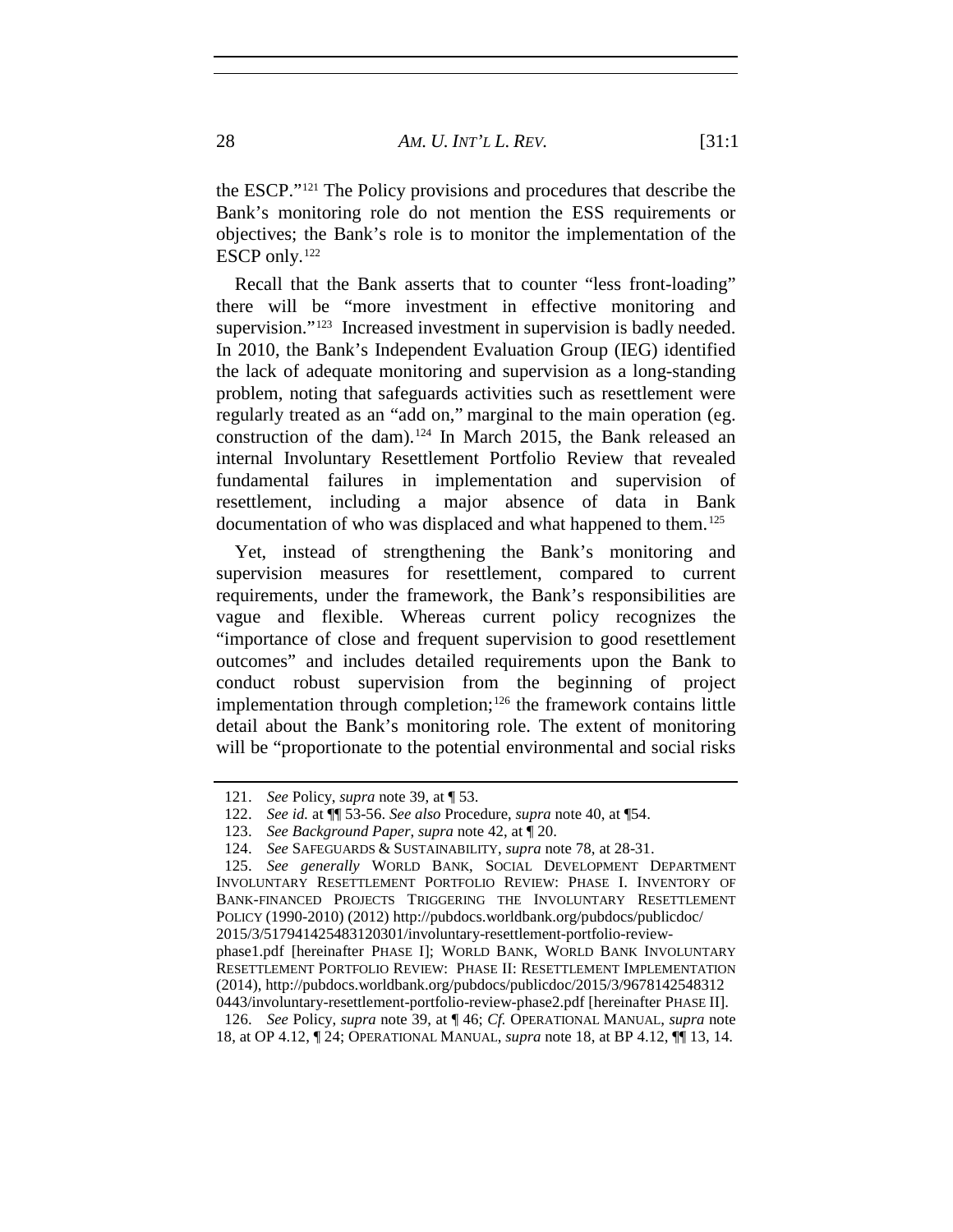2016] *THE DEMISE OF ACCOUNTABILITY* 29

and impacts<sup>"[127](#page-28-0)</sup> and may be limited to reviewing reports provided by the Borrower.<sup>[128](#page-28-1)</sup>

The assertion by the Bank that the increased resource efficiencies at the front-end would allow more investment in effective monitoring and supervision is not supported by the text of the proposed framework. In the absence of strong monitoring and supervision of the implementation of safeguard measures, including through processes that are independent from the Borrower's own reporting of the situation, it is difficult to see how the Bank will achieve better outcomes under the proposed framework.

#### *5. Evaluation*

At the back-end of the safeguards process is the evaluation of social and environmental performance. In the case of displacement caused by land acquisition for a hydropower project, this should include an evaluation of whether the objectives of ESS5 have been met. The evaluation should measure and assess, inter alia, whether people who were displaced were sufficiently assisted in their efforts to improve, or at least restore, their livelihoods and living standards to pre-displacement levels and whether the living conditions of poor and vulnerable persons who were physically displaced were improved, through provision of adequate housing, access to services and facilities, and security of tenure.<sup>[129](#page-28-2)</sup> For people whose livelihoods were affected due to downstream impacts of the dam, in line with the objectives of ESS1 and the mitigation hierarchy, the evaluation should assess whether the impacts were sufficiently mitigated or compensated.

One might expect that the proposed framework would place a heavy emphasis on evaluation given the shift in focus to outcomes. But the Policy pays scant attention to evaluation; it states only that, "[a] project will not be considered complete until the measures and actions set out in the legal agreement (including the ESCP) have been implemented." <sup>[130](#page-28-3)</sup> Notably, this requires an evaluation of outputs

<sup>127.</sup> *See* Policy, *supra* note [39,](#page-9-8) at ¶ 53.

<span id="page-28-2"></span><span id="page-28-1"></span><span id="page-28-0"></span><sup>128.</sup> *See id.* at ¶¶ 53,54; *see also* OPERATIONAL MANUAL, *supra* note 18, at OP 10.00, ¶¶ 21, 40; ESS1, *supra* note [41,](#page-10-4) at ¶ 51; Procedure, *supra* note [40,](#page-10-5) at ¶ 54 (listing other review activities that the Bank may undertake as appropriate).

<sup>129.</sup> *See* ESS5, *supra* note [105,](#page-23-0) at Objectives.

<span id="page-28-3"></span><sup>130.</sup> *See* Policy, *supra* note [39,](#page-9-8) at ¶ 53.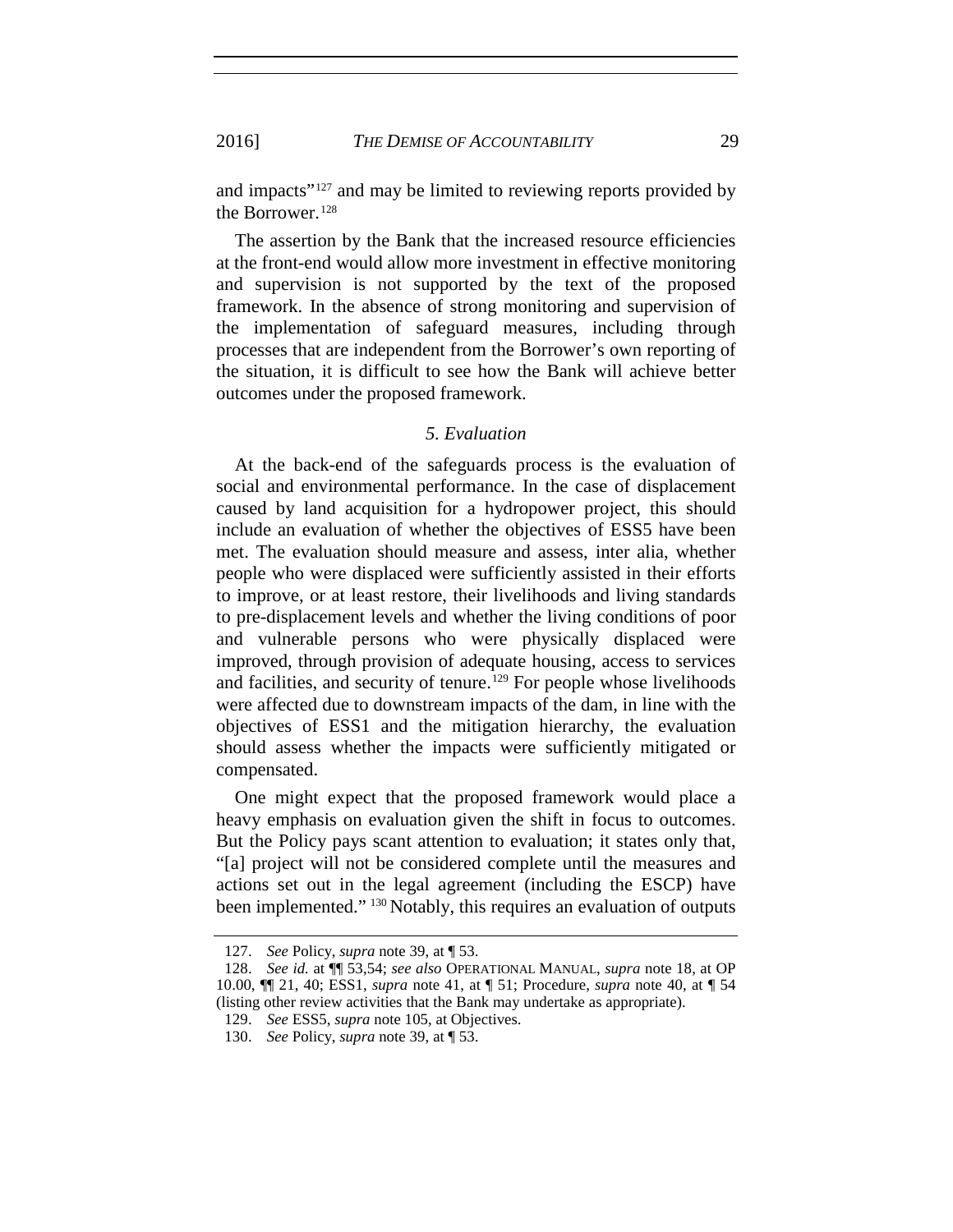– the *completion of measures and actions* - rather than outcomes: whether ESS *objectives have been achieved*.

In terms of the Borrower's responsibilities, ESS5 does states that, in the case of physical displacement, "the Borrower's plan will be considered completed when the adverse impacts of resettlement have been addressed in a manner that is consistent with the objectives," which is to be based on an external completion audit.<sup>131</sup> While ESS5 thus requires an evaluation of outcomes by the Borrower, at least for those displaced by land acquisition, the *Bank* is obliged only to verify that the measures and actions in the ESCP have been executed. The Policy does not require Bank staff to evaluate whether or not the ESCP was sufficient to meet the objectives of the ESSs and the impacts of any shortcomings for the living standards and livelihoods of displaced communities. The broad discretion vested in Bank staff also extends to dealing with problems and gaps encountered in the Borrower's environmental and social performance: in such cases, "the Bank will determine whether further measures and actions . . . will be required."<sup>[132](#page-29-1)</sup>

## D. THE VERDICT: WILL THE BANK'S PROPOSAL INCREASE ACCOUNTABILITY AND LEAD TO BETTER OUTCOMES?

While the Bank claims that the framework will strengthen outcomes and accountability, it has not presented any evidence that increased flexibility and discretion will effectively do either. Despite the fairly strong standards on land acquisition and involuntary resettlement, the proposed framework provides considerable space to negotiate alternatives. Instead of the current "rules-based" system that requires compliance with policies to achieve their objectives, the proposed framework, in effect, promotes the idea of negotiated agreements between the Bank and the Borrower on a case-by-case basis on the entitlements and protections to be afforded to projectaffected people. The standards are better characterized in this proposal as guidance to shape these agreements in the form of the ESCP. Moreover, the Bank's responsibility for ensuring effective implementation of safeguards is reduced, and a heavier burden - and reliance - is placed on the Borrower to carry out and report on agreed

<span id="page-29-0"></span><sup>131.</sup> *See* ESS5, *supra* note [105,](#page-23-0) at ¶ 24.

<span id="page-29-1"></span><sup>132.</sup> *See* Policy, *supra* note [39,](#page-9-8) at ¶ 53.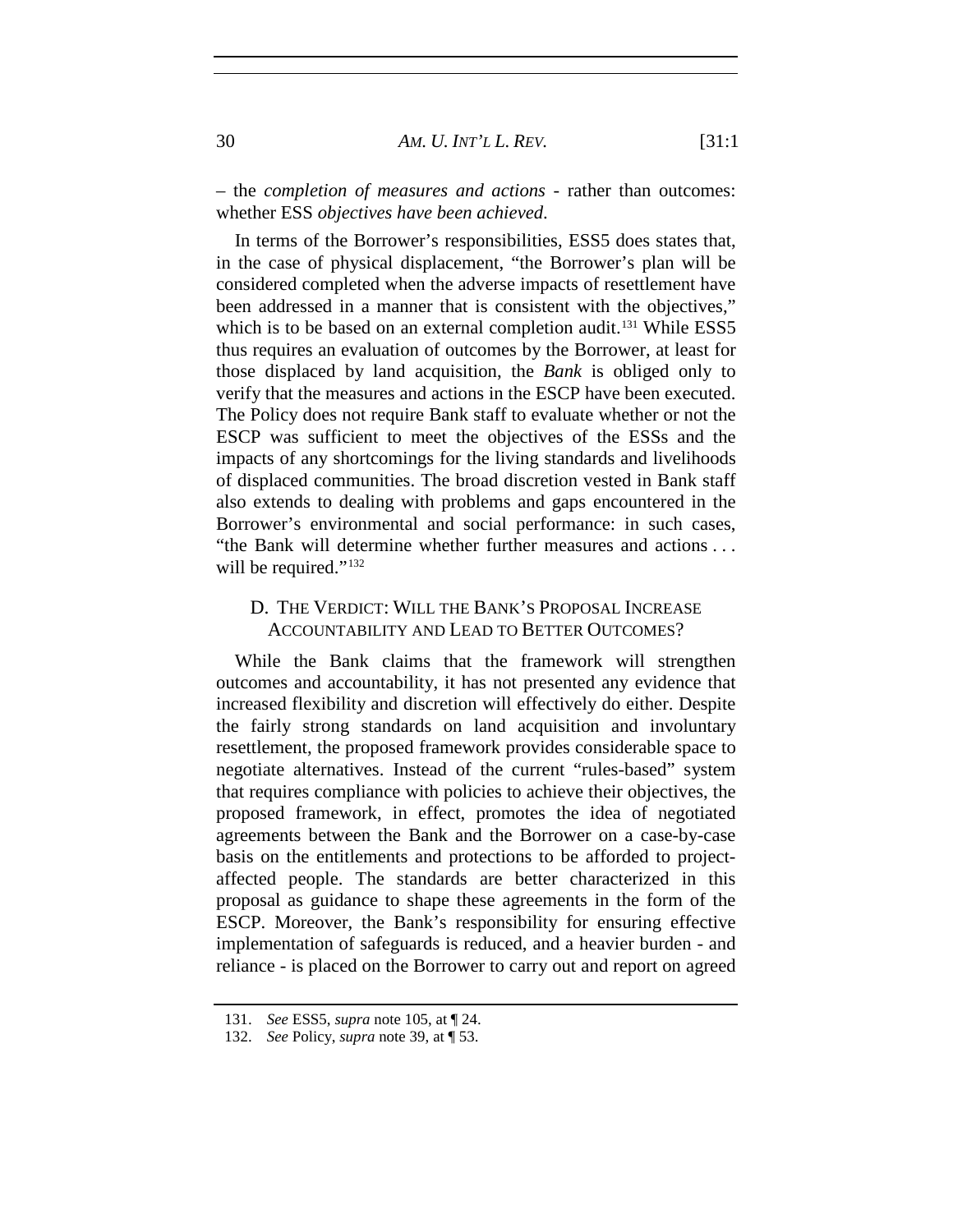outputs.

The promotion of Borrower frameworks, the reduction of frontend planning requirements, and the flexible nature of the Bank's responsibilities throughout the project cycle, are all ostensibly sensible improvements to the safeguards policies. However, these characteristics make the effectiveness of the framework in protecting people and the environment from harm heavily dependent on the political will and commitment to the safeguards of both government borrowers and Bank staff. Unfortunately, the evidence does not bode well for these crucial factors.<sup>[133](#page-30-0)</sup> Among the Bank's biggest clients are some of the worst violators of human rights.<sup>[134](#page-30-1)</sup> And by the Bank's own account, it has a troubling track record on ensuring safeguards implementation in its projects and an organizational culture and incentive structure that devalues social and environmental safeguards, an issue returned to later in this Article.<sup>[135](#page-30-2)</sup>

The Bank is shying away from insisting on the application of a set of safeguard polices that provide clear entitlements and important protections for project affected people, who are often vulnerable and marginalized. These entitlements and protections are essential to empowering affected people in political economy contexts that are hostile to their rights and interests. Although the Borrower is supposed to meaningfully engage project affected people throughout the project cycle,<sup>[136](#page-30-3)</sup> in reality, communities may have little agency in the negotiations that take place between the Bank and the Borrower about the measures, including corrective measures, to ensure that they do not suffer enduring harms due to displacement or other project impacts.

<span id="page-30-0"></span><sup>133.</sup> *See* Sasha Chavkin et al., *How The World Bank Broke Its Promise To The Poor* (Apr. 15, 2015, 8:01 PM), http://projects.huffingtonpost.com/worldbankevicted-abandoned (stating extensive reporting by the International Consortium of Journalists (ICIJ) and the Huffington Post on displacement caused by World Bank Group-financed projects).

<sup>134.</sup> *See id.* (listing China, India, Ethiopia, Nigeria as examples).

<span id="page-30-2"></span><span id="page-30-1"></span><sup>135.</sup> *See* SAFEGUARDS & SUSTAINABILITY, *supra* note 78; PHASE I, *supra* note 125; PHASE II, *supra* note 125; *see also* Press Release, World Bank Acknowledges Shortcomings in Resettlment Projects, Announces Action Plan to Fix Problems (Mar. 4, 2015), http://www.worldbank.org/en/news/press-release/2015/03/04/ world-bank-shortcomings-resettlement-projects-plan-fix-problems.

<span id="page-30-3"></span><sup>136.</sup> *See* Policy, *supra* note 39.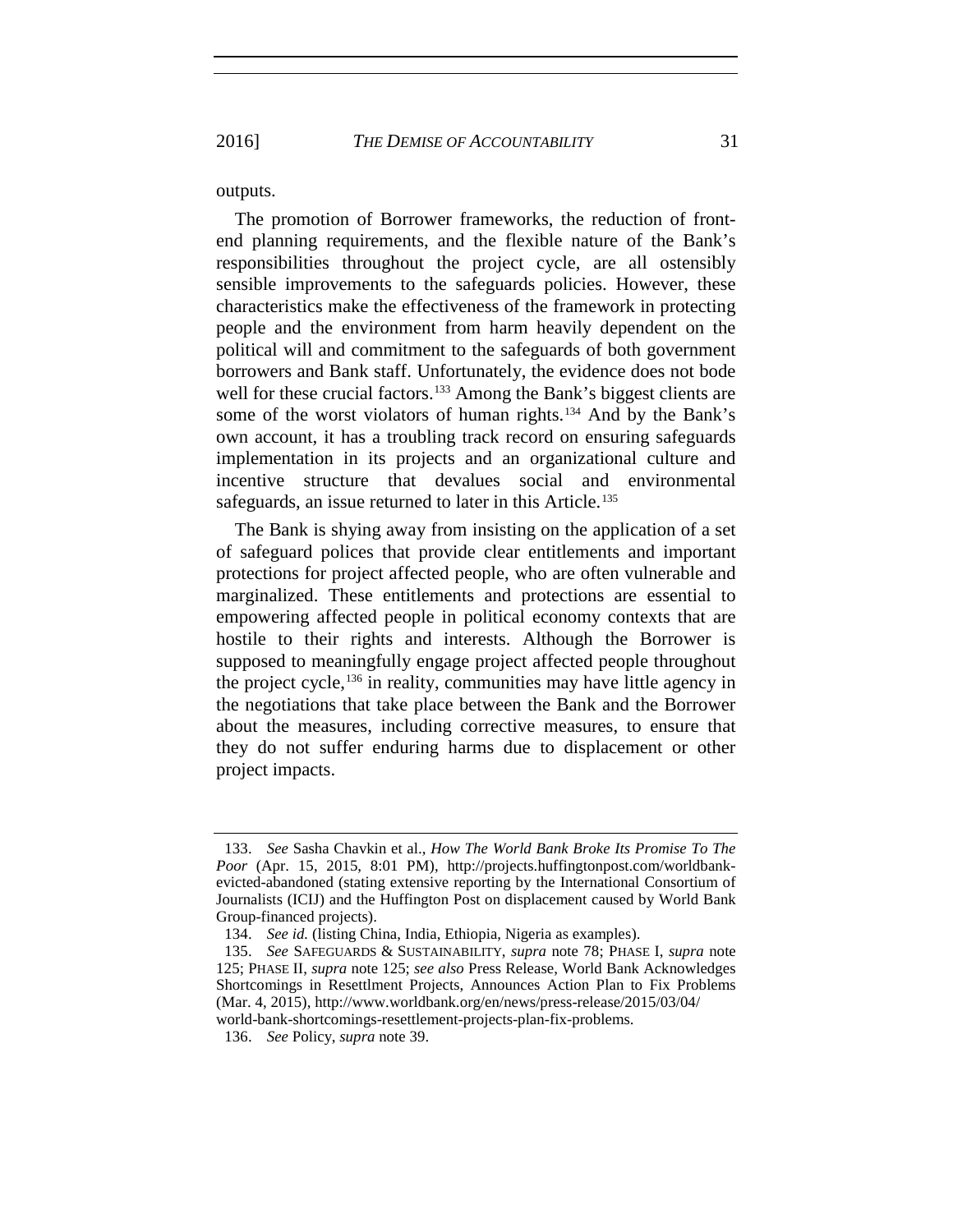32 *AM. U. INT'L L. REV.* [31:1

In the event that affected persons seek redress and accountability through the Inspection Panel, they may have a harder case to make under the framework in terms of the Bank's failure to comply with its responsibilities. The flexible due diligence, monitoring, and supervision requirements of the Bank mean that there are fewer sharp hooks against which the Inspection Panel can assess compliance. The ambiguous nature of the Bank's responsibilities mean that a more conservative or reticent Panel could read narrowly the Bank's responsibilities, sticking strictly to the letter of the Policy in its compliance assessments, while a more bold Panel could infer that the imprecision of the Policy compels it to apply its own judgments as to the reasonableness of the Bank's actions and decisions in the circumstances. For example, a "strong" Panel could theoretically make findings of non-compliance if it concludes in a particular case that the Bank did not reasonably assure itself through its due diligence that "the project is capable of being developed and implemented in accordance with the ESSs."[137](#page-31-0) A similar approach has been taken by the IFC's accountability mechanism, the Compliance Advisor Ombudsman (CAO), to deal with vague due diligence requirements in IFC's policy.[138](#page-31-1) However, as experienced by the CAO, this could foreseeably set up a "strong" Panel for contestation with Bank management, which may defend its efforts and accuse the Panel of overreach.

Criticism of the draft framework and its shift away from detailed responsibilities and requirements has come from unusual quarters: in a press release, the ADB's Independent Evaluation Department (IED) advocated for "the continued use of a requirements-based safeguards system . . . rather than a switch to an aspirational one" as proposed by the World Bank.[139](#page-31-2) It warned that the "more flexible

<sup>137.</sup> *See id.* at ¶ 29.

<span id="page-31-1"></span><span id="page-31-0"></span><sup>138.</sup> For example, in considering the adequacy of the IFC's efforts in regards to its investment in Corporacion Dinant in Honduras, the CAO assessed "whether IFC teams exercised reasonable professional judgment and care in the application of relevant policies and procedures based on contemporaneously available sources of information" and whether the IFC had a "reasonable basis on which to decide whether the project could be expected to meet the Performance Standards over a reasonable period of time." *See CAO Audit of IFC Investment in Dinant*, *supra* note 66, at 5, 30.

<span id="page-31-2"></span><sup>139.</sup> News Release, Asian Development Bank, ADB's Social and Environmental Safeguards, with Improvements, can be a Benchmark (Nov. 11,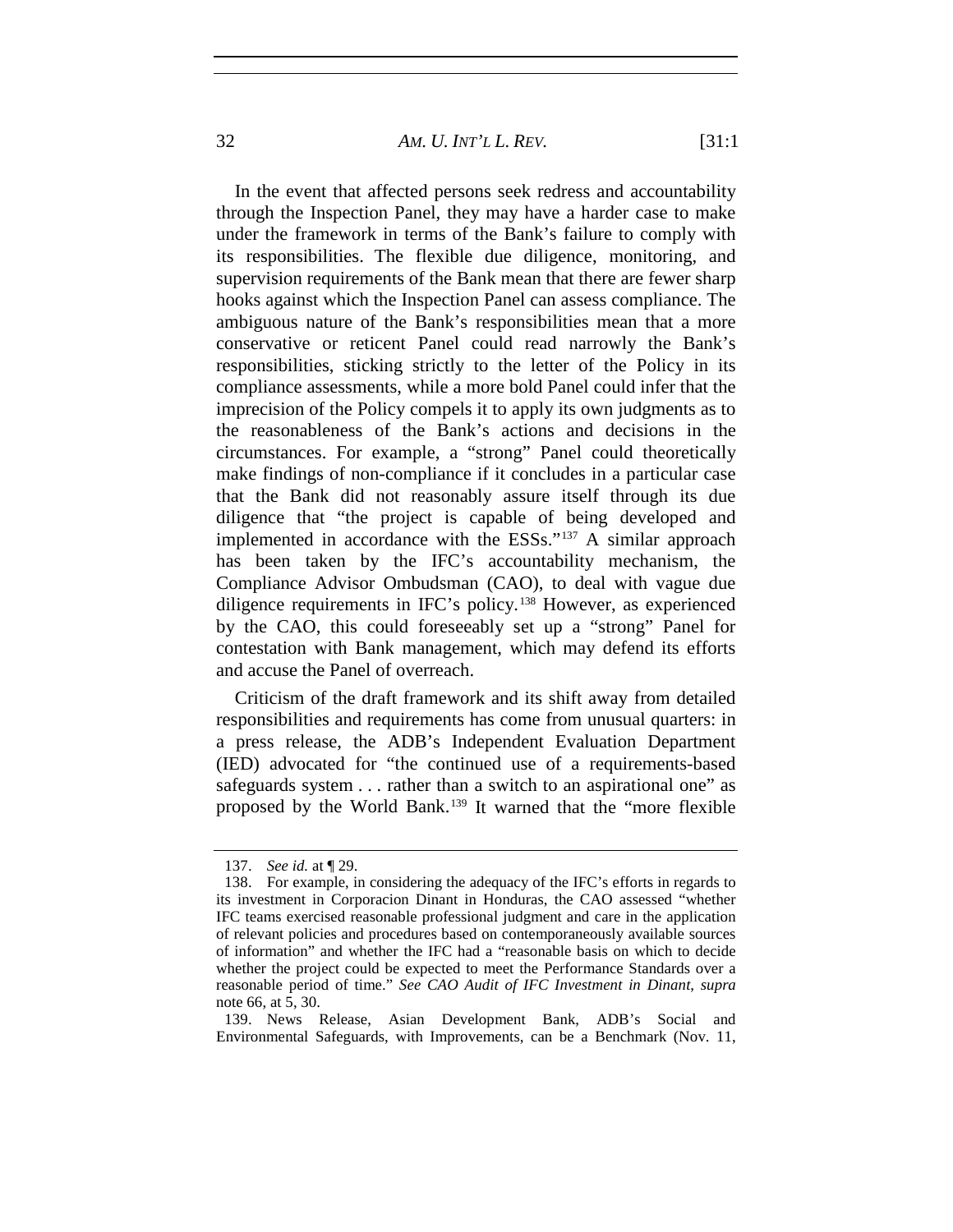approach to its safeguard policy . . . could dilute the strength of social and environmental protections."<sup>[140](#page-32-0)</sup>

# III. A "CITIZEN-DRIVEN ACCOUNTABILITY MECHANISM": AN INCONGRUOUS COMPONENT OF A BUSINESS-DRIVEN BANK

Like all governance systems, the adoption of safeguard policies alone is not enough to ensure their enforcement. The World Bank Inspection Panel plays a vital role in investigating compliance with safeguards and bolstering the Bank's accountability under the policies.

The Bank's board of directors established the Inspection Panel in 1993, following "another wave of international protest" and a highlevel independent review of the controversial Sardar Sarovar hydropower project in India's Narmada Valley.<sup>[141](#page-32-1)</sup> The review, known as the Morse Commission, exposed the Bank's extensive failure to adhere to its resettlement and other safeguard policies.<sup>[142](#page-32-2)</sup> The board was forced to acknowledge that the policies lose their mandatory nature, and thus their effectiveness, in the absence of an oversight body.[143](#page-32-3) Civil society organizations pushed for an independent appeals mechanism, a proposal ultimately backed by the U.S. Congress, which threatened to make it a condition of fund replenishment of the Bank's International Development

<sup>2014),</sup> http://www.adb.org/news/adb-s-social-and-environmental-safeguardsimprovements-can-be-benchmark.

<sup>140.</sup> *See id.*

<span id="page-32-1"></span><span id="page-32-0"></span><sup>141.</sup> See Jonathan Fox, *Introduction: Framing the Inspection Panel*, *in* DEMANDING ACCOUNTABILITY: CIVIL-SOCIETY CLAIMS AND THE WORLD BANK INSPECTION PANEL xiii (Dana Clark et al.eds., 2003).

<span id="page-32-2"></span><sup>142.</sup> *See* Bradford Morse et al., REPORT OF THE INDEPENDENT REVIEW, INTERNATIONAL ENVIRONMENTAL LAW RESEARCH CENTRE (1992), http://ielrc.org/Content/c9202.pdf; *see also* WORLD BANK, EFFECTIVE IMPLEMENTATION: KEY TO DEVELOPMENT IMPACT 14, 16 (1992), [http://www](http://www-wds.worldbank.org/external/default/WDSContentServer/WDSP/IB/1992/09/22/000009265_3961003221227/Rendered/PDF/multi0page.pdf)[wds.worldbank.org/external/default/WDSContentServer/WDSP/IB/1992/09/22/00](http://www-wds.worldbank.org/external/default/WDSContentServer/WDSP/IB/1992/09/22/000009265_3961003221227/Rendered/PDF/multi0page.pdf) 0009265 3961003221227/Rendered/PDF/multi0page.pdf [hereinafter the WAPENHANS REPORT] (finding that the Bank was not enforcing almost 80% of financial conditions in loan agreements and described a "pervasive," "cultural of approval" of loans).

<span id="page-32-3"></span><sup>143.</sup> *See* Dana Clark, *Understanding the World Bank Inspection Panel*, *in* DEMANDING ACCOUNTABILITY: CIVIL-SOCIETY CLAIMS AND THE WORLD BANK INSPECTION PANEL 7-8 (Dana Clark et al eds., 2003).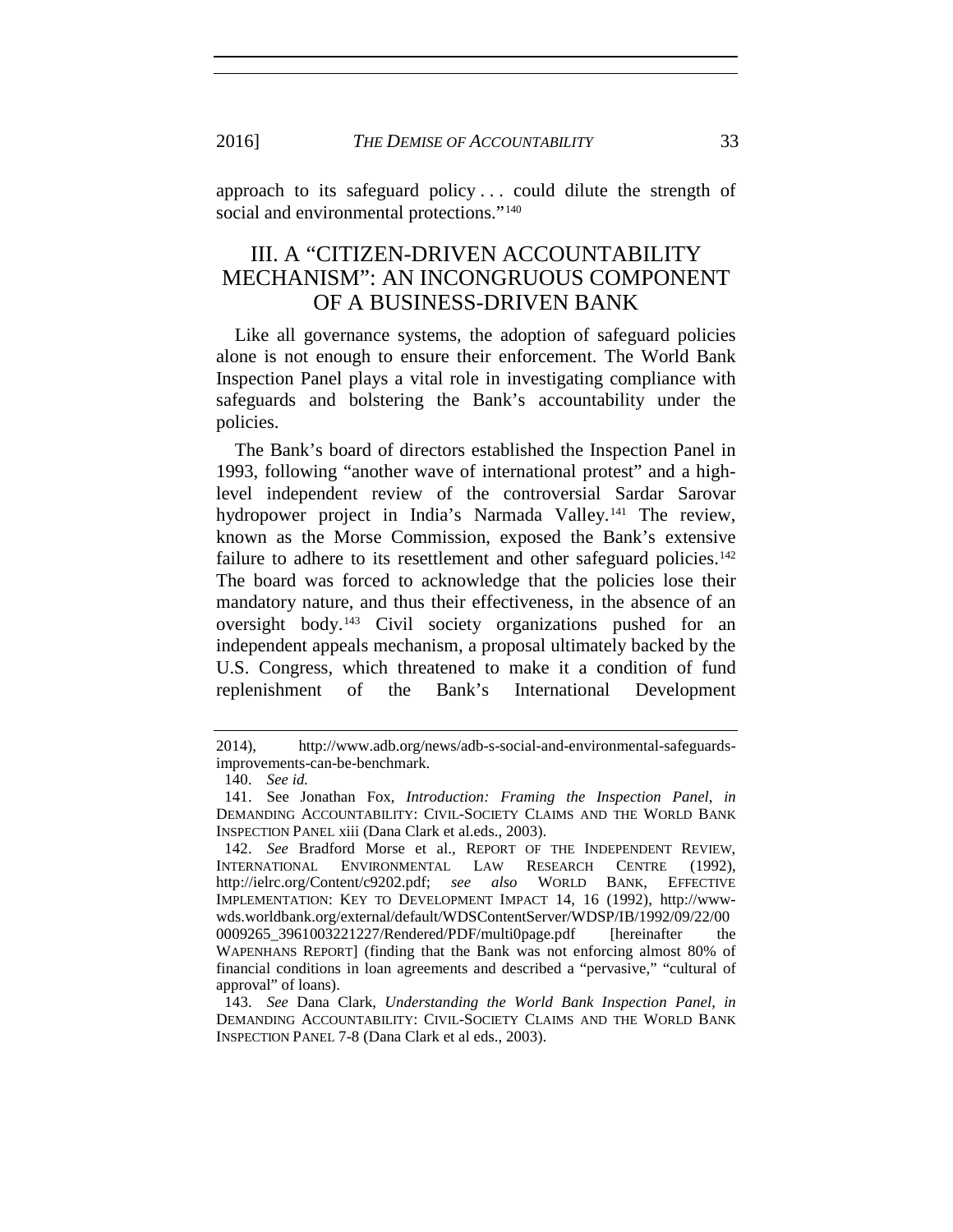Association.<sup>[144](#page-33-2)</sup>

<span id="page-33-1"></span><span id="page-33-0"></span>The "precedent-setting" public accountability mechanism established in response to this pressure was mandated to receive and investigate complaints of harm or anticipated harm from projectaffected people that arise from the Bank's failure to comply with its policies.[145](#page-33-3) Although the Inspection Panel is only empowered to investigate policy violations by the Bank and not the Borrower,  $146$  the current policies and procedures place integrated responsibilities for achieving requirements and objectives on both actors, making separation of accountabilities somewhat superficial.<sup>[147](#page-33-5)</sup> This inability to separate culpability for harms has important implications, both for the use of Panel findings in community advocacy (ie. citizen-State relations) and for Bank-Borrower relations.

<span id="page-33-8"></span>Traditionally, the Panel registers the complaint, called a "request for inspection" soon after receiving it and sends it to Bank management for a response.<sup>[148](#page-33-6)</sup> Management's response may contain a denial of wrongdoing; an assertion that failures are exclusively attributable to the Borrower or other external factors; an admission of non-compliance and an explanation of how it intends to rectify it; or an admission of serious failures on its part as well as the Borrower's.<sup>[149](#page-33-7)</sup> In practice, Management has tended to submit

<span id="page-33-2"></span><sup>144.</sup> *See* David Hunter & Lori Udall, *The World Bank's New Inspection Panel: Will it Increase the Bank's Accountability?*, http://www.ciel.org/wpcontent/uploads/1994/04/issue1.pdf.

<span id="page-33-3"></span><sup>145.</sup> *See* Jonathan Fox, *The World Bank Inspection Panel: Lessons from the First Five Years*, 6 GLOBAL GOVERNANCE 279-318, 279 (2000); World Bank, The World Bank Inspection Panel, ¶¶ 12, 14(a), Res. IBRD 93-10/IDA 93-6 (Sept. 22, 1993), http://ewebapps.worldbank.org/apps/ip/PanelMandateDocuments/ Resolution1993.pdf [hereinafter Resolution No. IBRD 93-10/IDA 93-6].

<span id="page-33-4"></span><sup>146.</sup> *See* Resolution No. IBRD 93-10/IDA 93-6, *supra* note [145,](#page-33-0) at ¶¶ 12, 14(a); *see also* World Bank Group, Clarification of the Board's Second Review of the Inspection Panel ¶ 13 (Apr. 20, 1999), http://siteresources.worldbank.org/ EXTINSPECTIONPANEL/Resources/1999ClarificationoftheBoard.pdf [hereinafter 1999 Clarification].

<span id="page-33-5"></span><sup>147.</sup> *See* OPERATIONAL MANUAL, *supra* note 18, at OP 4.12, 36, 63 (giving an example of an integrated approach to responsibilities).

<span id="page-33-6"></span><sup>148.</sup> *See* WORLD BANK, THE INSPECTION PANEL AT THE WORLD BANK ¶ 28 (2014) http://ewebapps.worldbank.org/apps/ip/PanelMandateDocuments/2014% 20Updated%20Operating%20Procedures.pdf [hereinafter INSPECTION PANEL OPERATING PROCEDURES].

<span id="page-33-7"></span><sup>149.</sup> 1999 Clarification, *supra* note [146,](#page-33-1) at ¶ 3.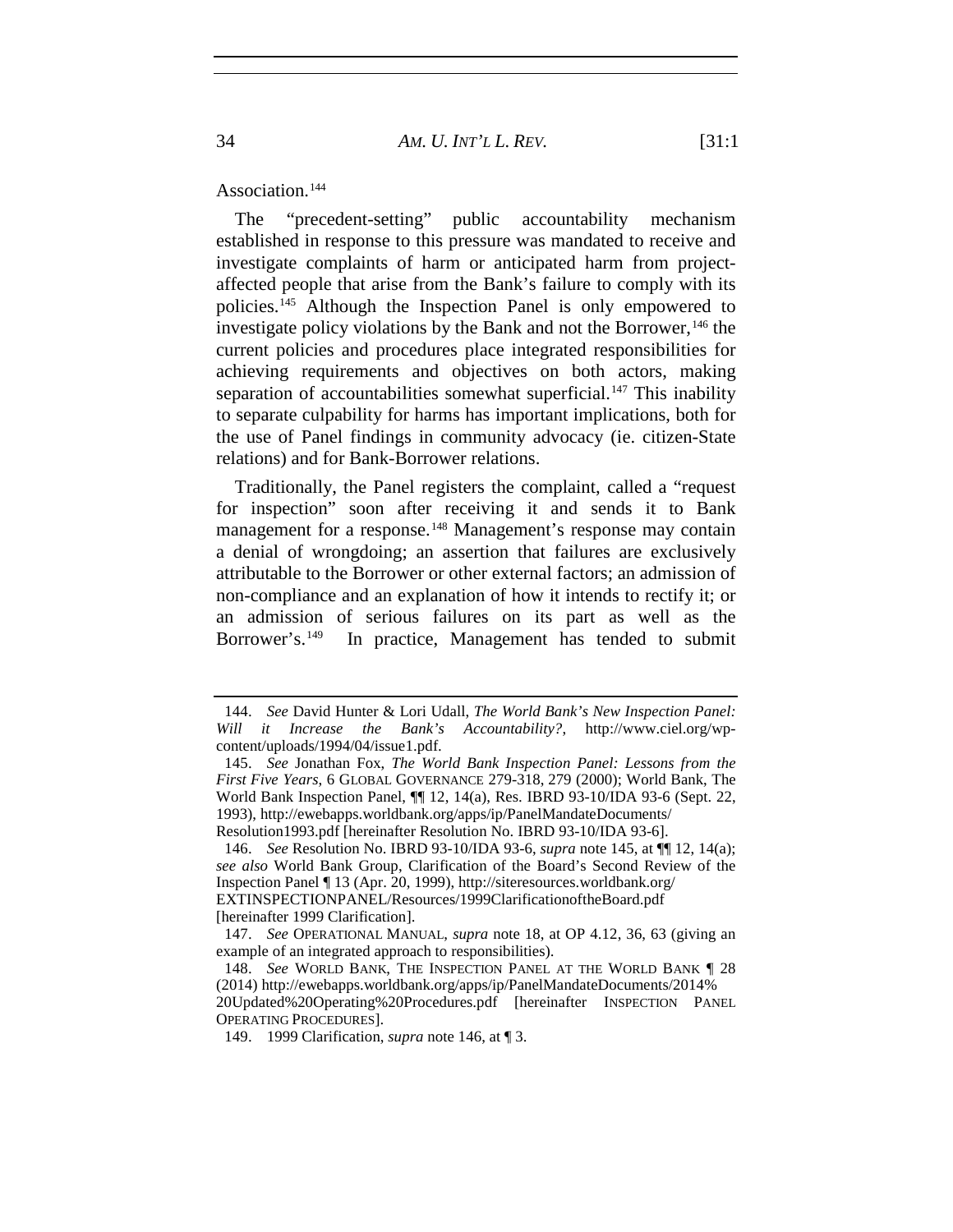2016] *THE DEMISE OF ACCOUNTABILITY* 35

defensive responses, although this is not always the case.<sup>[150](#page-34-0)</sup>

After reviewing the information, the three-member Panel submits its determination on the eligibility of the complaint to the Board.[151](#page-34-1) For a complaint to be eligible it must, inter alia, plausibly assert that the harm is related to a Bank-financed project and the Bank's failure to comply with its policies, and demonstrate a previous, unsuccessful, good faith effort to resolve the grievance directly with Bank management.<sup>[152](#page-34-2)</sup>

If the Panel recommends a full investigation, the Board authorizes the investigation without substantive discussion of the merits of the claims.[153](#page-34-3) The Panel then proceeds to undertake a full investigation into whether there has been a serious failure of the Bank to observe its operational policies and procedures and whether these have caused or contributed to material adverse effects on the complainants.[154](#page-34-4)

If the Panel finds that the Bank has violated its policies and this failure has contributed to the harms, Management must prepare a report to the Board setting out proposed remedial actions.<sup>[155](#page-34-5)</sup> It must also develop an action plan in conjunction with the Borrower and in consultation with the complainants.[156](#page-34-6) The Panel has no power to assess the adequacy of the action plan or to monitor its implementation.<sup>[157](#page-34-7)</sup> Its substantive role effectively ends with its presentation of its investigation report to the Board.

<span id="page-34-0"></span><sup>150.</sup> *See* C. DANIEL, K. GENOVESE ET AL., GLASS HALF FULL? THE STATE OF ACCOUNTABILITY IN DEVELOPMENT FINANCE. ANNEX 15: THE INSPECTION PANEL OF THE WORLD BANK (2016) (affirming that the Bank has often failed "to improve its policies [and] practices in response to cases").

<span id="page-34-1"></span><sup>151.</sup> *See* INSPECTION PANEL OPERATING PROCEDURES, *supra* note [148,](#page-33-8) at ¶ 3.2 (2014) (explaining the process in which the Panel submits its Notice of Registration to the Board and Management and the Borrower and the Management must approve or disapprove the eligibility to investigate).

<sup>152.</sup> 1999 Clarification, *supra* note [146,](#page-33-1) at ¶ 9.

<sup>153.</sup> *Id.*

<sup>154.</sup> *Id.* at ¶ 13.

<span id="page-34-5"></span><span id="page-34-4"></span><span id="page-34-3"></span><span id="page-34-2"></span><sup>155.</sup> *See* Resolution No. IBRD 93-10/IDA 93-6, *supra* note [145,](#page-33-0) at ¶ 23, http://ewebapps.worldbank.org/apps/ip/PanelMandateDocuments/Resolution1993. pdf (confirming Management must submit a report of recommendations and responses regarding the Bank's violation of its policies to the Executive Directors).

<span id="page-34-6"></span><sup>156.</sup> 1999 Clarification, *supra* note [146,](#page-33-1) at ¶ 15.

<span id="page-34-7"></span><sup>157.</sup> *Id.* at ¶ 16.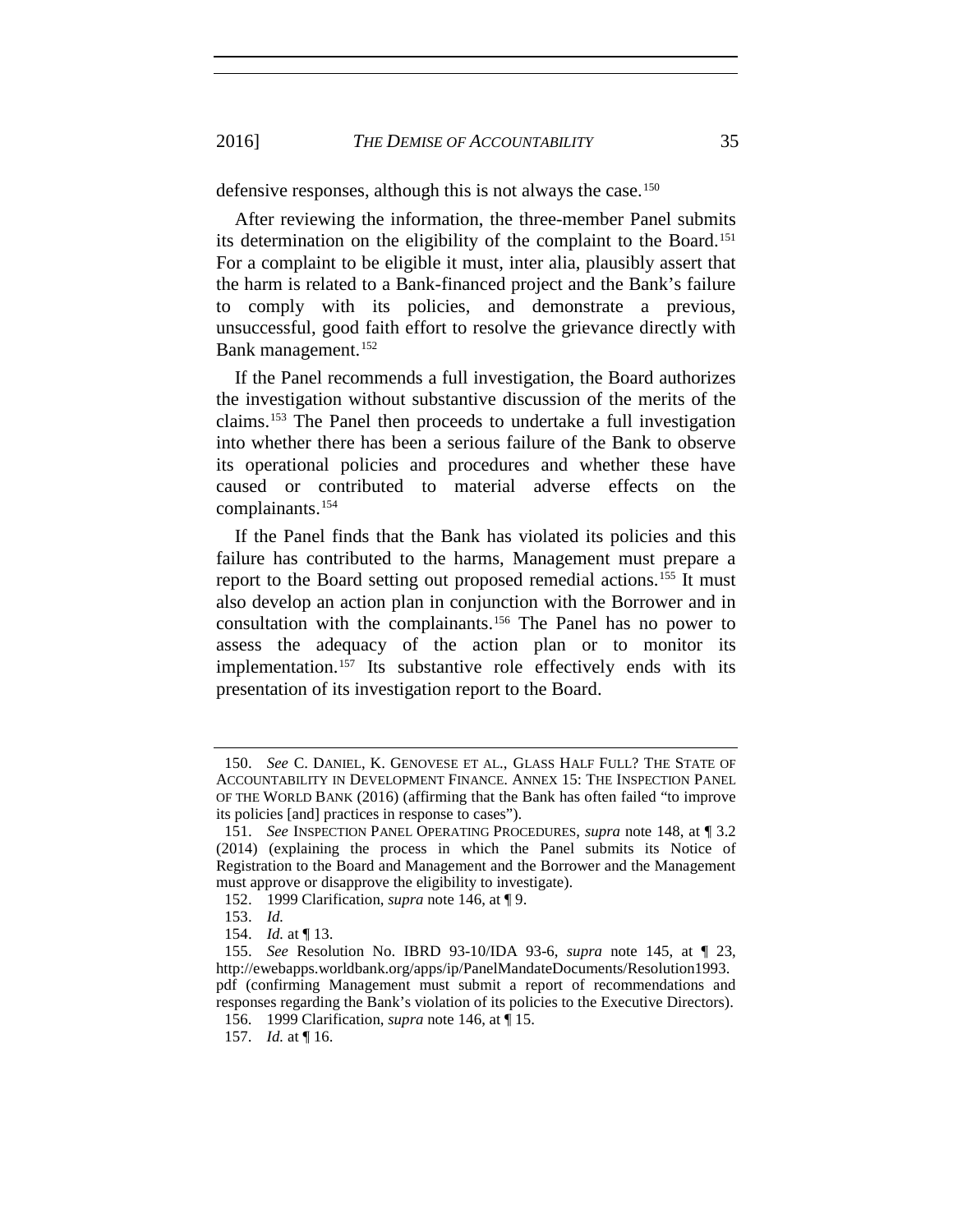36 *AM. U. INT'L L. REV.* [31:1

The Panel's inability to formally influence remedial action, as well as other limitations of and challenges to the Panel's mandate, has given rise to criticism of the Panel's effectiveness in securing the right to remedy for complainants. Jonathon Fox lamented in 2000 that some "nation-states and Bank management have managed to prevent it from having a significant impact most of the time.["158](#page-35-0) Namita Wahi observed in 2006 that only eleven of the twenty-eight complaints filed had resulted in a constructive change in the project or in the institution more broadly.<sup>[159](#page-35-1)</sup>

Yet in some cases, the Panel process has resulted in decidedly significant outcomes for complainants, if not full redress, as well as some degree of institutional accountability. For example, the Panel's investigation into the Mumbai Urban Transport Project, set to displace 120,000 urban dwellers, led to critical findings and uncovered dismissive attitudes towards social safeguards at the Bank, which had contributed to the community's grievances.<sup>[160](#page-35-2)</sup> In response to the Panel's findings, the Bank suspended project disbursements until a number of improvements were made to the resettlement process and outcomes.[161](#page-35-3)

In another successful case, the Panel found that the Bank failed to comply with its policies and procedures in designing and implementing forest sector reforms in the Democratic Republic of Congo leading to harm of Pygmy communities that relied on forest resources.[162](#page-35-4) In response, the Bank developed a "Pygmy

<sup>158.</sup> Fox, *supra* note [145,](#page-33-0) at 289.

<span id="page-35-1"></span><span id="page-35-0"></span><sup>159.</sup> Namita Wahi, *Human Rights Accountability of the IMF and the World*  Bank: A Critique of Existing Mechanisms and Articulation of a Theory of *Horizontal Accountability*, 12 U.C. DAVIS L. REV. 331, 360 (2006).

<span id="page-35-2"></span><sup>160.</sup> WORLD BANK, INSPECTION PANEL REPORT, NO. 34725 xiv, 5-6 (2005), http://www-wds.worldbank.org/external/default/WDSContentServer/WDSP/IB/ 2006/01/09/000160016\_20060109131551/Rendered/PDF/34725.pdf.

<span id="page-35-3"></span><sup>161.</sup> Renu Modi, *The Best and the Worst of the World Bank: Involuntary Resettlement and the Mumbai Urban Transport Project (MUTP)*, 54(3) Development (2011), https://www.academia.edu/3789659/The\_Best\_and\_the\_ Worst of the World Bank Involuntary Resettlement and the Mumbai Urban Transport\_Project\_MUTP\_India\_September\_2011\_Development\_54\_3\_pp.400\_6.

<span id="page-35-4"></span><sup>162.</sup> *See* WORLD BANK, INSPECTION PANEL REPORT, NO. 40746 –ZR 144-46 (2007), http://siteresources.worldbank.org/EXTINSPECTIONPANEL/Resources/ FINALINVREPwhole.pdf (finding the Bank failed to reach its policy of poverty reduction because the Panel found evidence that "promised benefits to communities from concessions, such as schools, clinics, and other facilities, have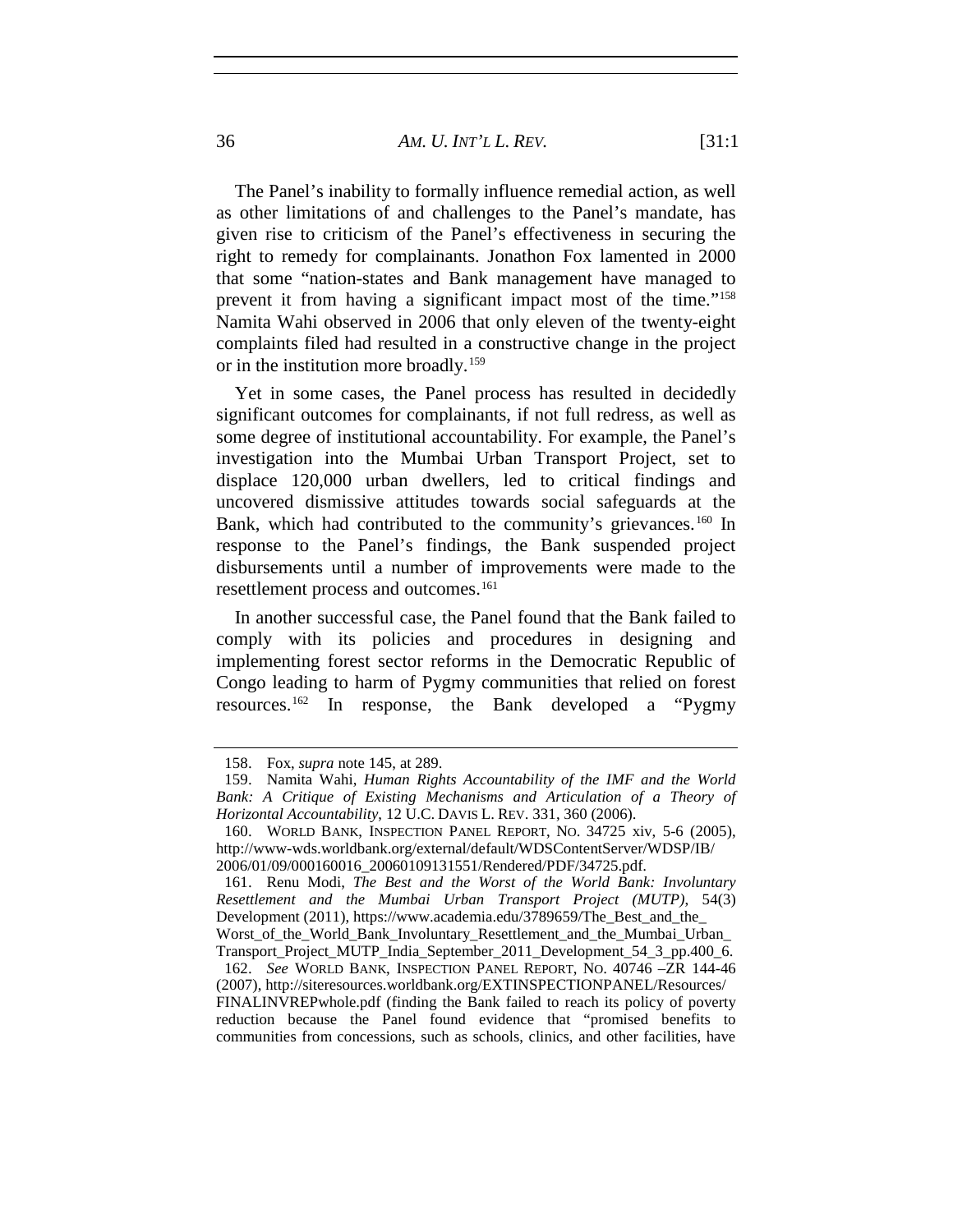2016] *THE DEMISE OF ACCOUNTABILITY* 37

Development Strategy," which in consultation with communities, identified and analyzed factors that threaten Pygmy cultural identity and contribute to their impoverishment and marginalization, and proposed a set of actions to mitigate them in future programming.<sup>[163](#page-36-0)</sup> It also began triggering the Indigenous Peoples Policy for relevant projects in the DRC.[164](#page-36-1)

One of the most remarkable impacts of a Panel investigation on Bank and Borrower accountability emerged from a complaint from a group of urban dwellers regarding the Cambodia Land Management and Administration Project (LMAP). Representatives of some 20,000 Phnom Penh residents had been unduly denied title *en masse* despite legitimate legal claims and were also denied the protections of the involuntary resettlement policy when they were subjected to forced eviction.[165](#page-36-2) Following its investigation, the Panel concluded that the Bank was complicit, through its omissions, in the "grave harm" experienced by the complainants.<sup>[166](#page-36-3)</sup> The Panel's strong findings, and advocacy on the part of the complainants, ultimately resulted in the Bank suspending loans to Cambodia across its entire country portfolio, an unprecedented act of accountability to project-affected people. Bank management, which had been uncharacteristically nondefensive in its response to the complaint, committed to reengaging

not materialized"); *see also* Press Release, Global Witness, World Bank Logging Plans for DR Congo Slammed by their own Internal Inspection Panel (Jan. 18, 2008), https://www.globalwitness.org/en/archive/world-bank-logging-plans-drcongo-slammed-their-own-internal-inspection-panel/ (listing the Bank's failure to "identify the presence of Pygmy communities in project-affected areas" and "identify the cultural property and spiritual value of forest areas to Pygmy peoples").

<span id="page-36-0"></span><sup>163.</sup> WORLD BANK, PROGRESS REPORT TO THE BOARD OF EXECUTIVE DIRECTORS ON THE IMPLEMENTATION OF THE MANAGEMENT'S ACTION PLAN IN RESPONSE TO THE DEMOCRATIC REPUBLIC OF CONGO INSPECTION PANEL INVESTIGATION REPORT ON TRANSITIONAL SUPPORT FOR ECONOMIC RECOVERY PROJECT AND THE EMERGENCY SOCIAL AND ECONOMIC REUNIFICATION PROJECT (2009), http://siteresources.worldbank.org/EXTINSPECTIONPANEL/Resources/ DRC\_Forests\_First\_Progress\_Report.pdf.

<sup>164.</sup> *Id.*

<span id="page-36-2"></span><span id="page-36-1"></span><sup>165.</sup> Full disclosure: the complaint was prepared by the author during her tenure as legal officer at the Centre on Housing Rights and Evictions.

<span id="page-36-3"></span><sup>166.</sup> WORLD BANK, INSPECTION PANEL REPORT, NO. 58016-KH vi (2010), http://www-wds.worldbank.org/external/default/WDSContentServer/WDSP/IB/ 2010/12/01/000334955\_20101201025955/Rendered/PDF/580160INVR0INS1se0o nly1910BOX353791.pdf.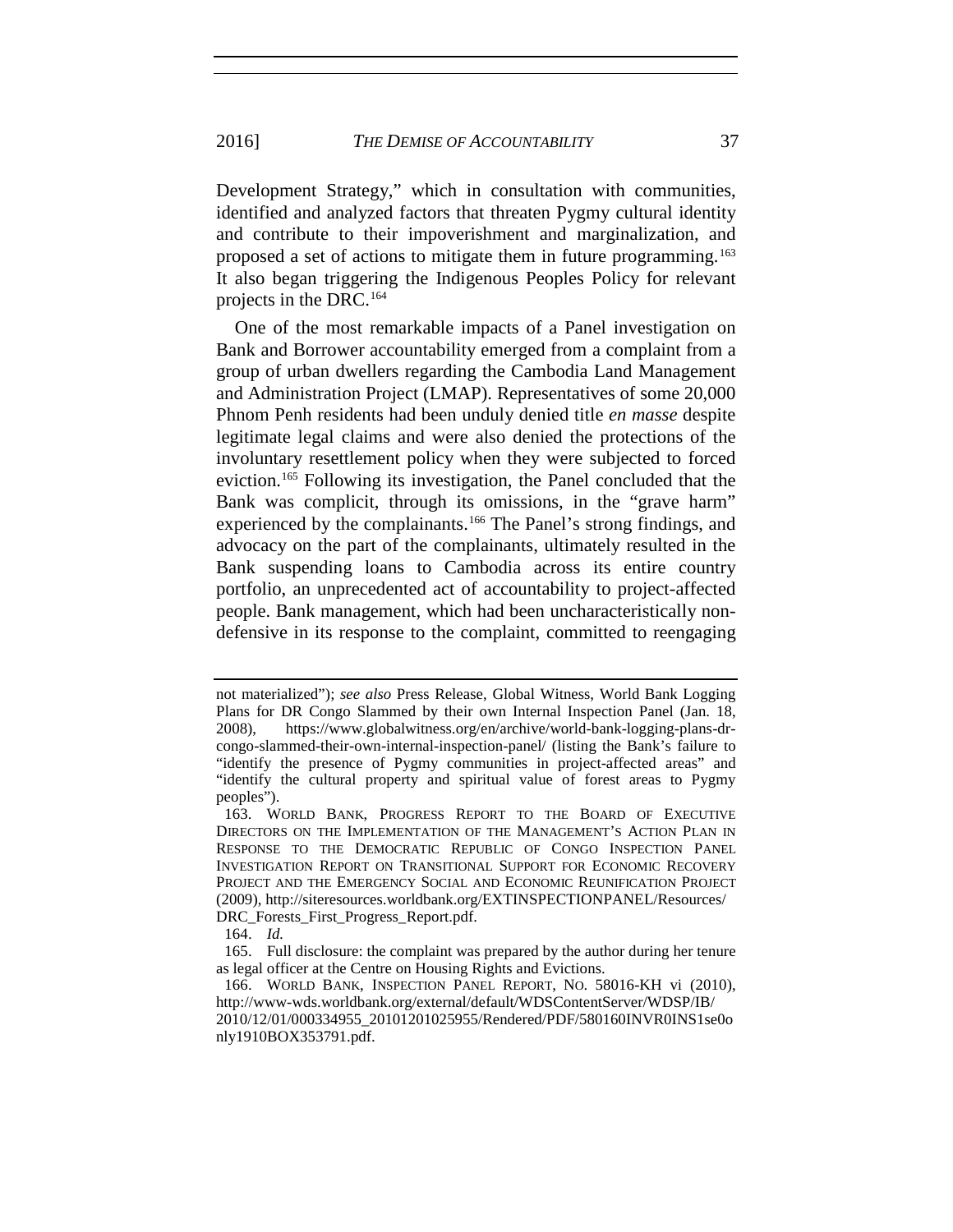#### 38 *AM. U. INT'L L. REV.* [31:1

with the Cambodian government only when a resolution for the complainants was found.[167](#page-37-0) The Cambodian government - which for years had been stubbornly recalcitrant vis-à-vis its contractual obligations to the Bank under LMAP and had been systemically manipulating the land titling program to the benefit of elites suddenly reversed direction. The government halted the evictions and granted title to most of the households shortly after the World Bank's decision to suspend loans was made public.<sup>[168](#page-37-1)</sup>

This marked a significant victory both for the Cambodian complainants and the Inspection Panel. In combination with several other factors, the Panel process had played a fundamental role in obtaining effective remedies for ordinary Cambodian families, who now had secure tenure to their land and homes. This was no small feat in a country where powerful actors routinely violate the law with impunity and trample on the rights of poor and marginalized people, who have no access to justice through domestic courts and tribunals.[169](#page-37-2) Moreover, the case stands out as a rare example of the World Bank President standing firm behind the Bank's safeguard policies - and their mandatory nature - in the face of pushback from a difficult client. The President's decision stood in stark contrast to the notorious "culture of approval" at the World Bank, in which "pressure to lend overwhelms all other considerations."[170](#page-37-3)

<span id="page-37-4"></span>However, even the comparatively successful LMAP case remains only a partial victory in terms of redress. At the time of writing, some four years after the Panel's findings were published, the Cambodian government still has not properly compensated and restored the living standards of the thousands of families that had

<span id="page-37-0"></span><sup>167.</sup> Mark Tran, *World Bank suspends new lending to Cambodia over eviction of landowners*, THE GUARDIAN, Aug. 10, 2011, http://www.theguardian.com/ global-development/2011/aug/10/world-bank-suspends-cambodia-lending.

<span id="page-37-1"></span><sup>168.</sup> Royal Government of Cambodia, Sub decree No. 183 (August 11, 2011). Khouth Sopak Chakrya, *Lakeside Deal Brokered*, PHNOM PENH POST, Aug. 16, 2011, http://www.phnompenhpost.com/national/lakeside-deal-brokered.

<span id="page-37-2"></span><sup>169.</sup> Natalie Bugalski & David Pred, *Accountability Squandered?: World Bank Should Wait for Justice in Cambodia, Bretton Woods Project*, BRETTON WOODS PROJECT, June 22, 2012, http://www.brettonwoodsproject.org/2012/06/art-570766/.

<span id="page-37-3"></span><sup>170.</sup> David Hunter & Lori Udall, *The World Bank's New Inspection Panel: Will It Increase the Bank's Accountability?*, 1 CIEL BRIEF (1994), http://www.ciel.org/ wp-content/uploads/1994/04/issue1.pdf.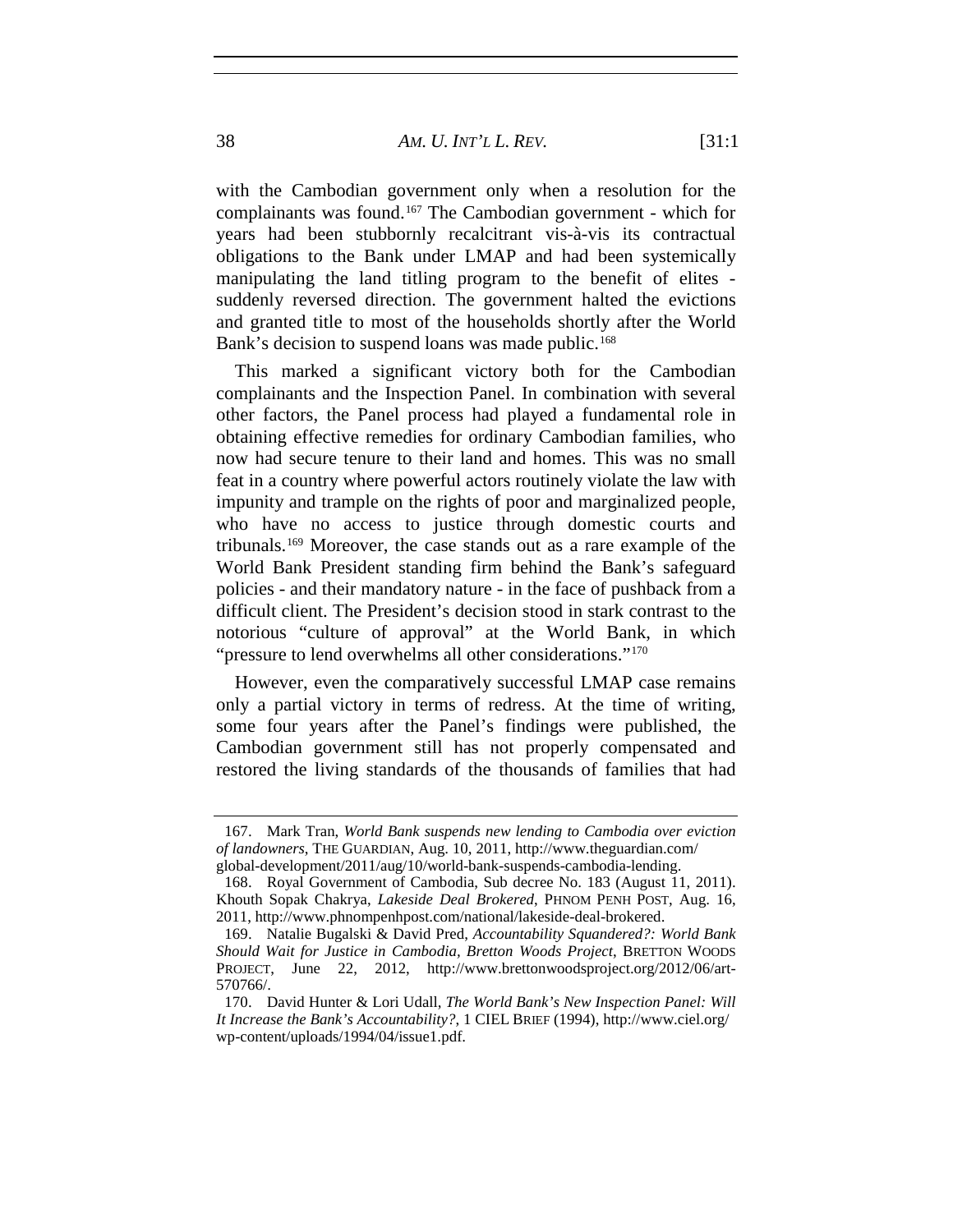already been displaced from their homes. The Bank's suspension remains in effect.<sup>[171](#page-38-0)</sup>

While the Inspection Panel, as the first of its kind in transnational accountability was "a remarkable advancement in international law,"[172](#page-38-1) its structural deficiencies as well as its incongruity in a business-oriented Bank mean that, even operating at its best, it is usually unable to fully secure effective remedies for human rights violations. The Panel is acutely aware of its deficiencies and the elusiveness of substantive outcomes. This self-consciousness has become more pronounced over the years, as grievance mechanisms of other development agencies, including the IFC's CAO and the ADB's Accountability Mechanism, have been established and vested with broader powers than the Inspection Panel. The Panel's former Chair, Eimi Watanabe, described the Panel as the "Ford Model T of accountability mechanisms."[173](#page-38-2)

## <span id="page-38-6"></span><span id="page-38-5"></span>A. THE INSPECTION PANEL'S CHANGING APPROACH

Between the mid-2000s and early 2010s, the Panel released several highly critical investigation reports that provoked tensions with management and staff. For example, in the Albania Coastal Zone Management case, in which the Panel found the Bank complicit in the demolition of homes and forced evictions,[174](#page-38-3) Bank management publicly expressed regret at its "series of errors," suspended the project, and executed a remedial action plan.<sup>[175](#page-38-4)</sup>

<span id="page-38-0"></span><sup>171.</sup> *But see* Zsombor Peter, *World Bank Looks to End Funding Freeze*, CAMBODIA DAILY, Nov. 16, 2015, https://www.cambodiadaily.com/news/worldbank-looks-to-end-funding-freeze-100353/ (describing that although the Bank decided to withhold loans to Cambodia because the Cambodian government has not compensated hundreds of evicted families, it may resume lending money to Cambodia for the Mekong Integrated Water Resource Management Project to help the government manage water resources).

<sup>172.</sup> Hunter & Udall, *supra* note [170.](#page-37-4)

<span id="page-38-2"></span><span id="page-38-1"></span><sup>173.</sup> WORLD BANK, INSPECTION PANEL ANNUAL REPORT 8 (2013), http://ewebapps.worldbank.org/apps/ip/IPPublications/AnnualReport2013- 2014f.pdf.

<span id="page-38-3"></span><sup>174.</sup> WORLD BANK, ALBANIA: INTEGRATED COASTAL ZONE MANAGEMENT AND CLEAN-UP PROJECT, REP. NO. 46596-AL, ¶ 243 (2008) [hereinafter ALBANIA INSPECTION REPORT] http://ewebapps.worldbank.org/apps/ip/PanelCases/47- Investigation%20Report%20(English).pdf.

<span id="page-38-4"></span><sup>175.</sup> Press Release, World Bank, World Bank Board of Executive Directors Reviews Independent Inspection Panel Report on Coastal Zone Management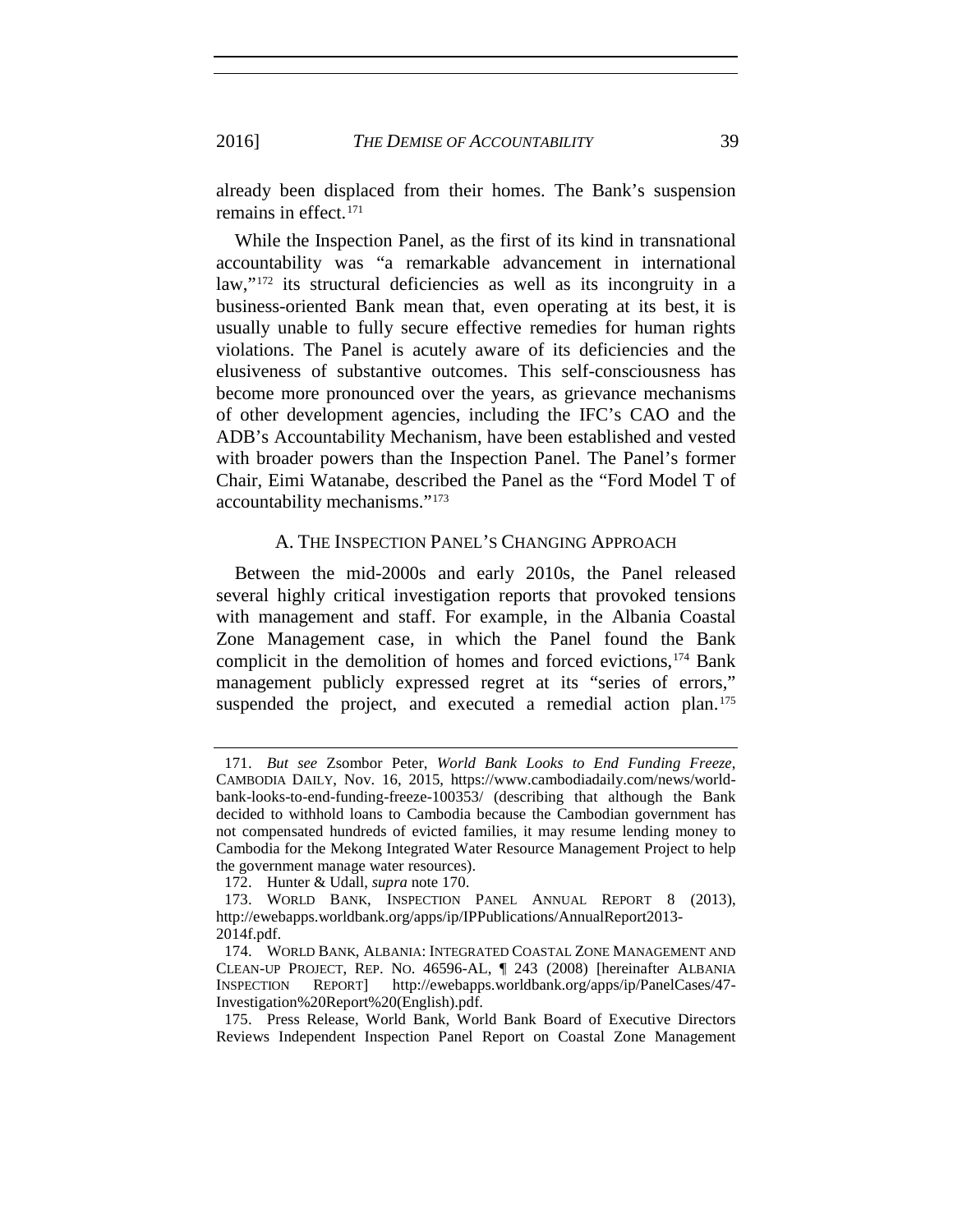However, the Panel's report had sent shockwaves through Bank management and staff, which were affronted by the scrutiny and criticism: the Panel's investigation had uncovered serious indiscretions, including dishonest representations made by Bank management to the Board, and its report noted that Bank staff had lied to the Panel to obfuscate previous transgressions.[176](#page-39-0) In other cases, Bank management was extremely defensive and challenged the legitimacy of the Panel's findings. For example, in the South Africa Eskom Investment case, the Panel validated many of the concerns of potential harms from a coal-fired power plant raised in the complaint.[177](#page-39-1) Bank management rejected most of the Panel's findings and refused to provide a remedial action plan.[178](#page-39-2)

By the time Watanabe became Chairperson of the Inspection Panel in May 2013, the relationship between the Panel and management, as well as the Board, had deteriorated badly.<sup>[179](#page-39-3)</sup> Watanabe decided that during her tenure she would attempt to dissolve these tensions. Among other changes that she introduced,<sup>[180](#page-39-4)</sup> Watanabe presided over revisions of the Panel's Operating Procedures. The most

<span id="page-39-0"></span>Project in Albania (Feb. 17, 2009).

<sup>176.</sup> ALBANIA INSPECTION REPORT, *supra* note [174,](#page-38-5) at xv-xxvi.

<span id="page-39-1"></span><sup>177.</sup> WORLD BANK, SOUTH AFRICA: ESKOM INVESTMENT SUPPORT PROJECT, REP. NO. 64977-ZA ¶ 359 (2011) http://siteresources.worldbank.org/

EXTINSPECTIONPANEL/Resources/Eskom\_IPN\_Investigation\_Report\_11.21.1 1.pdf [hereinafter SOUTH AFRICA PANEL REPORT].

<span id="page-39-2"></span><sup>178.</sup> *See* MANAGEMENT REPORT AND RECOMMENDATION, *supra* note 85, at paras. 15-16 (2012) (describing the Bank's denial of the Panel's findings that it violated its bank policy and caused any harm to civilians); *see also* World Bank Fails to Correct Missteps in Eskom Coal Project in South Africa, BANK INFO. CTR. (June 4, 2012), http://www.bankinformationcenter.

org/world-bank-fails-to-correct-missteps-in-eskom-coal-project-in-south-africa (stating Management "refused to provide project-specific progress reports to the Board and will keep the Board informed about the project and eventual problems only in the context of more general reports about lending to South Africa").

<sup>179.</sup> Personal communications with Inspection Panel secretariat staff.

<span id="page-39-4"></span><span id="page-39-3"></span><sup>180.</sup> *See* Letter from Edward S. Ayensu et al., to Eimi Watanabe, Former Chair, World Bank Inspection Panel (explaining that after Watanabe ushered in controversial changes to the Panel's secretariat, including the introduction in 2014 of fixed term limits for the Executive Secretary, allowing appointees to be selected from the cadre of Bank staff, and, after their five-year term, to resume employment at the Bank, seven former Panel members sent a letter to Watanabe expressing their concern that allowing the executive secretary to rotate in and out of the Bank, "has the potential to destroy the essential independence of the Secretariat," which "go[es] hand in hand" with the "integrity and impartiality of the Panel").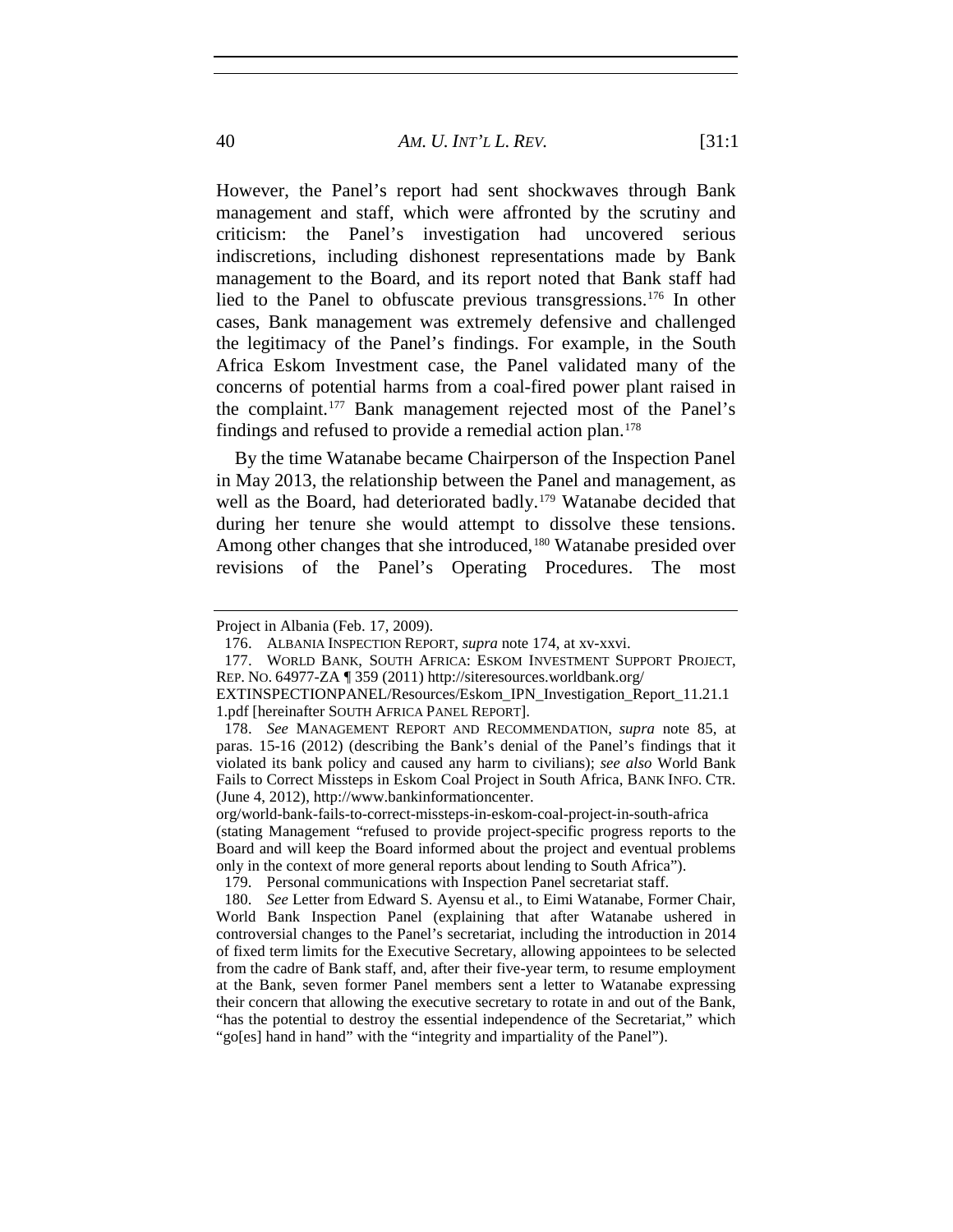controversial revision was the introduction of a new process, known as the "early solutions approach," which allows the Panel to postpone registration of a complaint to give management additional time to resolve the issues raised and thereby avoid an investigation.[181](#page-40-0)

Over the preceding five years, there had been numerous cases in which the Panel had stretched its standard operating procedures in order to avoid conducting an investigation even though the eligibility criteria of the complaints were met. In many of these cases, the Panel deferred either its registration of the complaint or its recommendation to the board on whether or not to investigate, in order to provide management with more time to attempt to address the grievances.[182](#page-40-1) In several cases, the Panel's final recommendation

<span id="page-40-1"></span><span id="page-40-0"></span><sup>181.</sup> *See* INSPECTION PANEL OPERATION PROCEDURES, *supra* note 148. 182. *See, e.g.*, WORLD BANK, INSPECTION FINAL REPORT AND RECOMMENDATION, NO. 56278-YE ¶¶ 21, 23, 41 (2010), http://siteresources.world bank.org/EXTINSPECTIONPANEL/Resources/YEMEN\_WHOLE\_FINAL\_ELIG \_REPORT.pdf (stating the Panel's decision to defer its recommendation to investigate into the issues raised in the Request for Inspection); *see* WORLDBANK, FOREWARD TO THE REPORT AND RECOMMENDATION, NO. 58011-LR 115 (2011), http://www-wds.worldbank.org/external/default/WDSContentServer/WDSP/IB/ 2011/03/31/000333038\_20110401000026/Rendered/PDF/580110IPR0REVI1Discl osed03124120111.pdf (noting that after analyzing alleged concerns about whether the World Bank has violated its Operational Policies and Procedures, the Panel still deferred its recommendation to investigate); *see also* WORLD BANK, REPORT AND RECOMMENDATION, NO. 64964-KZ ¶¶ 39, 67 (2011), http://wwwwds.worldbank.org/external/default/WDSContentServer/WDSP/IB/2011/10/25/00 0386194\_20111025021218/Rendered/PDF/649640INVR0P090INSP0INSP0R201 100007.pdf (citing the Panel's decision to reject a recommendation for investigation even though the complaints met the eligibility criteria); WORLD BANK GROUP, REPORT AND RECOMMENDATION, NO. 35471 | 56 (2006), http://www-wds.worldbank.org/external/default/WDSContentServer/WDSP/ IB/2006/03/22/000012009\_20060322095527/Rendered/PDF/354710rev0pdf.pdf (finding the Panel's decision to refrain from investigating as it waits for further development on the complaints); WORLD BANK, REPORT AND RECOMMENDATION, NO. 28383-ME ¶¶ 51-53 (2004), http://www-wds.worldbank.org/external/default/ WDSContentServer/WDSP/IB/2004/04/09/000012009\_20040409165151/Rendere d/PDF/283830m.pdf (denying the request for an investigation due to the Panel's concern of a "rather lengthy process" that might not be appropriate to resolve the situation); WORLD BANK, FINAL REPORT AND RECOMMENDATION, NO. 76416-LB ¶¶ 51-53 (2013), http://www-wds.worldbank.org/external/default/WDSContent Server/WDSP/IB/2013/04/12/000445729\_20130412101920/Rendered/PDF/76416 0IPR0P1030lPN0REQUEST0RQ010009.pdf (confirming the Panel's rejection of an investigation after it analyzed whether the World Bank violated its Operational Policies and Procedures); Liberia: Development Forestry Sector Management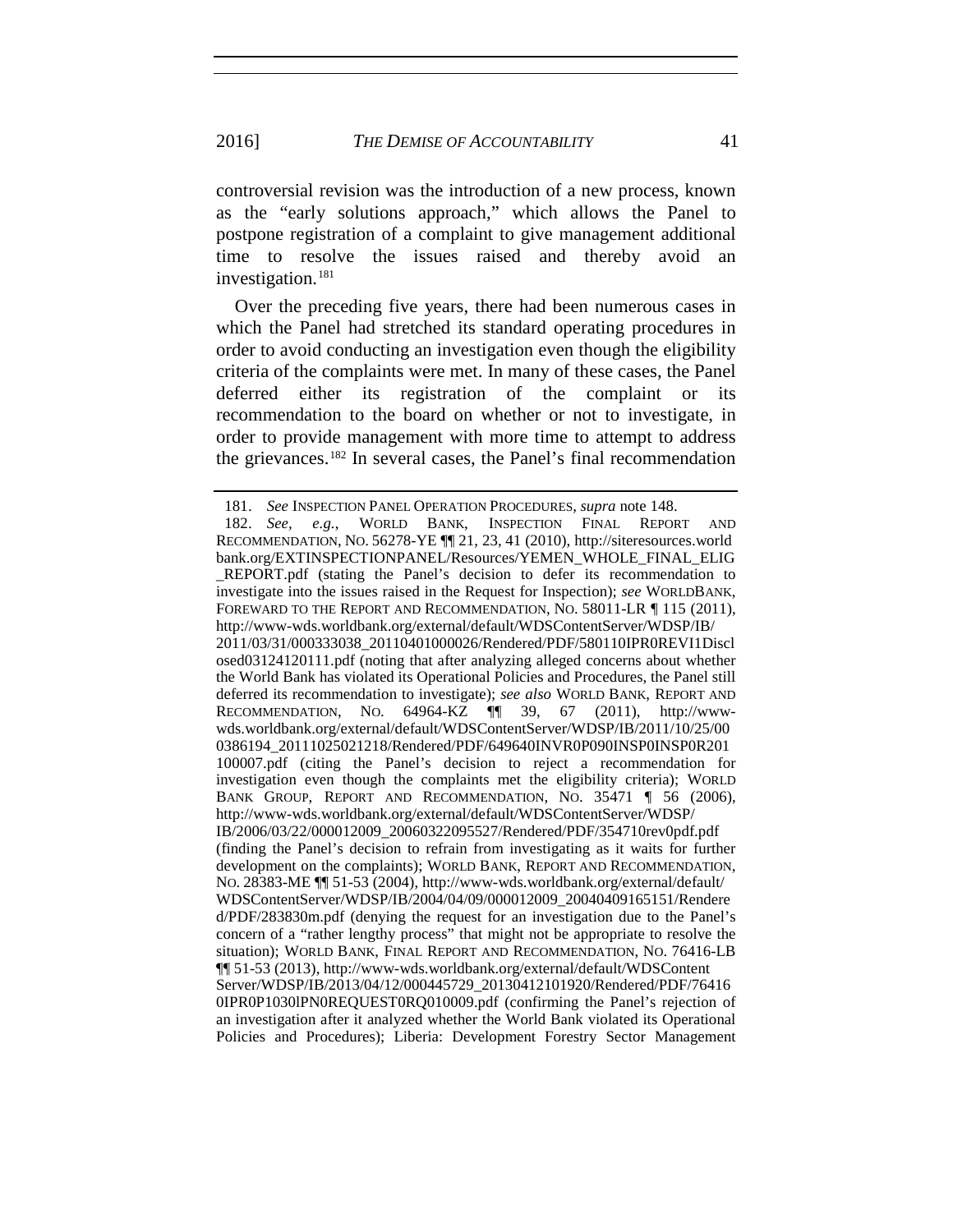to the Board was that it should not carry out an investigation, even though complainants' grievances may not have been adequately addressed.[183](#page-41-0) The change to the Operating Procedures formalized the practice of pre-registration deferrals.<sup>[184](#page-41-1)</sup>

The introduction of the early solutions approach was partly a response to the perceived success of formal dispute resolution functions at other accountability mechanisms, including the CAO.<sup>185</sup> Watanabe evidently saw value in these less confrontational methods for handling problematic Bank projects. But in her endeavor to reform the Panel's processes, she was hamstrung by the Board resolution establishing the Panel, which confines it to the exercise of investigative and adjudicative powers.[186](#page-41-3) In the absence of a political appetite at the Board to open the resolution to amendment, she turned to the Panel's Operating Procedures, which were within her powers to revise. The result is a misguided attempt to incorporate a halfbaked "dispute-resolution" process into the Panel's mandate.

## *1. The Panel's New "early solutions approach"*

In introducing the 'early solutions' process, the Panel explains:

The Panel at times receives complaints on issues that are narrowly focused and less contentious, and there may be an interest on the part of all key stakeholders to seek opportunities for early solutions. To this end, the Panel has developed a new approach, consistent with the Resolution establishing the Panel and its Clarifications. The objective is, in specific cases, to provide an additional opportunity for Management and the

Project; Kazakhstan: South-West Roads; Romania: Mine Closure and Social Mitigation Project, Mexico: Indigenous and Community Biodiversity Project; Lebanon: Greater Beirut Water Supply Project.

<span id="page-41-0"></span><sup>183.</sup> *See, e.g.*, Responses to Questions from the Requesters and the Inspection Panel in Yemen: Institutional Reform Development Policy Grant (Sept. 2010), http://siteresources.worldbank.org/EXTINSPECTIONPANEL/Resources/YEMEN WHOLE FINAL ELIG REPORT.pdf; WORLD BANK INSPECTION PANEL, LIBERIA: DEVELOPMENT FORESTRY SECTOR MANAGEMENT PROJECT, REPORT AND RECOMMENDATION (2010).

<span id="page-41-1"></span><sup>184.</sup> Several civil society organizations raised concerns regarding proposed amendments during the consultation process, but these were not addressed in the final version. *See* Joint Civil Society Comments and Inclusive Development International Comments, http://ewebapps.worldbank.org/apps/ip/ Pages/Updated% 20Operating%20Procedures%20-%20Public%20Comments.aspx.

<span id="page-41-2"></span><sup>185.</sup> INSPECTION PANEL ANNUAL REPORT, *supra* note [173,](#page-38-6) at 7.

<span id="page-41-3"></span><sup>186.</sup> Resolution IBRD 93-10/IDA 93-6, *supra* note [145,](#page-33-0) at ¶ 12.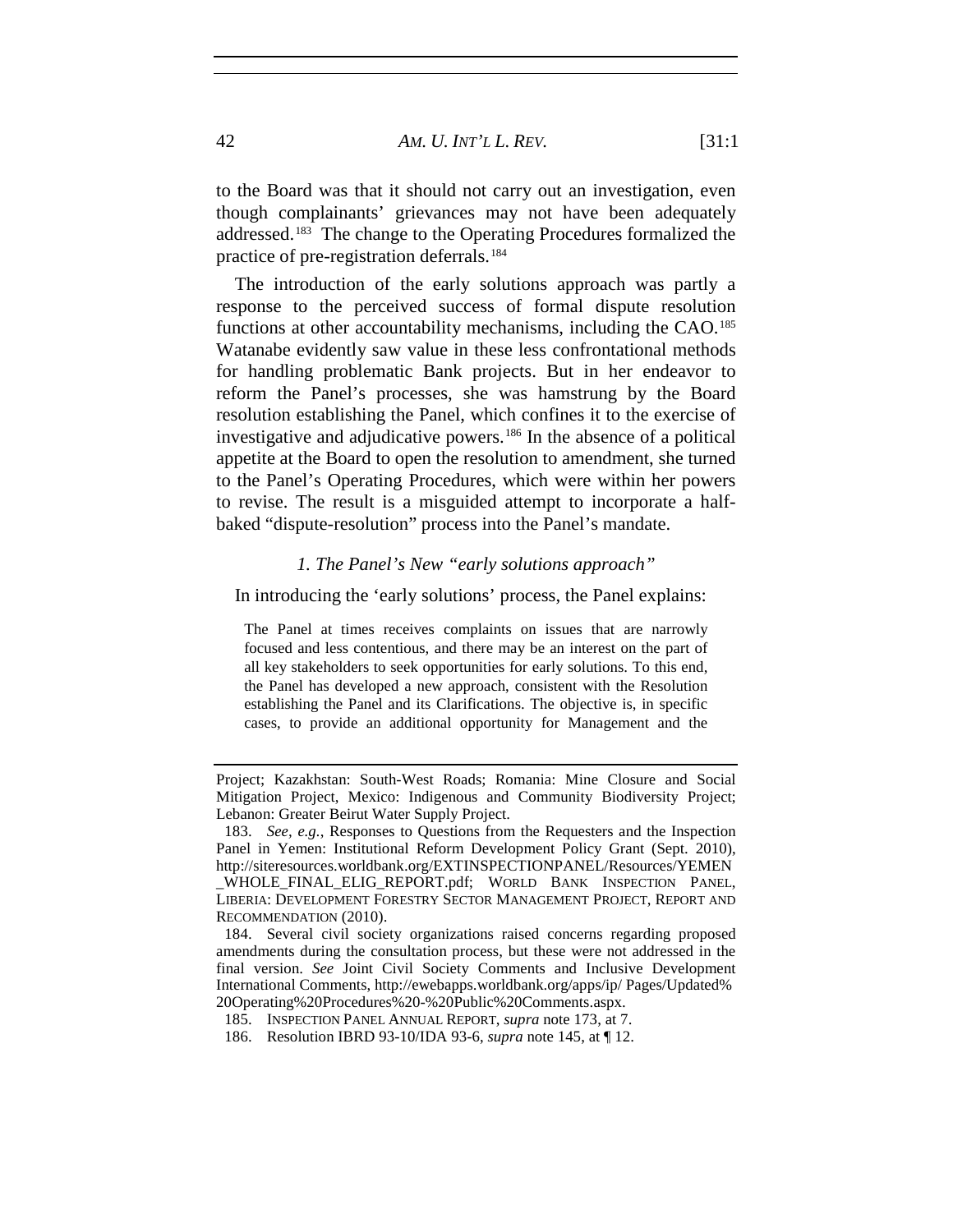Requesters to address the concerns about alleged harm raised in a Request for Inspection by postponing the Panel's decision on registration of the Request (which otherwise meets the criteria for registration).<sup>[187](#page-42-0)</sup>

According to the Operating Procedures, in cases in which the issues of alleged harm are clearly defined, focused, limited in scope and appear to be amenable to resolution in the interests of the complainants, based on time-bound measures proposed by management, the complainants would be offered the opportunity of having registration of their complaint postponed.<sup>[188](#page-42-1)</sup>

If the early solutions process is initiated upon the consent of the complainants, the Panel asks both parties to keep it updated on progress.[189](#page-42-2) Within three months, the Panel reviews the situation.[190](#page-42-3) If the complainants inform the Panel in writing that they are satisfied, the Panel will not register the complaint and close the case.[191](#page-42-4) In other cases, the Panel may visit the project area to have direct discussions with the complainants and other parties to inform its decision on whether or not to register the complaint.<sup>[192](#page-42-5)</sup> Notably, the Operating Procedures are silent on what happens if the complainants inform the Panel in writing or otherwise that they are *not* satisfied and want the complaint to be registered.<sup>[193](#page-42-6)</sup>

Proponents of the early solutions approach argue that it is eminently practical and can achieve rapid outcomes on the ground, avoiding a resource-intensive investigation, which often takes more than a year. Watanabe has defended the approach as empowering for complainants, claiming that they "are in the driver's seat" at all times, and that if they ask the Panel to register their complaint, the Panel would do so.<sup>[194](#page-42-7)</sup>

Despite the ostensible pragmatism of the approach from a bird's eye view, the reality on the ground in many cases is that extreme power imbalances between the relevant parties expose the process to

<span id="page-42-1"></span><span id="page-42-0"></span><sup>187.</sup> INSPECTION PANEL OPERATING PROCEDURES, *supra* note 148, at ¶ 2.

<sup>188.</sup> *Id.*

<span id="page-42-2"></span><sup>189.</sup> *Id.* at ¶ 5(c).

<span id="page-42-3"></span><sup>190.</sup> *Id.* at ¶ 8.

<sup>191.</sup> *Id.*

<sup>192.</sup> *Id.*

<sup>193.</sup> INSPECTION PANEL OPERATING PROCEDURES, *supra* note 148, at Annex 1.

<span id="page-42-7"></span><span id="page-42-6"></span><span id="page-42-5"></span><span id="page-42-4"></span><sup>194.</sup> Commitment made to the author during civil society consultation on draft Operating Procedures on March 13, 2014.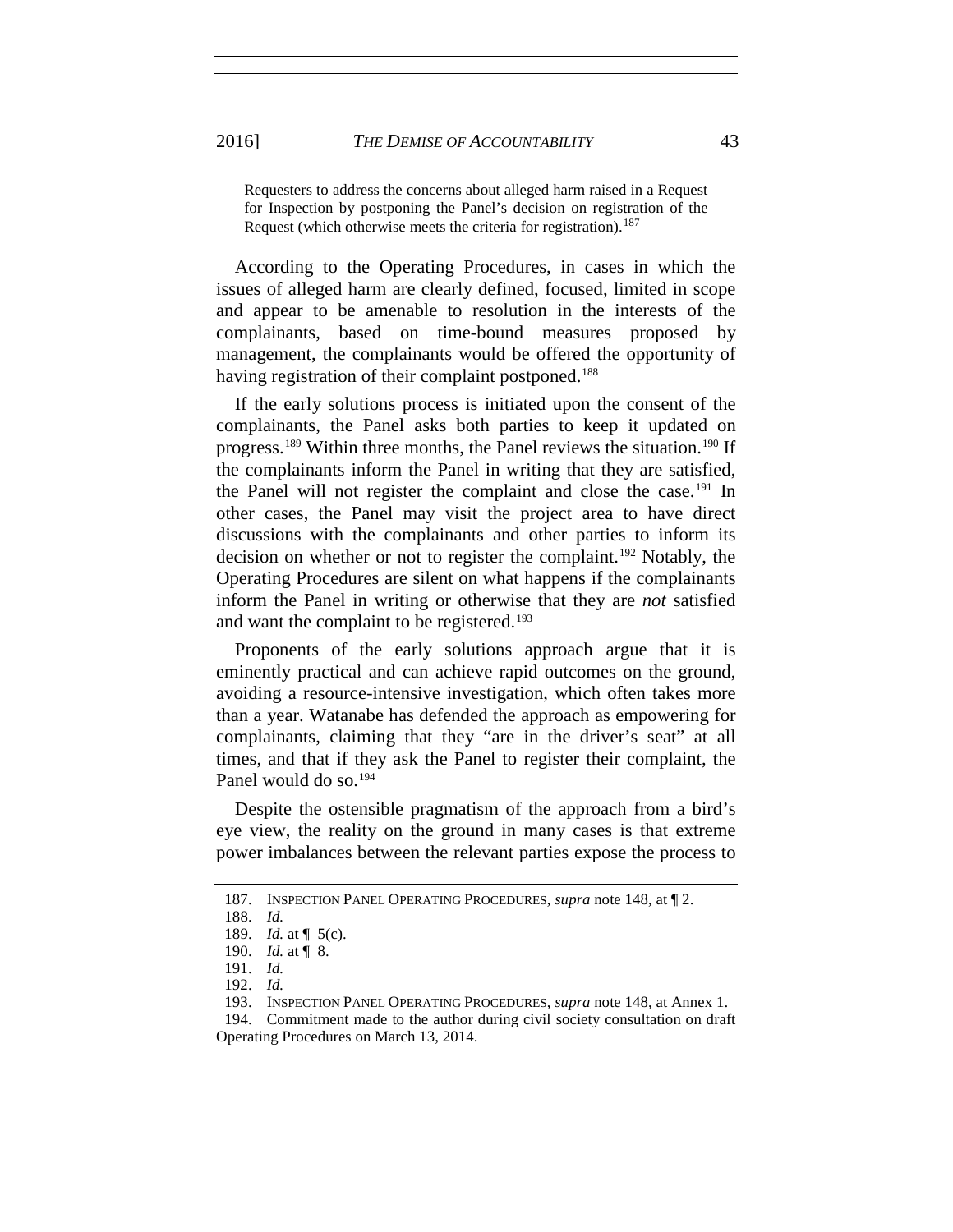### 44 *AM. U. INT'L L. REV.* [31:1

manipulation and abuse. To the extent that the CAO Ombudsman or similar dispute resolution functions are successful, they rely on a number of crucial procedural protections, such as neutral professional facilitators guiding the process to ensure that communities are able to make free and informed choices in the absence of duress.[195](#page-43-0) Even with these features, "dispute resolution," a misleading notion in cases in which the "parties" to the process are the perpetrators and the victims of human rights violations, is extremely challenging and only rarely results in satisfactory outcomes for communities. The Inspection Panel's early solutions approach has none of these features, but rather throws the ball back to World Bank staff, the subjects of the complaint, who remain incentivized to maintain good relations with their client (the government) and get on with business. The Panel, which has no expertise in dispute resolution, provides little oversight throughout the process.

Thus, the problems with the early solutions approach are two-fold: on a substantive level, it provides the Bank with an avenue to avoid adherence to its safeguard policies and thus extinguishes the attendant entitlements of project-affected people; and on a process level, it does not incorporate essential protections to ensure fairness in contexts in which the risk of abuse of power is acute. In other words, the early solutions approach does not reflect a rights-based approach to achieving effective remedies.[196](#page-43-1)

<span id="page-43-0"></span><sup>195</sup>*. How We Work: Ombudsman*, COMPLIANCE ADVISOR OMBUDSMAN, http://www.cao-ombudsman.org/howwework/ombudsman/ (last visited June 1, 2016).

<span id="page-43-1"></span><sup>196.</sup> *See, e.g.*, United Nations Human Rights Commission, *Guiding Principles on Business and Human Rights*, ¶ 31 (Geneva: United Nations, 2011), http://www.ohchr.org/Documents/Publications/GuidingPrinciplesBusinessHR\_EN. pdf (listing different guiding principles to ensure the effectiveness criteria for nonjudicial grievance mechanisms); *see* United Nations, General Assembly, *Guiding Principles on Business and Human Rights: Implementing the United Nations 'Protect, Respect and Remedy' Framework'*, A/HRC/17/31 (21 March 2011), http://www.ohchr.org/documents/issues/business/A.HRC.17.31.pdf (affirming principle 31 as the effectiveness criteria for non-judicial grievance mechanisms).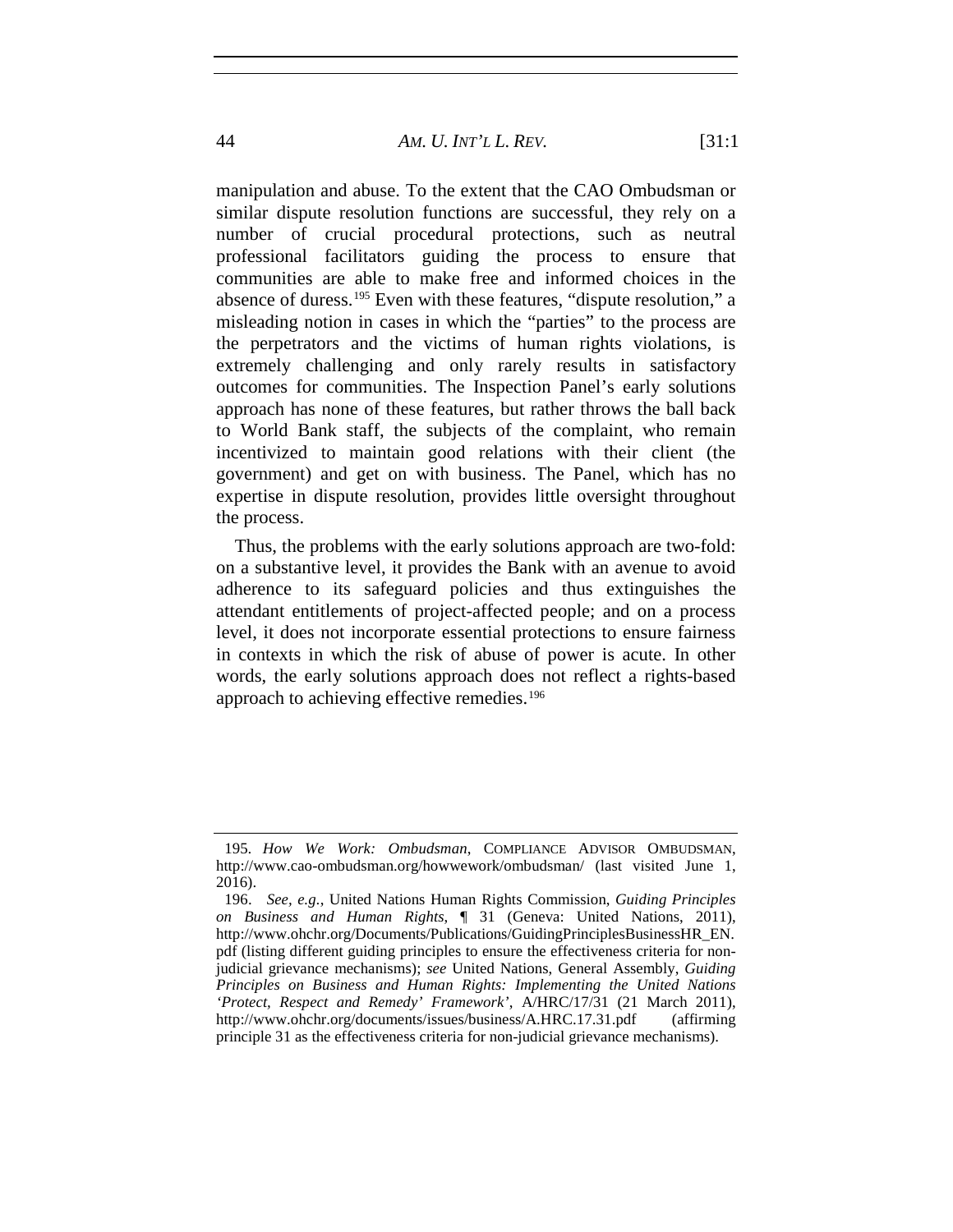2016] *THE DEMISE OF ACCOUNTABILITY* 45

## *2. Piloting the New Approach to Address Forced Evictions in Lagos, Nigeria*

The early solutions process was first piloted in the case of a complaint submitted in September 2013 regarding the Nigerian Lagos Metropolitan Development and Governance Project.<sup>[197](#page-44-0)</sup> The case involved the forced eviction of a slum community in the Badia area of Lagos State.[198](#page-44-1) The complaint alleged that the Bank's failure to ensure compliance with its safeguard policies caused "further impoverishment and insecurity of the Badia residents" as a result of evictions that occurred "without prior consultation, notice, compensation or resettlement."[199](#page-44-2) The Bank's involuntary resettlement policy was triggered because the project had an infrastructure component that would foreseeably result in evictions. The Bank and government had agreed that all city-wide upgrading programs, regardless of the source of financing, would be carried out in accordance with the principles of the involuntary resettlement policy.[200](#page-44-3) However, when homes were demolished in March 2012 and February [201](#page-44-4)3 none of the policy principles were met.<sup>201</sup> As a result, some nine thousand of the project's intended beneficiaries were forcibly evicted and left destitute.<sup>[202](#page-44-5)</sup>

The evicted community's representatives had attempted to resolve the issue with World Bank representatives prior to filing the complaint with the Panel. This step is required for a complaint to be eligible for investigation. Following the first eviction in 2012, the Bank had worked with the Lagos State authorities to develop a retroactive resettlement action plan that, according to the

<span id="page-44-0"></span><sup>197.</sup> *See* Eimi Watanabe, Chairperson, Notice of Receipt of Request, Request for Inspection: Nigeria: Lagos Metropolitan Development and Governance Project (P071340), IPN Request RQ 13/09, 1 (Nov. 11, 2013), http://siteresources.

worldbank.org/EXTINSPECTIONPANEL/Resources/Nigeria\_LMDGP\_Noticeof Receipt Nov11 2013.pdf [hereinafter Lagos: Notice of Receipt of Request for Inspection] (explaining that the Panel postponed its decision on registration of Nigeria's Request to give Requesters and Management additional time to address alleged concerns and for the Panel to consider the Request with its new "Pilot approach to support early solutions in the Inspection Panel process").

<span id="page-44-1"></span><sup>198.</sup> *Id.* at 2.

<span id="page-44-2"></span><sup>199.</sup> *Id.*

<span id="page-44-3"></span><sup>200.</sup> *Id.* at 2.

<span id="page-44-4"></span><sup>201.</sup> *Id.* at 2-3.

<span id="page-44-5"></span><sup>202.</sup> *Id.*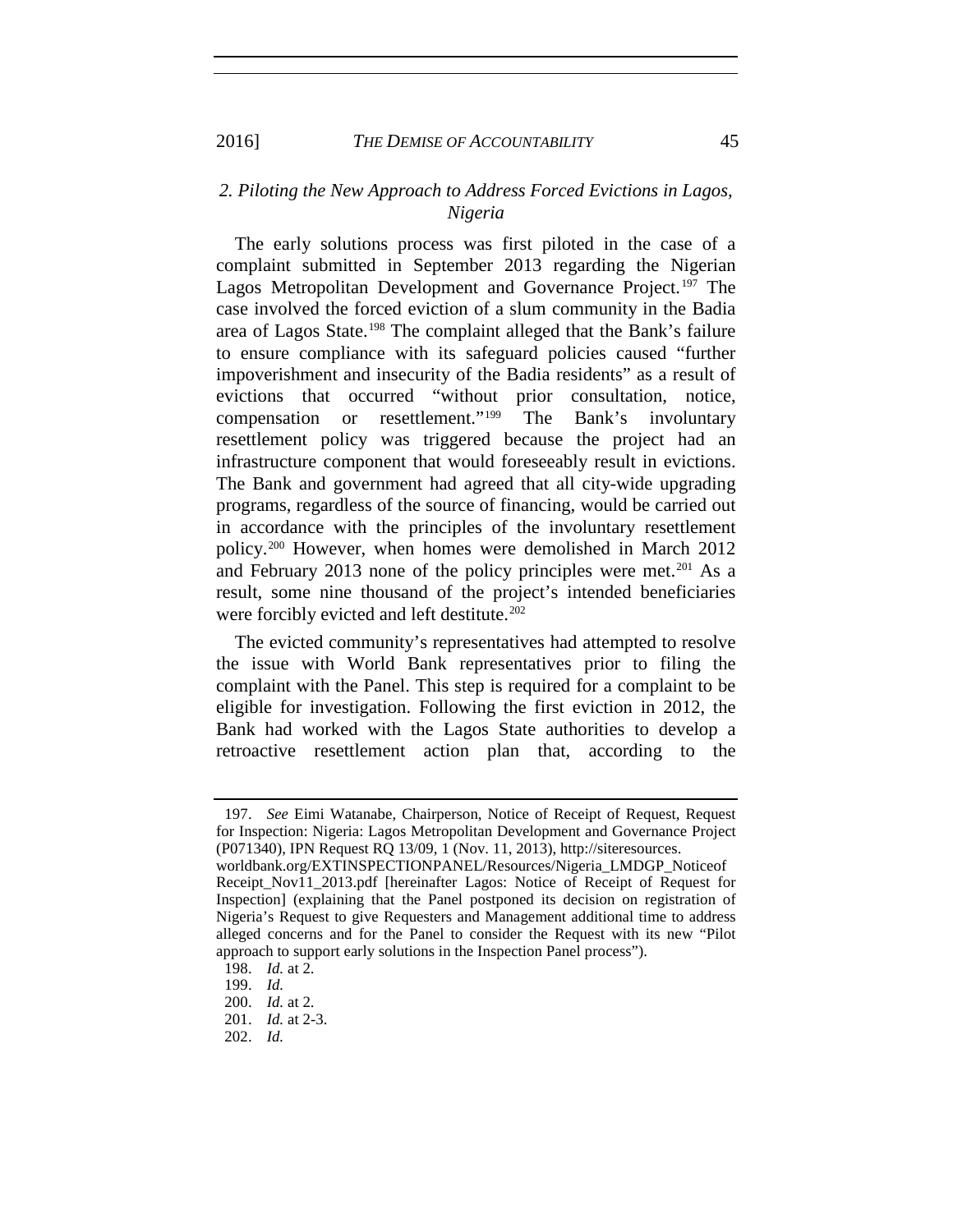complainants, had provided "minimal financial assistance" to the victims of the first demolitions, with the sums being insufficient to offset the harms suffered.[203](#page-45-0) Evidently the action plan did not incorporate the required elements of the involuntary resettlement policy to ensure that the livelihoods and living standards of affected people would be, at a minimum, restored.[204](#page-45-1) Victims of the second demolitions did not receive any compensation or assistance before the complaint was filed, though the preparation of a resettlement action plan was in process.[205](#page-45-2)

Upon receiving the complaint, the Panel decided that this case might be appropriate for piloting the early solutions approach. It justified this decision by explaining that the "key concern" of the complainants "was to ensure that Resettlement Action Plan(s) . . . would be finalized, funded and properly implemented to address the concerns of the affected people in Lagos, in accordance with the Bank Policy on Involuntary Resettlement." [206](#page-45-3) The Panel offered the complainants the opportunity to use the early solutions approach, based on "several actions and commitments by the Bank and the authorities."[207](#page-45-4) The complainants indicated their conditional interest pending a written statement of the commitments and the disclosure of a number of other pertinent documents. Although not all of these documents were disclosed, the Panel initiated the early solutions pilot in November 2013.[208](#page-45-5)

While it is true that the evicted households were in a desperate situation and in urgent need of compensation, it is striking that the Panel selected this case to pilot the alternative approach. Despite claims by the Panel to the contrary,  $209$  the harms – resulting from

<span id="page-45-7"></span><span id="page-45-0"></span><sup>203.</sup> Lagos: Notice of Receipt of Request for Inspection, *supra* note 197 at 3.

<span id="page-45-1"></span><sup>204.</sup> *See* OPERATIONAL MANUAL, *supra* note 18, at OP 4.12, ¶ 2.

<sup>205.</sup> Lagos: Notice of Receipt of Request for Inspection, *supra* note 197, at 2.

<sup>206.</sup> *Id.* at 3.

<sup>207.</sup> *Id.*

<span id="page-45-5"></span><span id="page-45-4"></span><span id="page-45-3"></span><span id="page-45-2"></span><sup>208.</sup> *Id.* at 3, Annex III: Email from SERAC's Attorney working on the Request to the Inspection Panel's Executive Secretary (November 7, 2013), Annexes *available at* http://ewebapps.worldbank.org/apps/ip/ PanelCases/91-Annexes% 20to%20the%20Notice%20of%20Non-Registration%20-%20Request %20for%20 Inspection,%20Management%20Action%20Plan,%20related%20documents%20 (English).pdf.

<span id="page-45-6"></span><sup>209.</sup> World Bank Inspection Panel, Memorandum to the Executive Directors: Notice of Non-Registration, para. 11 (July 16, 2014) [hereinafter Notice of Non-Registration].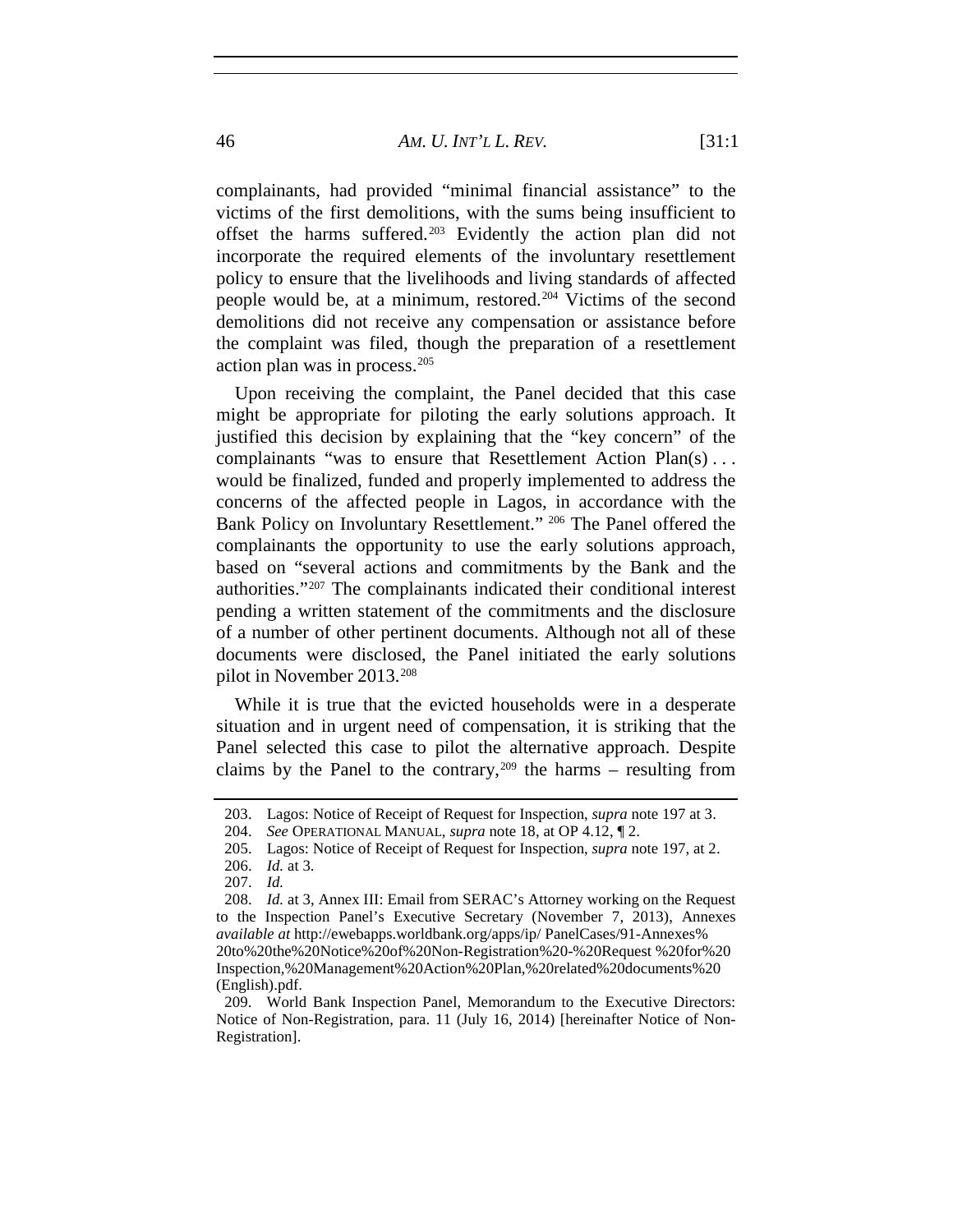massive forced evictions of some nine thousand people – were in no way "clearly defined, focused [or] limited in scope" as required by the Operating Procedures. The Request described the harm suffered in the aftermath of the forced evictions as follows:

... many of the evictees have been forced to sleep outside, become squatters, or live in distant places far removed from their employment thereby further impoverishing an already poor and vulnerable population. Women, children, the sick and the disabled, among others, have suffered and are still suffering untold hardships. They have been forced to live in unacceptable conditions with no access to basic amenities and sanitation.<sup>[210](#page-46-0)</sup>

It was also a matter of contention whether the management's plan could deliver a resolution that was truly in the interests of the complainants, as envisaged by the Operating Procedures. Under the legal agreement between the Bank and Borrower, the affected people were entitled to a package of measures, including resettlement assistance, that would achieve the key objective of the involuntary resettlement policy: to improve, or at minimum restore, their livelihood and living standards to pre-displacement levels.<sup>[211](#page-46-1)</sup> contrast, the substance of management's proposed course of action was the payment of compensation (for lost assets and a period of rent) at almost the same rates as under the 2012 resettlement action plan, which was described in the complaint as insufficient to offset the harms.[212](#page-46-2) Moreover, the plan was to be implemented under World Bank supervision in a context of stark power asymmetries: the powerful Lagos State Government versus an evicted and destitute slum community.

<span id="page-46-0"></span><sup>210.</sup> World Bank Inspection Panel, Request for Inspection in the Matter of the Lagos Metropolitan Development and Governance Project, ¶ 3(d) (Sept. 30, 2013), http://ewebapps.worldbank.org/apps/ip/PanelCases/91-Annexes%20to%20the%

<sup>20</sup>Notice%20of%20Non-Registration%20-%20Request%20for%20Inspection,% 20Management%20Action%20Plan, %20related%20documents%20(English).pdf [hereinafter Request for Inspection in the Matter of Lagos].

<span id="page-46-1"></span><sup>211.</sup> Notice of Non-Registration, *supra* note 209, at ¶ 27(i); OPERATIONAL MANUAL, *supra* note 18, at OP 4.12.

<span id="page-46-2"></span><sup>212.</sup> Lagos: Notice of Receipt of Request for Inspection, *supra* note 197, at Annex 1: Actions proposed by Bank Management,  $\P$  8(b), 11. Although livelihood support was also promised, no firm plans were presented by Management or later in the "Reviewed Resettlement Action Plan" finalized in November 2013.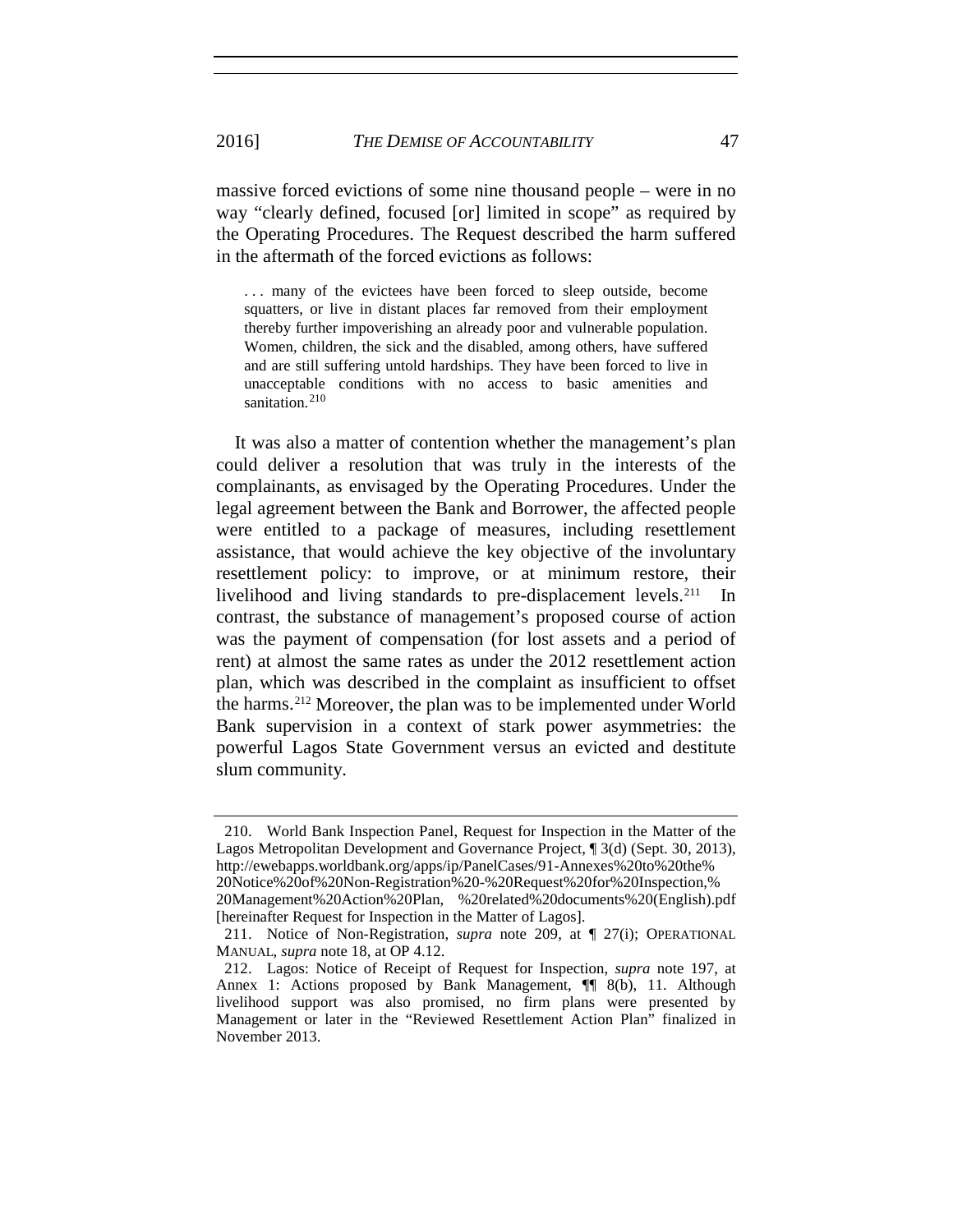48 *AM. U. INT'L L. REV.* [31:1

Bank management had already commenced a series of actions aimed at addressing the situation prior to the complaint being filed with the Panel. It claimed that it had intended to continue these actions when the community representatives filed the complaint, which expressed frustration with the slow pace, lack of transparency and the substance of the measures being taken.<sup>[213](#page-47-0)</sup> It is unclear why Management could not have continued its efforts, altering them to take into account the concerns expressed in the complaint, at the same time as the Panel proceeded with its mandated role of assessing the complaint's eligibility and if warranted, carrying out an investigation. This would have fallen squarely into the standard procedures as set out in the Board's resolution establishing the Panel and subsequent clarification, under which the Management can respond to a complaint by admitting non-compliance and providing an explanation of how it intends to rectify it. $214$  This would have allowed the Panel, through its normal functions, to assess the various actions of Management, including its supervisory efforts to rectify problems that emerged, and the adequacy of the retroactive resettlement action plan vis-à-vis Bank policy. Under this scenario, Management, aware that the Panel would be scrutinizing its remedial efforts and reporting to the Board, may have been more incentivized to remedy harms in line with its safeguard policies. In turn, the Bank could have used the impending investigation and the potential for a more favorable public investigation report to encourage the Lagos government to implement measures that were more likely to achieve the objective of the involuntary resettlement policy. Through its traditional function, the Panel could have played an important role in securing effective remedies and holding the Bank accountable to its operational policies.

Both the Panel and Bank management claim that, had the Panel registered the complaint, the Bank's resources would have been diverted from its remedial efforts into defending the allegations against it.[215](#page-47-2) In this author's view, the appropriate response to the Bank's tendency towards defensiveness is not to remove scrutiny and

<span id="page-47-1"></span><span id="page-47-0"></span><sup>213.</sup> *Id.* at ¶ 13; Request for Inspection in the Matter of Lagos, *supra* note 210, at ¶¶ 5-7.

<sup>214.</sup> 1999 Clarification, *supra* note 146, at ¶ 3.

<sup>215.</sup> For example, the Policy Session on the Early Solutions Pilot, October 10,

<span id="page-47-2"></span><sup>2014,</sup> CSO Forum at the World Bank/IMF Annual Meetings.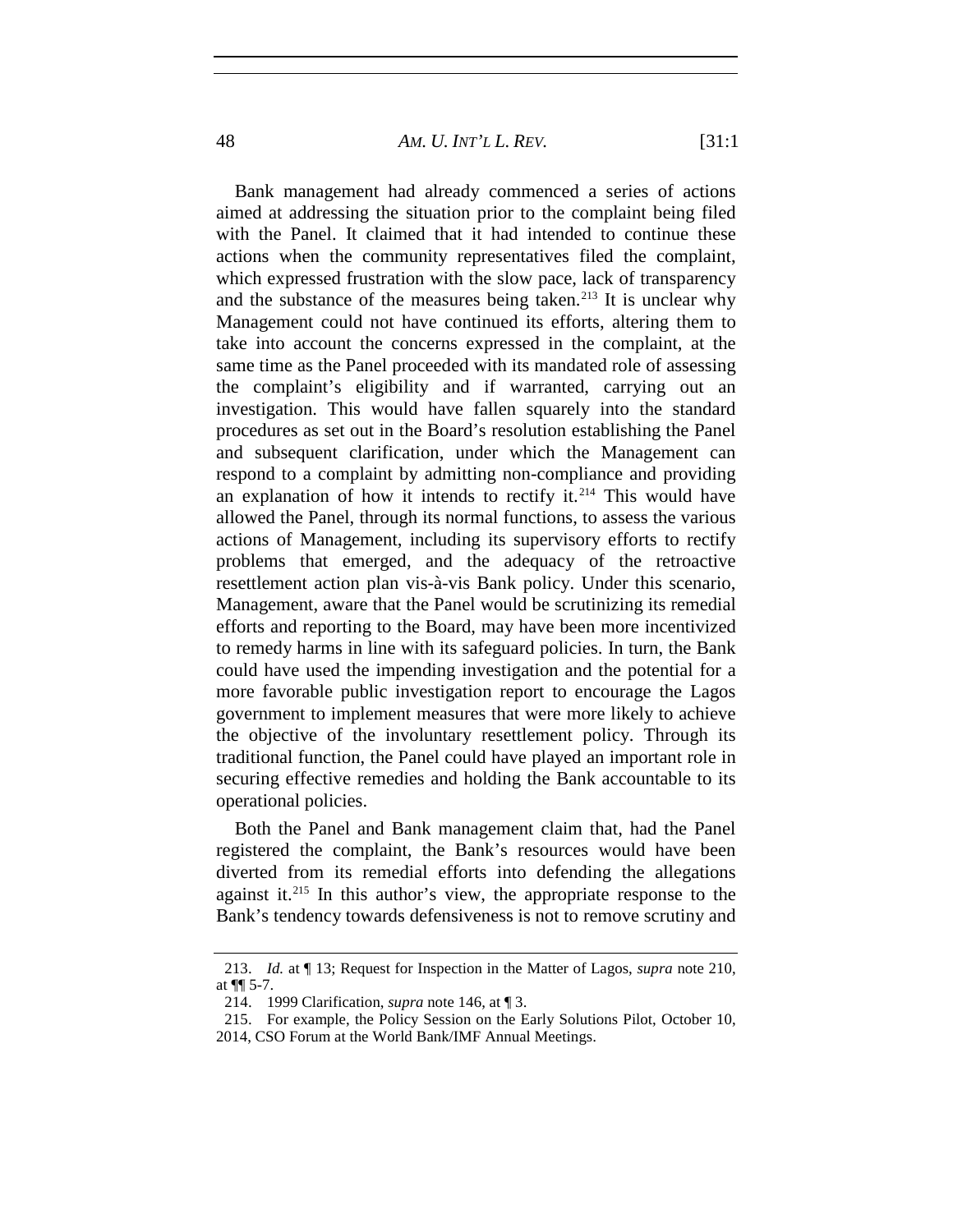2016] *THE DEMISE OF ACCOUNTABILITY* 49

accountability. It is unclear why the World Bank would not be capable of both providing a constructive written response to the allegations in the complaint, while at the same time continuing efforts on the ground to address legitimate grievances, even as the Inspection Panel goes about its work.

As it played out in the Lagos pilot, things became more complicated than the Panel had apparently anticipated. The Panel assured the complainants repeatedly that they "have the right at any time to indicate that they are not satisfied and would like the Panel to register" their complaint and that the Panel would do so.<sup>[216](#page-48-0)</sup> However, several months after the process commenced, the complainants were split. Two of the original three complainants sent a letter to the Panel expressing their "deep dissatisfaction with the inadequate Resettlement Action Plan and flawed Inspection Panel Pilot Process" and requesting the case to be registered.<sup>[217](#page-48-1)</sup> A supporting letter from new legal representatives provided detailed and, in this author's view, convincing reasons for this dissatisfaction.[218](#page-48-2) The lawyer's letter was accompanied by a letter of support from forty-one affected people.[219](#page-48-3) The non-governmental organization originally representing the complainants, however, told Watanabe by email that the community was satisfied with the process, despite outstanding commitments under the action plan.<sup>[220](#page-48-4)</sup> Attached to this email was a letter from the third complainant and five other community members who had been enlisted as representatives to liaise with the government committee implementing the action plan. In this letter, addressed to Lagos State authorities, the signatories disassociated themselves from the other group of dissatisfied community members.<sup>[221](#page-48-5)</sup> In the letter, they apologized to the Lagos State government "for any embarrassment that such an unwarranted and

<span id="page-48-0"></span><sup>216.</sup> Lagos: Notice of Receipt of Request for Inspection, *supra* note 197, at 4, Annex III; Sascha Chavkin, et al., *How the World Bank Broke its Promise to Protect the Poor*, HUFFINGTON POST, Apr. 15, 2015, http://projects.huffingtonpost. com/projects/worldbank-evicted-abandoned.

<sup>217.</sup> Notice of Non-Registration, *supra* note 209, at ¶ 24, Annex III.

<sup>218.</sup> *Id.* at Annex III.

<span id="page-48-4"></span><span id="page-48-3"></span><span id="page-48-2"></span><span id="page-48-1"></span><sup>219.</sup> AMNESTY INTERNATIONAL, THE WORLD BANK INSPECTION PANEL'S EARLY SOLUTIONS PILOT APPROACH: THE CASE OF BADIA EAST, NIGERIA (2014), https://www.amnesty.org/download/ Documents/ 4000/afr440182014en.pdf.

<sup>220.</sup> Notice of Non-Registration, *supra* note [209,](#page-45-7) Annex IV.

<span id="page-48-5"></span><sup>221.</sup> *Id.* at ¶¶ 24 -25, Annex IV.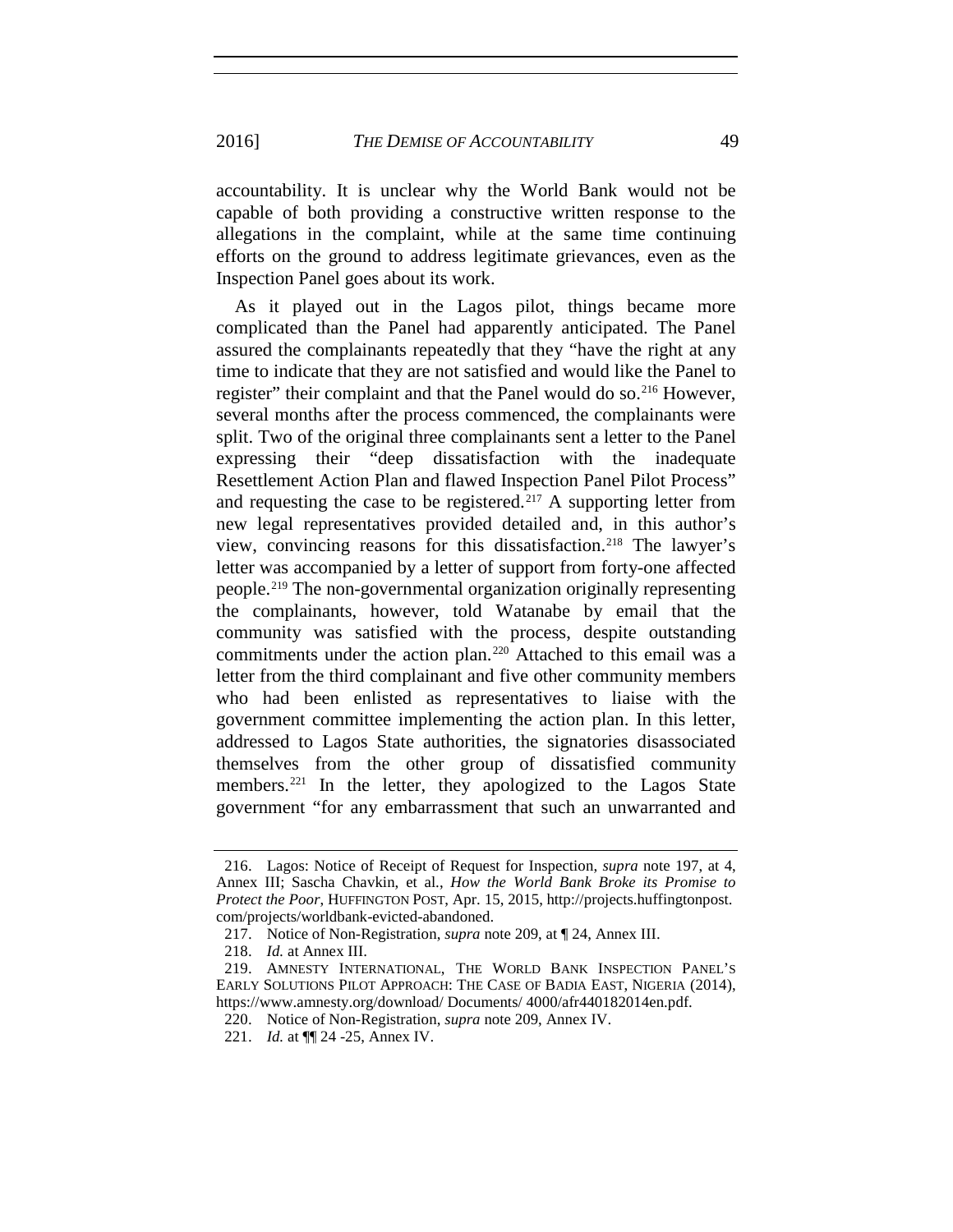needless petition might have caused."[222](#page-49-0)

Divisions among large and diverse affected communities and their representatives are neither unusual nor surprising given the varied interests and the enormous strain induced by their situation. Community divisions are all the more likely when community members face pressure from government authorities, which may have occurred in this case. However, the early solutions approach, unlike the normal Panel process, relies upon sustained unity - in this case ten months had passed since the complaint was filed<sup> $223$ </sup> - without the provision of a supportive and structured process for community organization, empowerment and decision-making.

To deal with the dilemma that it faced by the conflicting community accounts and requests, the Panel should have been guided by its original mandate and powers. The Board resolution establishing the Panel entitles "any two or more" project-affected people "who share common interests or concerns" to submit a complaint to the Bank's accountability mechanism in order to seek a remedy.<sup>[224](#page-49-2)</sup> Since at least two individuals – forty-one community members plus two of the original complainants – who were forcibly evicted in connection with the project in Lagos wanted the complaint to be registered consistent with the resolution, the Panel should have acquiesced to this request. Yet, in its explanation of its deliberations, the Panel did not refer to the resolution or to the entitlement of two or more affected persons to access the accountability mechanism. Instead, in justifying its decision not to register the complaint, the Panel relied on the fact that the majority (six out of eight) of the community representatives enlisted for the government compensation process had expressed their satisfaction.<sup>[225](#page-49-3)</sup> There was no evidence that these individuals were authorized by the complainants or the broader affected community to make decisions

<sup>222.</sup> *Id.* at Annex IV.

<span id="page-49-1"></span><span id="page-49-0"></span><sup>223.</sup> Three months after the initiation of the early solutions process, the Panel deferred its decision to give management more time to make progress on implementation of the action plan. *See* World Bank Inspection Panel, *Nigeria: Lagos Metropolitan Development and Governance Project, Pilot Approach to Support Early Solutions, Interim Note* (Mar. 20, 2014).

<span id="page-49-3"></span><span id="page-49-2"></span><sup>224.</sup> Resolution No. IBRD 93-10/IDA 93-6, *supra* note 145, at ¶ 12; 1999 Clarification, *supra* note 146.

<sup>225.</sup> Notice of Non-Registration, *supra* note 209, at ¶ 31.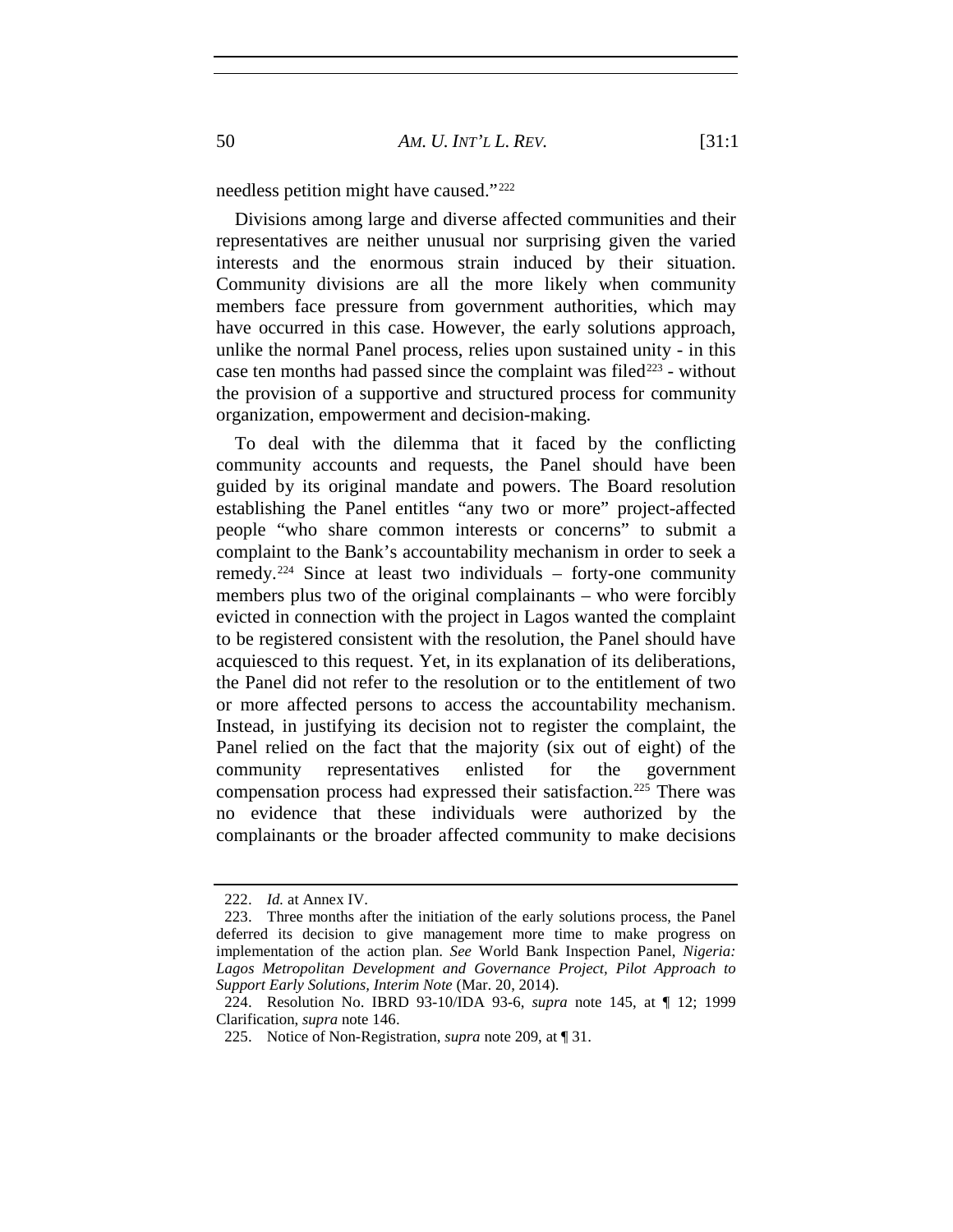on behalf of the community for the purposes of the Inspection Panel complaint.

In its notice of non-registration, the Inspection Panel noted that 85% of affected people had received their payments and that a firm action plan was in place to complete the remainder.<sup>[226](#page-50-0)</sup> The Panel thus concluded that management had "taken adequate measures to address the remaining concerns."[227](#page-50-1)

The Panel's judgment that the monetary payments were adequate to address the complainants' grievances warrants scrutiny. It is well established in literature on forced displacement of poor households that compensation alone does not prevent impoverishment.<sup>[228](#page-50-2)</sup> This is reflected in the Bank's involuntary resettlement policy, which requires that displaced persons without legally recognized land rights are given, in addition to compensation for lost assets and income, resettlement and livelihood assistance, and other support as necessary to ensure, at a minimum, restoration of living standards and livelihoods.[229](#page-50-3) Human rights standards require the State to take all appropriate measures to ensure access to adequate housing for evictees, who, under no circumstances, should be made homeless or vulnerable to human rights violations.<sup>[230](#page-50-4)</sup>

Yet, in the case of the Badia community, the best that evictees could hope to get at the close of the early solutions approach was compensation.[231](#page-50-5) In the Panel's notice to the Board that it would not register the complaint, the Panel notes that "without a proper baseline it is very difficult to assess whether or not the payments received are fair and sufficient to restore the livelihoods of affected people as mandated in Bank Policy." [232](#page-50-6) The Panel continues:

<sup>226.</sup> *Id.* at ¶ 33.

<sup>227.</sup> *Id.* at ¶ 31.

<span id="page-50-3"></span><span id="page-50-2"></span><span id="page-50-1"></span><span id="page-50-0"></span><sup>228.</sup> *See, e.g.*, CAN COMPENSATION PREVENT IMPOVERISHMENT? (Michael Cernea & Hai Mohan Mathur eds., 2008).

<sup>229.</sup> OPERATIONAL MANUAL, *supra* note 18, at OP 4.12, ¶¶ 15, 16, Objectives.

<sup>230.</sup> CESCR General Comment 7, *supra* note 19, at ¶ 17.

<span id="page-50-5"></span><span id="page-50-4"></span><sup>231.</sup> LAGOS STATE GOVERNMENT TECHNICAL COMMITTEE ON BADIA EAST, REVIEWED RESETTLEMENT ACTION PLAN (RRAP) FOR DISPLACED PERSONS IN BADIA EAST 4 (2013), http://www-wds.worldbank.org/external/default/WDS ContentServer/WDSP/IB/2014/02/17/000333037\_20140217122455/Rendered/PD F/RP3420V50AFR0R00Box382149B00PUBLIC0.pdf [hereinafter PLAN ON BADIA EAST].

<span id="page-50-6"></span><sup>232.</sup> Notice of Non-Registration, *supra* note 145, at ¶ 27(g).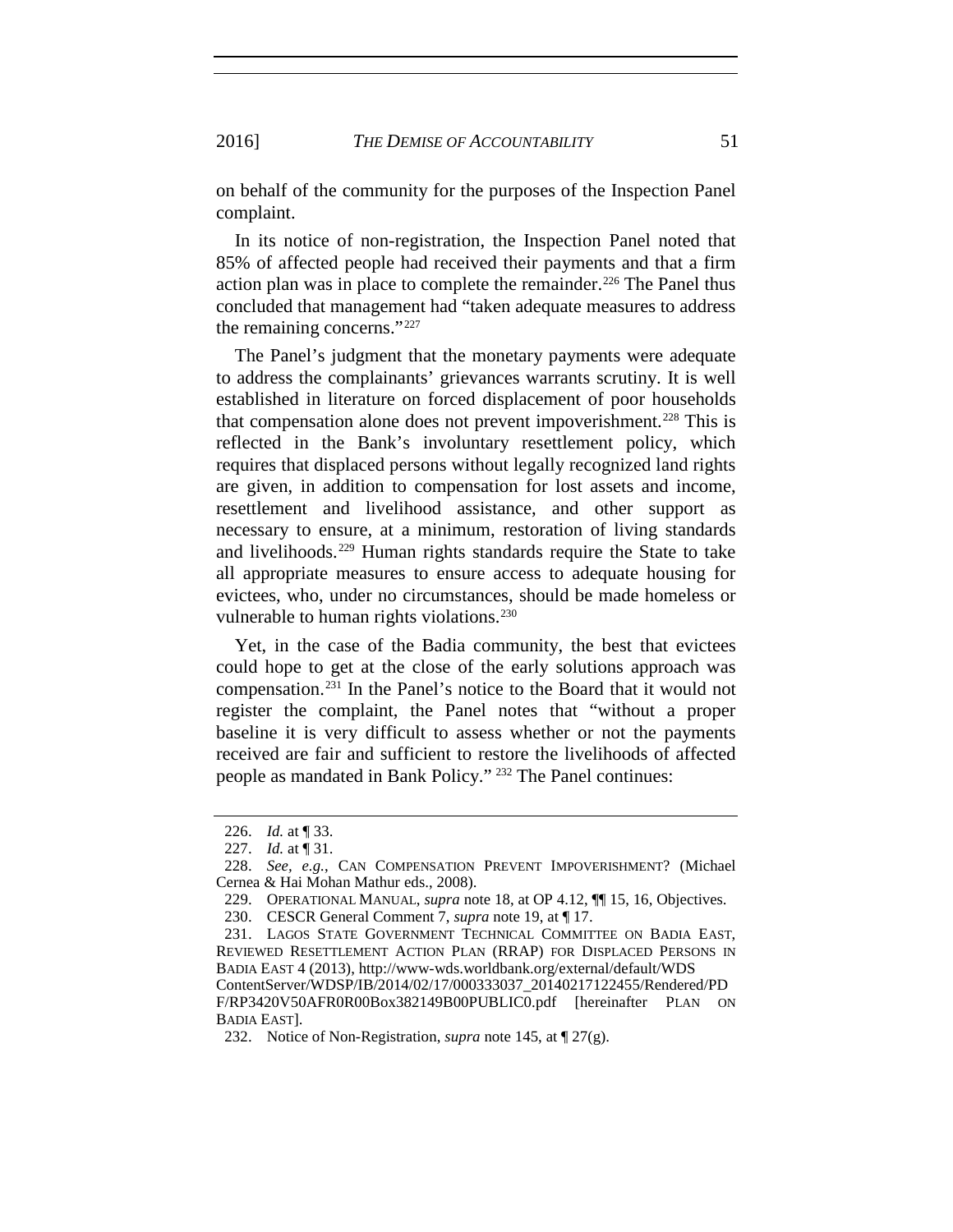Many of the affected people interviewed by the Panel in Badia East complained that payments were totally insufficient for them to restore their previous livelihoods. On the other hand, the Bank engaged two independent experts specifically to determine proper compensation amounts based on current market rates.<sup>[233](#page-51-0)</sup>

However, it should not have been difficult for the Panel to assess whether the payments were sufficient to restore livelihoods. The resettlement action plan did not seek to provide compensation for lost livelihoods<sup>[234](#page-51-1)</sup> and therefore, the "independent experts" hired by the Bank could only have been assessing current market rates *for lost assets and rental payments*. The Panel should have pointed to the basic tenet of the Involuntary Resettlement Policy that compensation alone, even if it includes lost income, will not restore the livelihoods of such indigent displaced people.[235](#page-51-2) Moreover, it is disappointing that the Panel appeared to cast doubt on the affected people's testimonies about the insufficiency of the payments, especially when their description of their experience is consistent with the empirical research on displacement worldwide.

According to the letter from the new legal representatives received by the Panel one week before it closed the case, many affected people remained in a precarious situation without adequate housing and in fear of further forced eviction after receiving the inadequate payments.[236](#page-51-3) Yet, the Panel did not highlight the fact that effective and durable remedies in line with OP 4.12 were clearly not being provided or underscore the ongoing human rights concerns and the danger that this presented to the lives of thousands of displaced people. Instead, the Panel praised an "effective" process that facilitated the provision of cash to the majority of households in "urgent need for immediate relief."<sup>[237](#page-51-4)</sup> The case therefore represents a dangerous setback in terms of respect for the principles of the safeguard policies and what the Inspection Panel is willing to accept as adequate treatment of project-affected people.

<sup>233.</sup> *Id.*

<sup>234.</sup> PLAN ON BADIA EAST, *supra* note 231.

<sup>235.</sup> *See* Cernea, *Compensation & Investment in Resettlement*, *supra* note 112.

<span id="page-51-4"></span><span id="page-51-3"></span><span id="page-51-2"></span><span id="page-51-1"></span><span id="page-51-0"></span><sup>236.</sup> Notice of Non-Registration, *supra* note 209, at Annex III: Memorandum in Support of Request for Registration of IPN Request RQ 13/09, Obuba & Obuba Legal Practitioners 4 (July 11, 2014).

<sup>237.</sup> Notice of Non-Registration, *supra* note 209, at ¶ 33.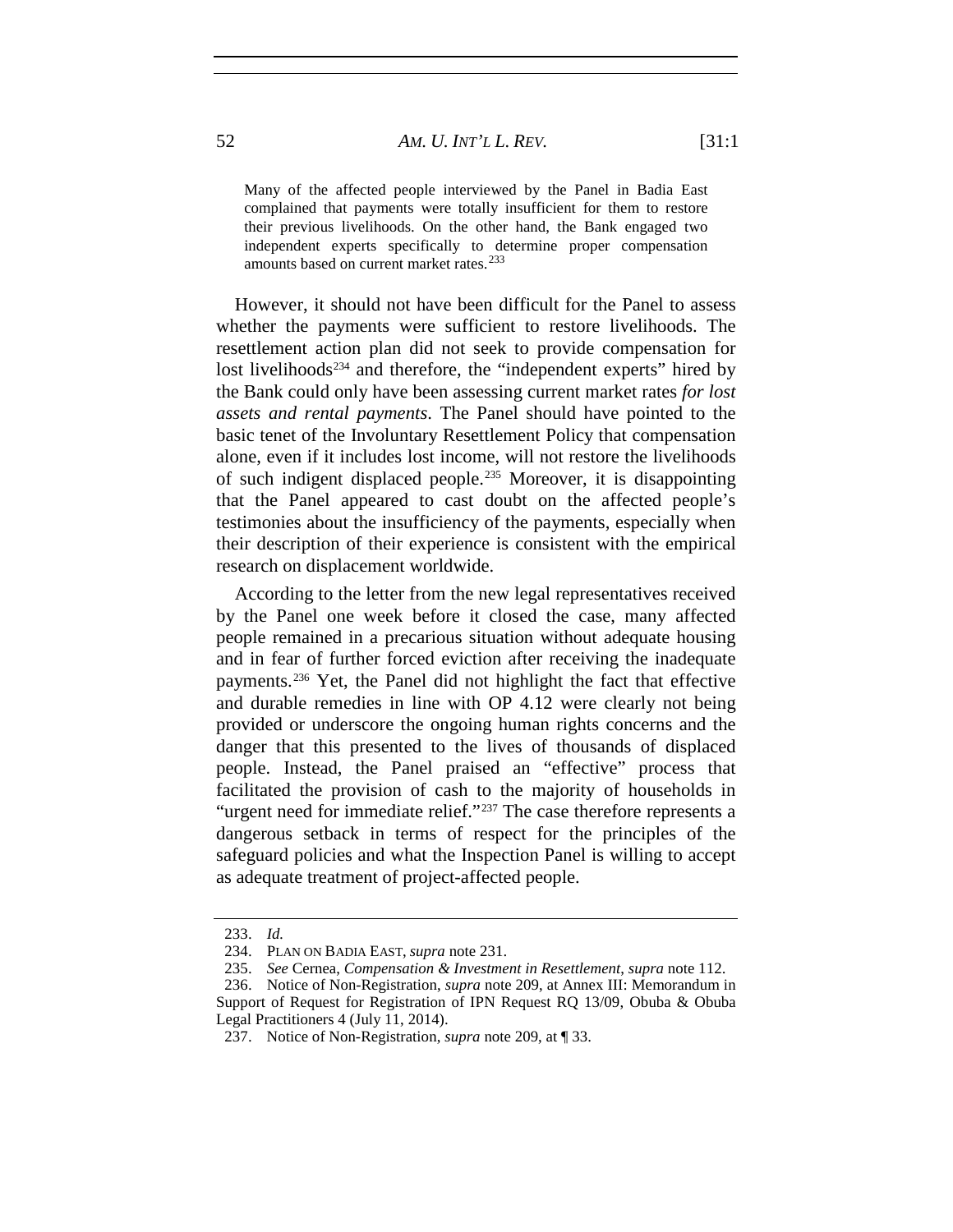2016] *THE DEMISE OF ACCOUNTABILITY* 53

The letter from the new legal representatives described the early solutions approach as a process that "failed, at all significant moments, to offset the tremendous inequality of bargaining power between affected persons and the Lagos State Government."<sup>[238](#page-52-0)</sup> The letter refers to the failure to disclose to affected people documentation necessary for informed participation and fair negotiations. It also describes the "observer" role of Bank management at various meetings, at which affected people felt "alone in negotiations with the Lagos State Government."<sup>[239](#page-52-1)</sup> Payments – referred to by the authorities as "financial assistance" rather than compensation – were reportedly presented as a "take it or leave it" offer, with attempts by the affected community to negotiate better terms rejected by authorities.<sup>240</sup> Moreover, the amount offered reportedly dropped after the initiation of the pilot process, and became conditional on the affected persons waiving their right to pursue any further claims.[241](#page-52-3)

In the Panel's press release on the conclusion of the case, it stated, "the Pilot proved to be both efficient and effective in redressing the grievances of affected people by focusing Bank efforts on solving the critical needs of thousands of evictees, while maintaining consistency with the Resolution that established the Inspection Panel."<sup>[242](#page-52-4)</sup> Yet, there was evidence before it that the pilot resulted in a negotiated agreement between the Bank and the Lagos government that fell well short of policy requirements, a process that marginalized the affected people and failed to genuinely redress the harms they had suffered.

A sample of affected people was interviewed by NGOs one year after the Panel closed the case to better understand the outcomes of the pilot. Of the seventy-three people interviewed, 94% said that the compensation that they received was not enough to restore their predemolition situation, and shockingly, almost one-third of respondents

<span id="page-52-0"></span><sup>238.</sup> *Id.*

<sup>239.</sup> *Id.*

<sup>240.</sup> *Id. See also* AMNESTY INTERNATIONAL, *supra* note 219, at 5.

<sup>241.</sup> *See* AMNESTY INTERNATIONAL, *supra* note 219, at 5.

<span id="page-52-4"></span><span id="page-52-3"></span><span id="page-52-2"></span><span id="page-52-1"></span><sup>242.</sup> News Release, The World Bank Inspection Panel, Panel Concludes its First Pilot (Sept. 3, 2014), http://ewebapps.worldbank.org/apps/ip/PanelCases/91% 20-%20Panel's%20Press%20Release %20on%20the%20first%20Pilot%20for%20 Early%20Solutions.pdf.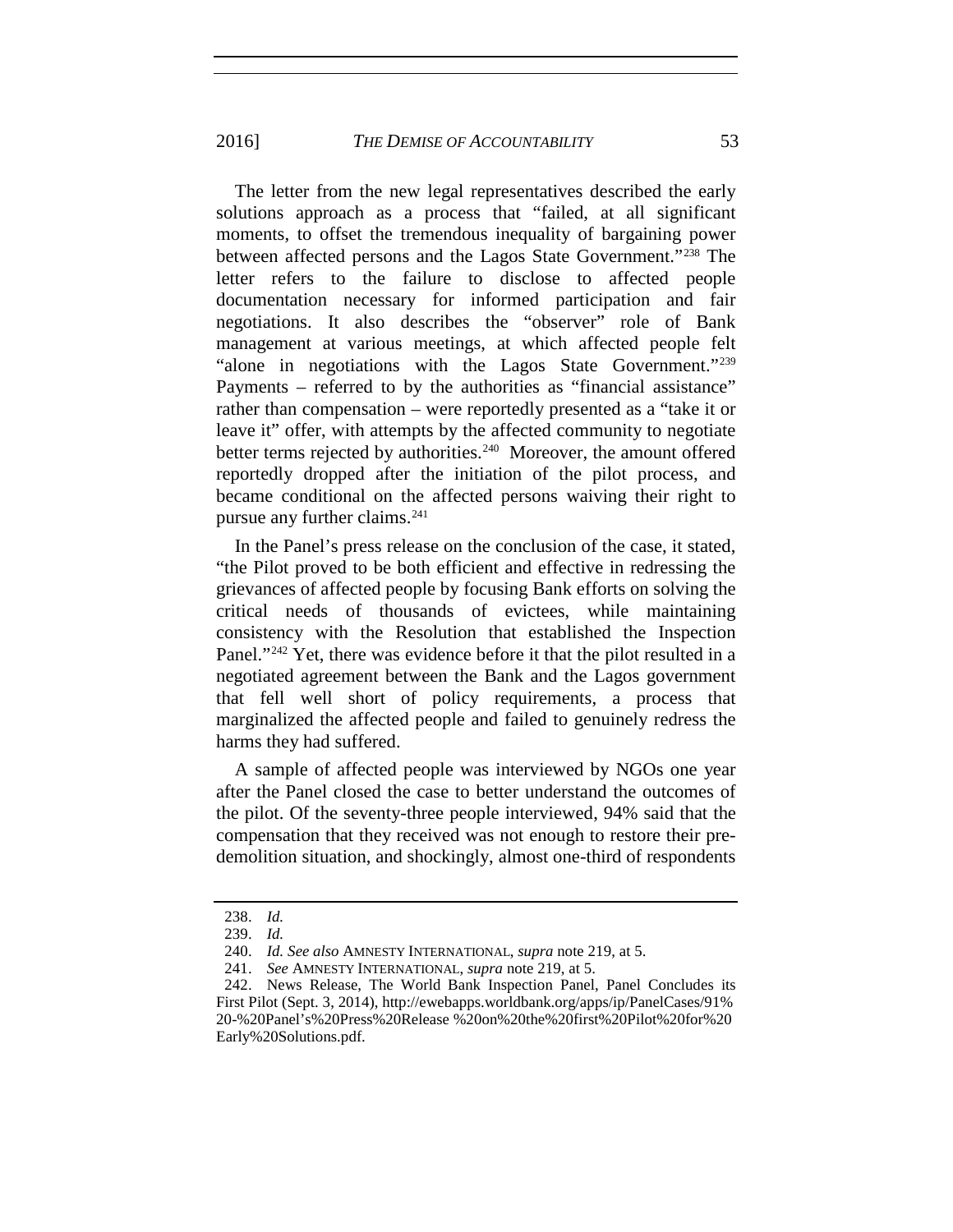said that they were still homeless.<sup>[243](#page-53-0)</sup> The disregard of the safeguard policies coupled with the absence of procedural protections resulted in a manifestly inequitable grievance redress process and a deep regression in the Panel's ability to contribute an effective remedy for grave human rights violations of project-affected people. Moreover, because the Panel did not carry out an investigation of the case, the issues that arose in the design and implementation of the project and the actions and omissions of the Bank were not assessed vis-à-vis Bank policies and placed on the public record to promote institutional accountability. Such an approach threatens to undermine fundamental components of the Bank's system of accountability.

## IV. CONCLUSION: TURNING TIDES IN THE BANK'S ACCOUNTABILITY SYSTEM

While the World Bank's system of accountability to projectaffected people has had important internal champions, it has never been wholeheartedly accepted and embraced by the institution. In addition to the natural antipathy to processes that place additional burdens on one's work and expose it to scrutiny and criticism, the essence of this discord at the Bank is rooted in three aspects of its organizational culture. One aspect stems from a prevailing belief among many of the Bank's economists, engineers and development practitioners in an essentially utilitarian (as opposed to a rights-based) approach to development.<sup>[244](#page-53-1)</sup> The general attitude among Bank staff that this author has repeatedly encountered is that while adverse social and environmental impacts are undesirable, measures to avoid or mitigate them, or to remedy harms that do occur, should not stand in the way of pursuing a broader economic development agenda.<sup>[245](#page-53-2)</sup>

<span id="page-53-2"></span>245. For example, personal communications with Bank staff regarding the

<span id="page-53-0"></span><sup>243.</sup> Natalie Bugalski, *An Evaluation of the Inspection Panel's Early Solutions Pilot in Lagos*, *Nigeria, in* INCLUSIVE DEVELOPMENT INTERNATIONAL (IDI) AND THE CENTRE FOR RESEARCH AND MULTINATIONAL CORPORATIONS (SOMO) (2016).

<span id="page-53-1"></span><sup>244.</sup> *See generally* World Bank, *Human Rights and Economics: Tensions and Positive* Commissioned by the Nordic Trust Fund, http://go.worldbank.org/

PKPTI6FU40 (discussing the tensions (and possible points of convergence) between utilitarian welfare economic theory, which focuses on aggregate outcomes (and dominates the school of thought on development at the World Bank), and human rights theory, which emphasizes disaggregate impacts, just processes and accountability).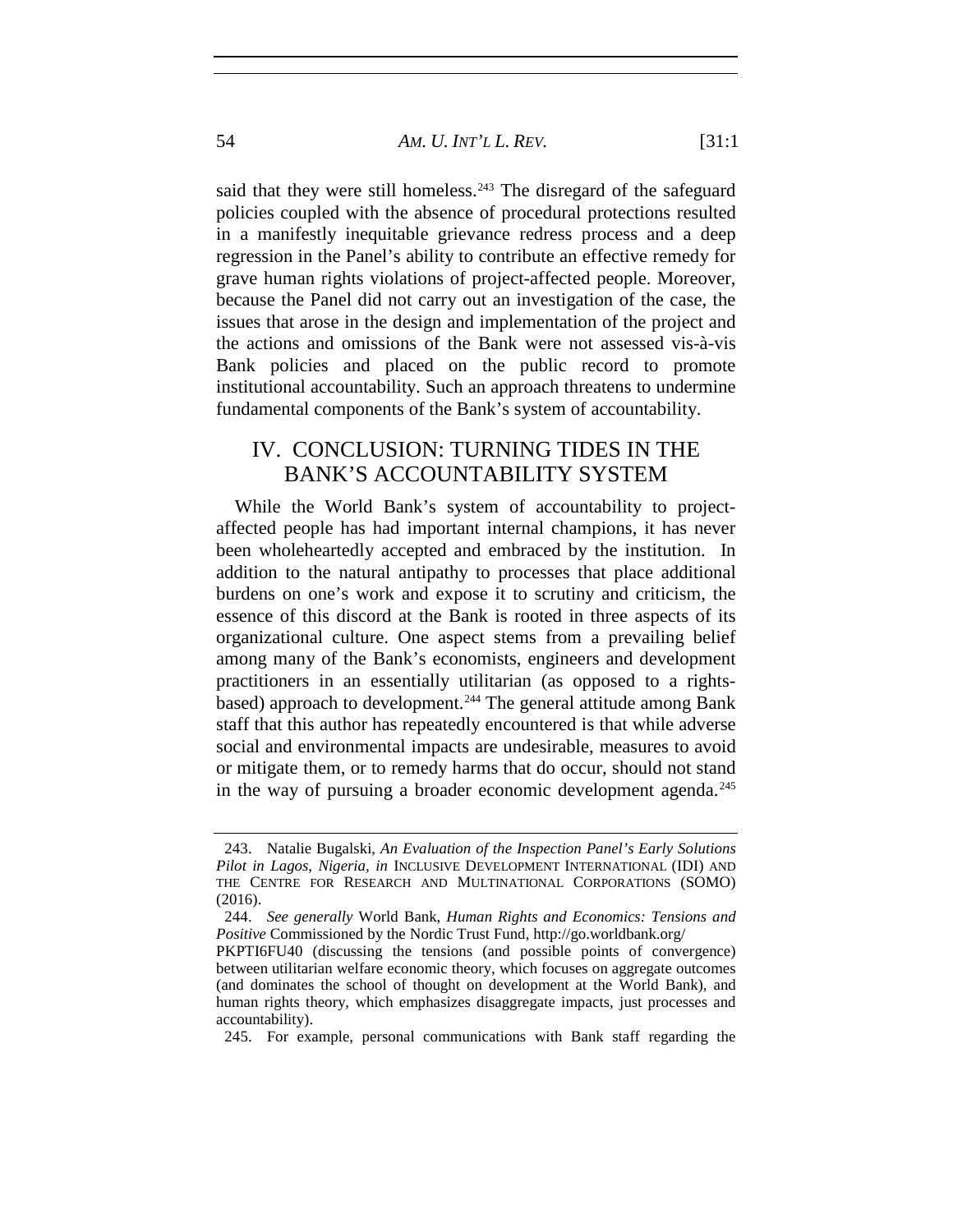According to this view, social safeguards should guide but not prescribe project design and implementation; and the fulfillment of safeguard objectives should be aspirational, not mandatory.

Another, more cynical aspect of the Bank's culture - given that it is a public institution with a poverty alleviation mandate - is that it incentivizes project approvals and increased business in much the same way as that of a private sector bank.<sup>[246](#page-54-0)</sup> Resource and time intensive accountability to a relatively small group of projectaffected people frustrates this "culture of approval." The debilitating impact of the pressure to process loans and disburse funds rapidly is evident in the marginalization of environmental and social specialist staff, who are not rewarded for good performance and are often discouraged from bringing problems to the attention of project managers.<sup>[247](#page-54-1)</sup>

Also sitting uncomfortably with the Bank's accountability system is the aversion at the Bank to delving into anything considered "political." Insisting on the application of social safeguards, such as the involuntary resettlement policy, often means confronting entrenched power structures. To the extent that safeguard policies and the Inspection Panel's (traditional) process promote a rightsbased approach to development, their application in some countries evokes a level of government-citizen contestation as power balances, ever so slightly, shift. Much of the Bank operational staff is decidedly uncomfortable in this arena.

Given this disharmony with dominant aspects of the Bank's culture, it is unsurprising that there has always been internal pushback to the accountability system. Competing opinions and forces in the Bank over time have had the effect of strengthening the system in some respects and weakening it in others since its

President's decision to suspend lending to Cambodia in order to secure a remedy for Boeung Kak Lake evictees.

<span id="page-54-0"></span><sup>246.</sup> This "culture of approval" was first described in the 1992 Wapenhans Report and has been the subject of commentary ever since. *See* WAPENHANS REPORT, *supra* note 142. *See, e.g.,* Ebrahim & Herz, *supra* note 12.

<span id="page-54-1"></span><sup>247.</sup> *See* WORLD BANK INDEPENDENT EVALUATION GROUP, SAFEGUARDS AND SUSTAINABILITY POLICIES IN A CHANGING WORLD 38 (2010); Anna Yukhananov, *World Bank Review Shows Flaws in Social, Environmental Safeguards Process*, REUTERS, July 15, 2014, http://www.reuters.com/ article/2014/07/15/usworldbank-safeguards-idUSKBN0FK1RZ20140715.